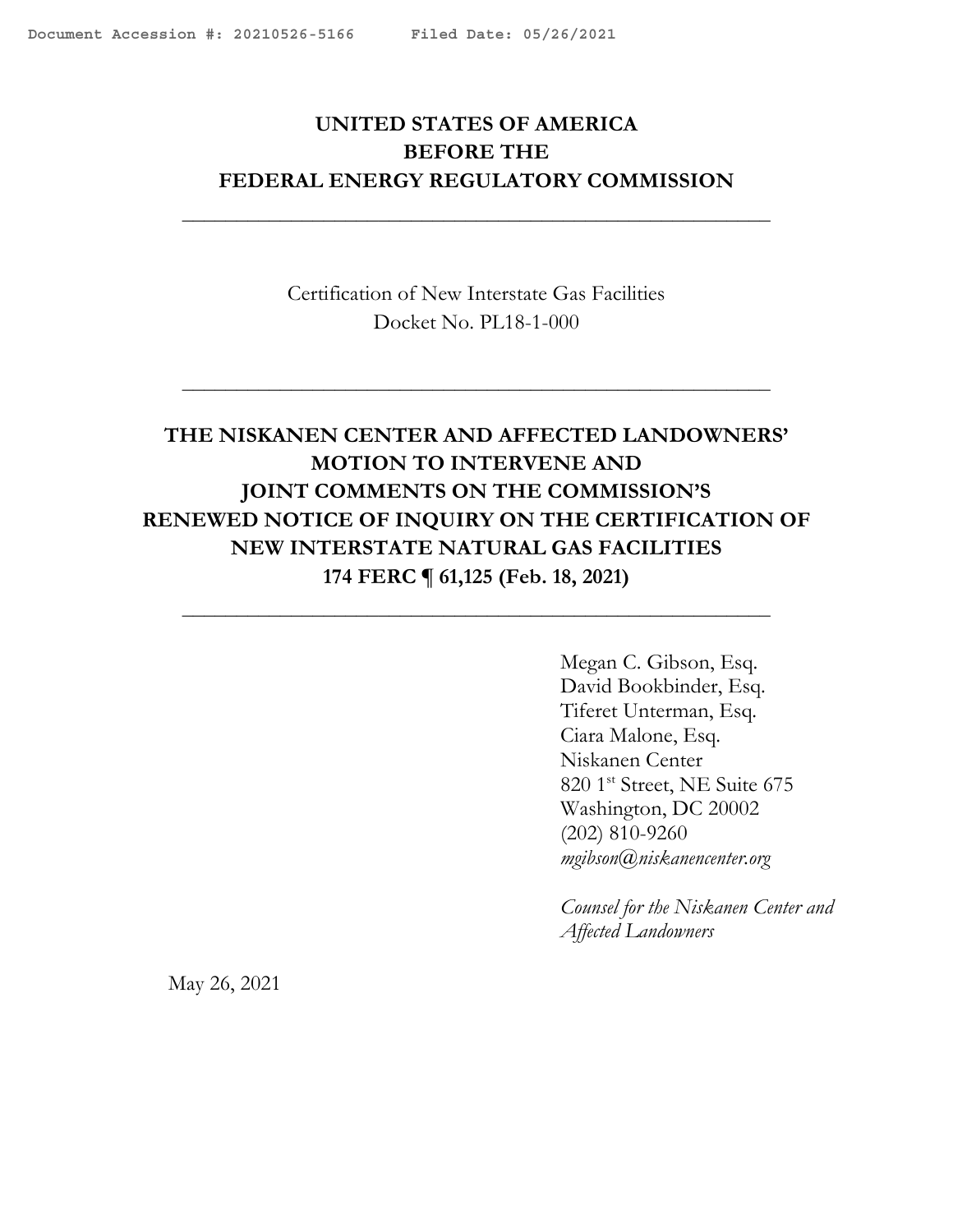## **TABLE OF CONTENTS**

| I.  |                                                                              | FERC SHOULD REVISE ITS NEED DETERMINATION POLICY2                                                                                           |  |  |  |  |  |  |
|-----|------------------------------------------------------------------------------|---------------------------------------------------------------------------------------------------------------------------------------------|--|--|--|--|--|--|
|     | A.                                                                           |                                                                                                                                             |  |  |  |  |  |  |
|     | <b>B.</b>                                                                    | Determining "Need" for Pipelines Under Section 74                                                                                           |  |  |  |  |  |  |
|     |                                                                              | 1.                                                                                                                                          |  |  |  |  |  |  |
|     |                                                                              | 2.                                                                                                                                          |  |  |  |  |  |  |
|     | C.                                                                           |                                                                                                                                             |  |  |  |  |  |  |
|     |                                                                              | 1.<br>FERC's Standard Use and Reliance on Precedent agreements to                                                                           |  |  |  |  |  |  |
|     |                                                                              | Balancing a pipeline's benefits against its "residual adverse effects"13<br>2.                                                              |  |  |  |  |  |  |
|     |                                                                              | FERC's Complete Failure to Examine "Residual adverse<br>a.                                                                                  |  |  |  |  |  |  |
|     |                                                                              | b.                                                                                                                                          |  |  |  |  |  |  |
|     | D.                                                                           | Exports Do Not Serve the Public Convenience and Necessity Under the                                                                         |  |  |  |  |  |  |
|     | Ε.                                                                           | FERC Must Assess Needs Differently Based on Reality21                                                                                       |  |  |  |  |  |  |
| II. | FERC MUST ADEQUATELY ADDRESS AND PROTECT LANDOWNES<br><b>INTERESTS</b><br>23 |                                                                                                                                             |  |  |  |  |  |  |
|     | A.                                                                           | FERC Needs to Remedy its Broken Notice and Communication                                                                                    |  |  |  |  |  |  |
|     |                                                                              | Background on FERC's Broken Landowner Notice Process 24<br>1.                                                                               |  |  |  |  |  |  |
|     |                                                                              | 2.<br>FERC, through the Pipeline Companies, Provides Incomplete, Confusing,<br>and Contradictory Information on Intervention Requirements25 |  |  |  |  |  |  |
|     |                                                                              | FERC's Confusing Instructions in its Notice of Applications<br>a.                                                                           |  |  |  |  |  |  |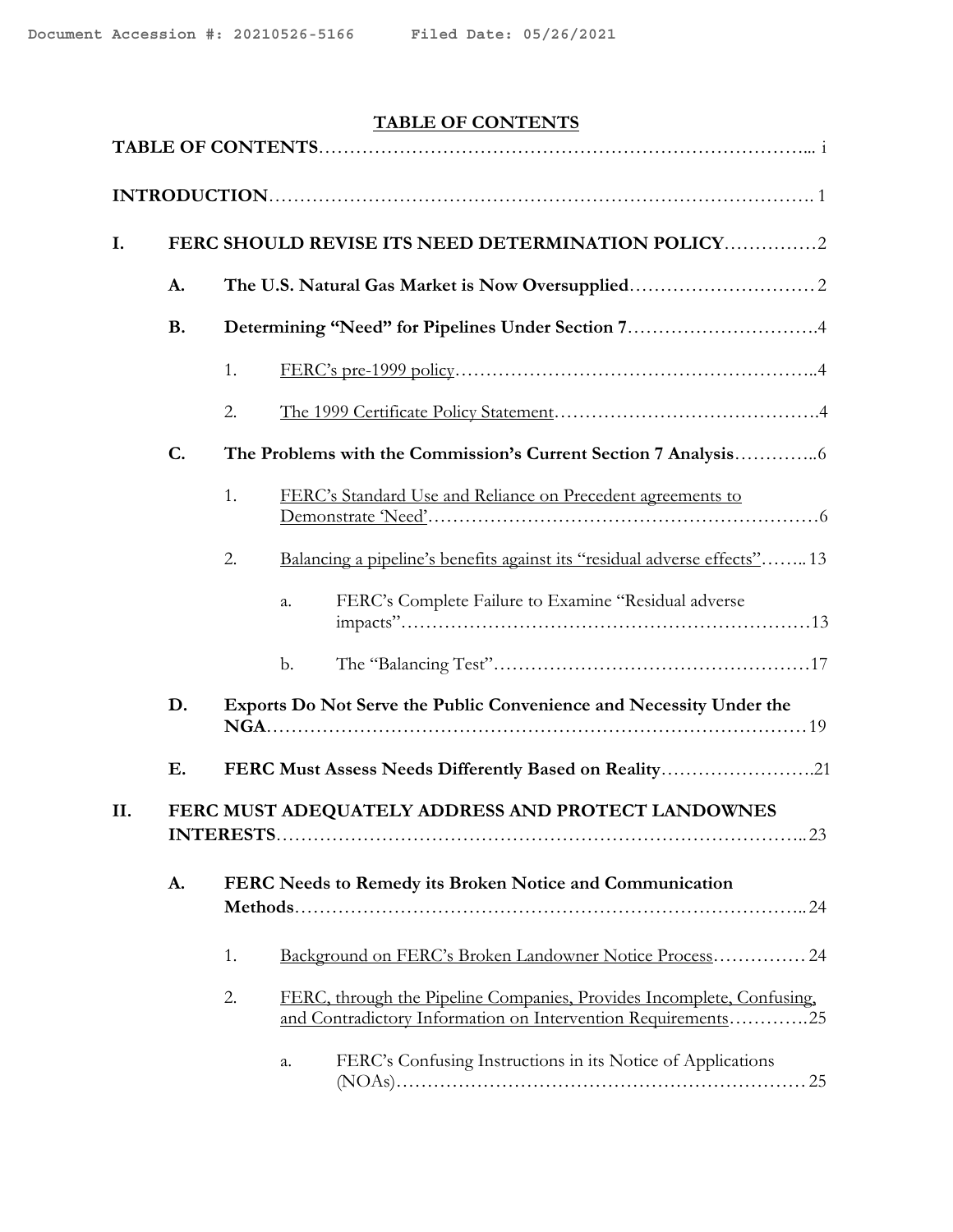|                |    | $b$ .         | The Commission's pamphlet <i>An Interstate Natural Gas Facility on My</i>                                                                            |
|----------------|----|---------------|------------------------------------------------------------------------------------------------------------------------------------------------------|
|                |    | c.            | FERC's "information sheet on how to intervene in Commission                                                                                          |
|                |    | $\rm d$ .     | Deadlines for Intervention are Inappropriately Short30                                                                                               |
| <b>B.</b>      |    |               | Remedies to FERC's Broken Notice and Communication Methods31                                                                                         |
|                | 1. |               | <b>FERC Should Facilitate the Automatic Party Status for Affected</b>                                                                                |
|                | 2. |               | FERC Needs to Take Ownership and Establish Accountability Over<br>Providing Notice to and Communications with Landowners32                           |
|                |    | a.            | FERC Should Take Over Notice to Landowners33                                                                                                         |
|                |    | b.            | FERC Should Provide Meaningful Landowner Guidance,                                                                                                   |
|                | 3. |               | FERC needs to streamline a system for landowners' legitimate c                                                                                       |
|                |    | a.            | Pipelines' land agents routinely utilize abusive and fraudulent tactics<br>in order to get landowners to sign "voluntary" easements 38               |
|                |    | $\mathbf b$ . |                                                                                                                                                      |
| $\mathbf{C}$ . |    |               | THE COMMISSION NEEDS TO DEFINE 'CONSTRUCTION' 40                                                                                                     |
| D.             |    |               | THE COMMISSION NEEDS TO AUTOMATICALLY STAY<br>CERTIFICATES WITH A PENDING LANDOWNER REQUEST FOR                                                      |
|                | 1. |               | In the alternative, FERC at the very least needs to condition the use of<br>eminent domain, and at the very least clearly define what it means by a  |
| E.             |    |               | FERC MUST RECOGNIZE THAT ITS USE OF CERTAIN, HEAVILY                                                                                                 |
|                | 1. |               | Allowing Eminent Domain Based on Conditioned Certificate Violates the<br>Takings Clause by Authorizing Takings that are not Necessarily for a Public |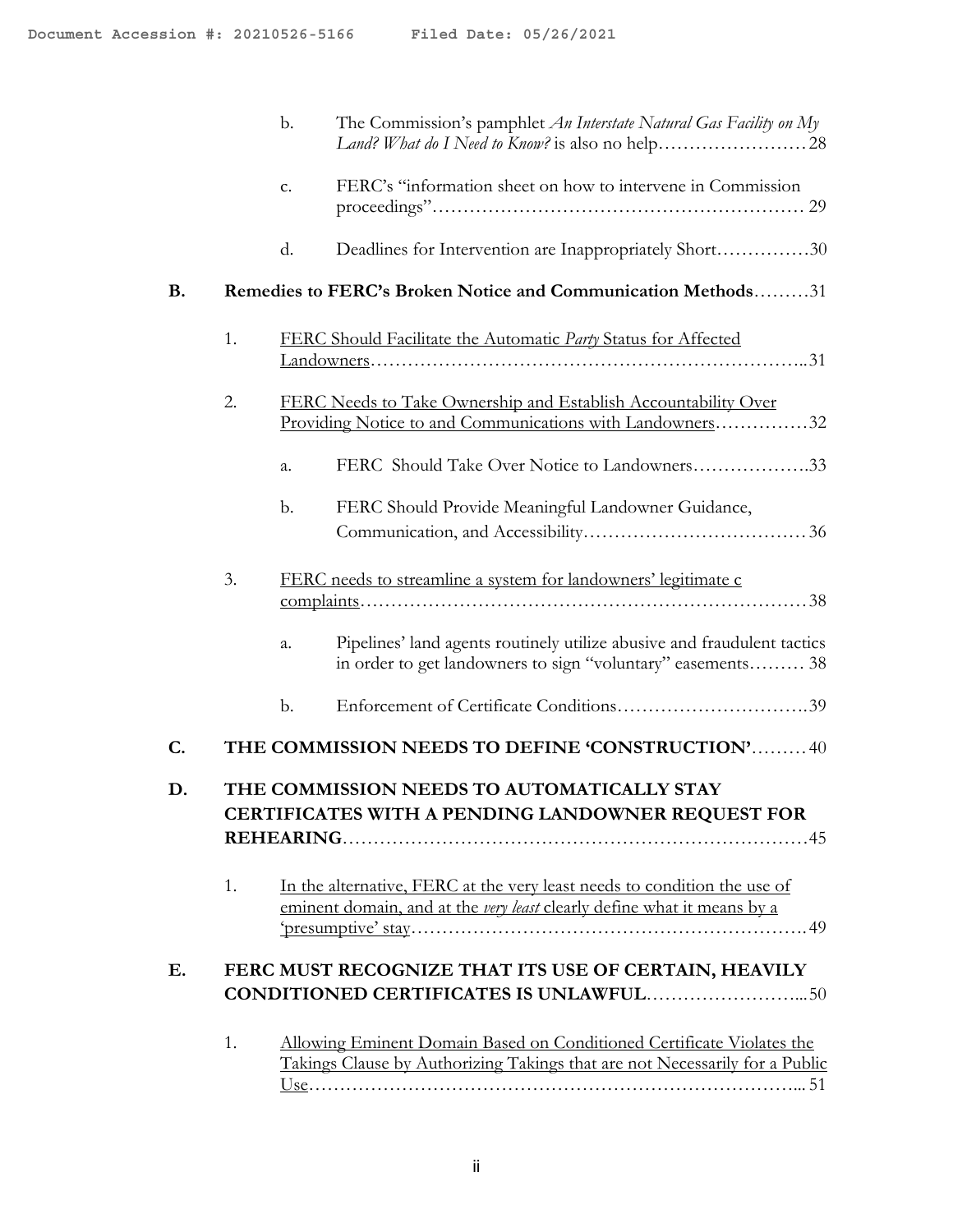|    | The Regular Use of Conditioned Certificates is Premature and                                                                                        |  |
|----|-----------------------------------------------------------------------------------------------------------------------------------------------------|--|
| 3. | FERC Should Use its Authority to Condition Abandonment of a Project on<br>Restoration of an Affected Landowners' Property and a Release of Land Use |  |
|    |                                                                                                                                                     |  |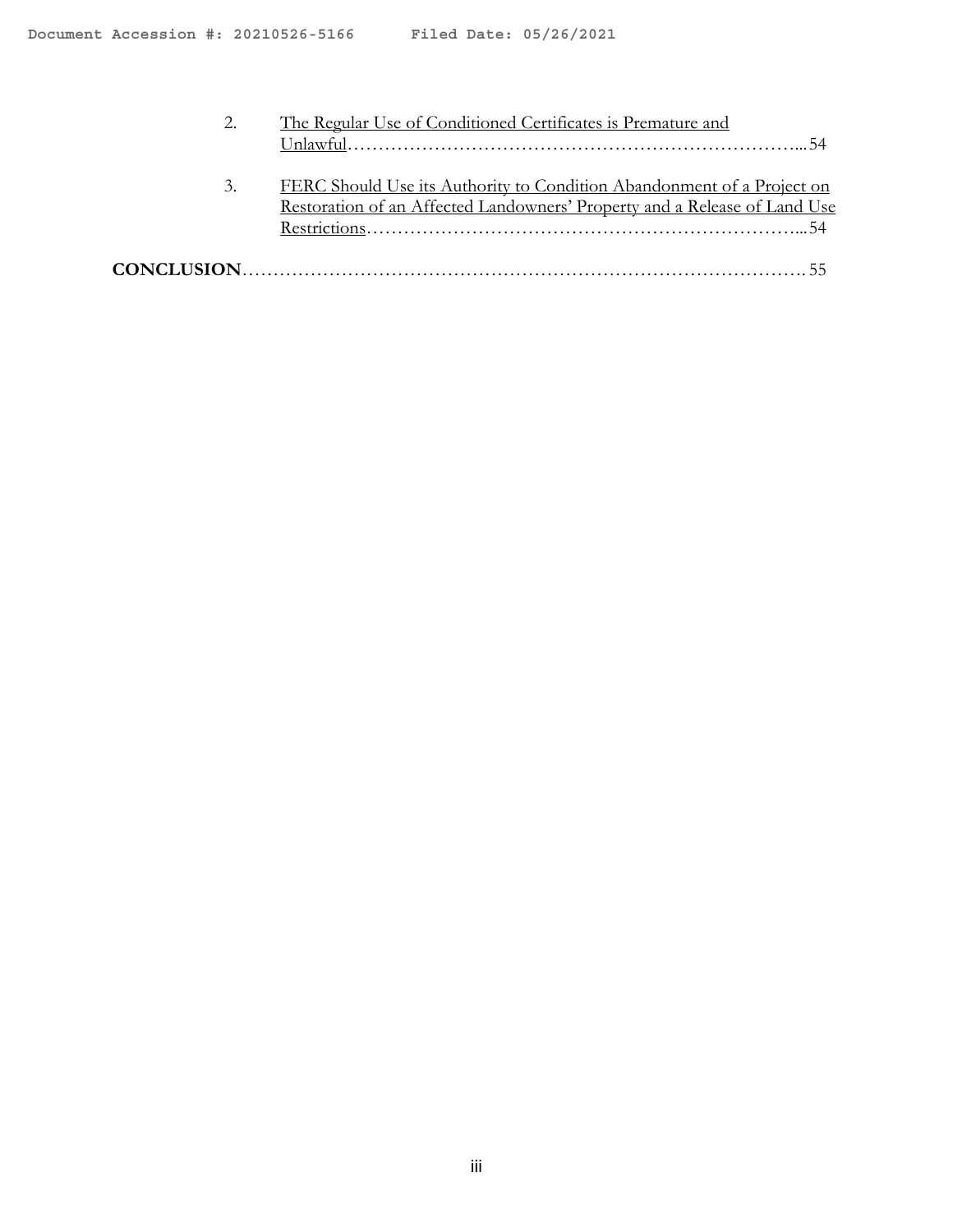#### **INTRODUCTION**

The Niskanen Center ("Niskanen"), Hopewell Township, Horizons Village Property Owners Association, Inc., and affected landowners<sup>1</sup> Catherine Holleran, Megan Holleran, Carolyn Fischer, Wisteria Johnson, Richard Averitt, Jill Averitt, Stacey McLaughlin, Craig McLaughlin, Deb Evans, Ron Schaaf, Evans Schaaf Family LLC, Bill Gow, Sharon Gow, Wendy McKinley, Pamela Ordway, Clarence Adams, Linda Christman, Roy Christman, Lorraine Mineo, William Limpert, Louis Ravina, Yvette Ravina, Victor Baum, Lora Baum, Melissa Barr, William Barr, Bridget K. Hamre, and Demian K. Jackson, collectively, "Landowners"), respond to the Federal Energy Regulatory Commission's (the "Commission", or "FERC") February 18, 2021 Notice of Inquiry (NOI)2 seeking information and perspectives to help the Commission's consideration of revision of its policy statement<sup>3</sup> on the certification of new interstate natural gas facilities ("Policy Statement", or "CPS")<sup>4</sup>, and respectfully move for intervention in the above-referenced proceeding.

Niskanen is a  $501(c)(3)$  advocacy organization that represents landowners affected by pipelines throughout the country in court and administrative proceedings, including before FERC. Niskanen has a strong interest in free markets and in protecting Americans' property rights. It is a fundamental matter of justice that government should forcibly take private property only as a measure of last resort, when truly for public use, and must compensate the property owners

<sup>&</sup>lt;sup>1</sup> As defined in 18 CFR 157.6(d)(2).

<sup>&</sup>lt;sup>2</sup> Certificate of New Interstate Natural Gas Facilities 174 FERC 161,125 (Feb. 18, 2021) ("2021 NOI").

<sup>&</sup>lt;sup>3</sup> As outlined below, FERC routinely disregards provisions within its current policy statement (*infra* at 6-13). FERC must enact any revisions to the current policy statement *via a binding order* to ensure that 1. future Commissions will not be emboldened to simply ignore the critical provisions within FERC's policy statement, and 2. the development of a more robust record and thorough analysis of proposed projects.

<sup>4</sup> Certification of New Interstate Natural Gas Pipeline Facilities, 88 FERC ¶ 61,227 (1999), *clarified*, 90 FERC ¶ 61,128, *further clarified,* 92 FERC ¶ 61,094 (2000).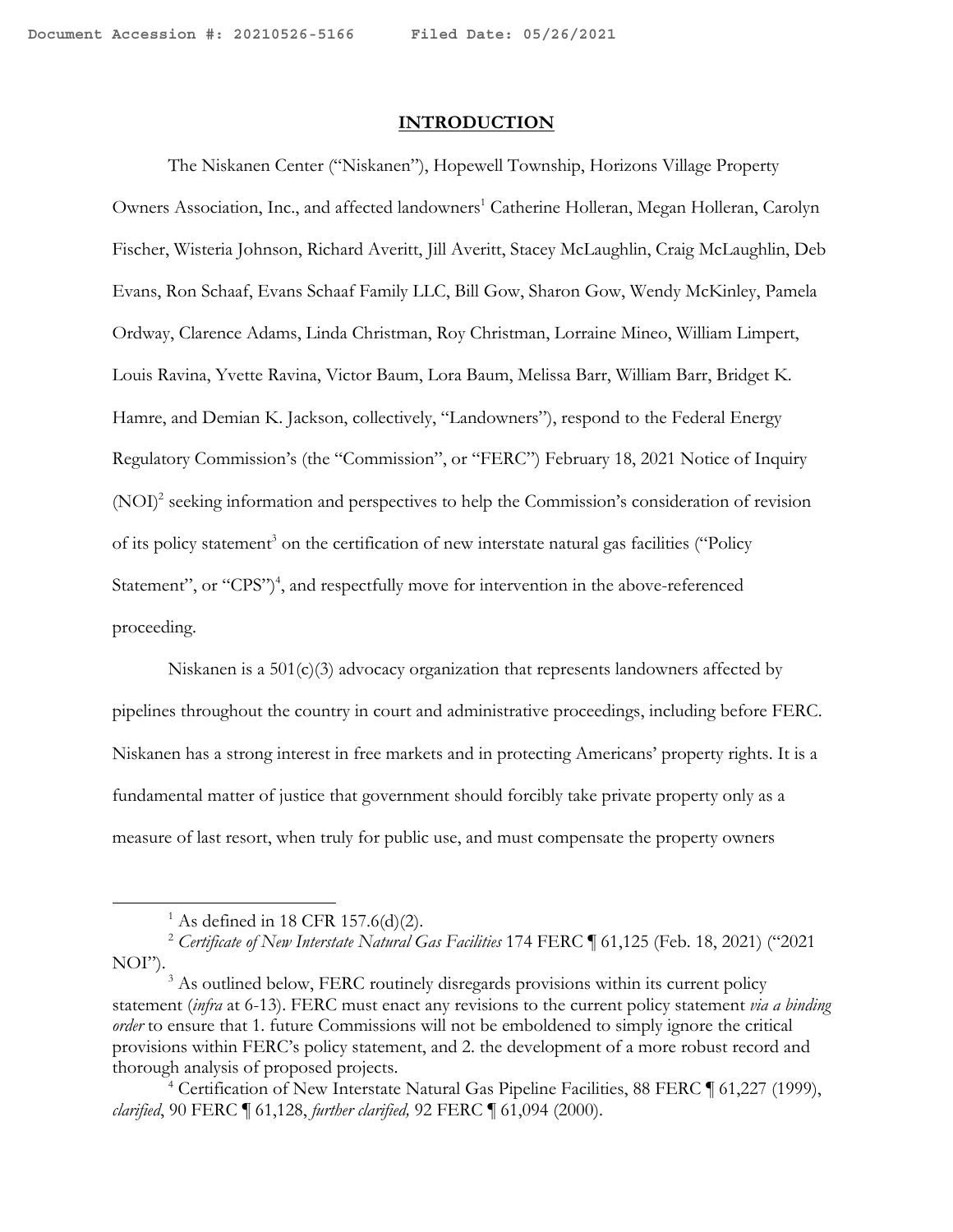sufficient to render them indifferent to the taking.<sup>5</sup> Affected Landowners own property along the proposed Atlantic Coast, Constitution, Pacific Connector, and PennEast pipeline routes. Horizons Village Property Owners Association, Inc. is a neighborhood that has legally binding covenants to protect and conserve the area's environment.

Niskanen and Landowners commend the Commission for its renewal of the NOI on FERC's Policy Statement, as it is well known—especially by affected landowners—that the Policy Statement is archaic and in dire need of revision.

## **I. FERC SHOULD REVISE ITS NEED DETERMINATION POLICY.**

#### **A. The U.S. Natural Gas Market is Now Oversupplied.**

Before reviewing the history of the Certificate Policy Statement and how the Commission should address two of its most significant problems, it is critically important to understand the underlying issues of U.S. natural gas supply and demand.

When FERC issued the current CPS in 1999-2000, U.S. natural gas consumption (22.4 tcf) exceeded the marketed production volume of U.S. natural gas withdrawals (19.8 tcf), as it had for decades.<sup>6</sup> That remained the case until 2014, when the marketed production volume (27.5 tcf) surpassed consumption (26.6 tcf), starting a trend that has extended over the last seven years, and becoming more pronounced each year. For example, in 2019, marketed production (36.5 tcf) exceeded domestic consumption (31.1 tcf) by more than 5 tcf, and in 2020 this excess increased to

<sup>&</sup>lt;sup>5</sup> Niskanen notes in passing that the Commission's Policy Statement appears to acknowledge that court-determined "just compensation" is insufficient to make landowners indifferent to the taking of their property: "Even though the compensation received in such a proceeding is deemed legally adequate, the dollar amount received as a result of eminent domain may not provide a satisfactory result to the landowner and this is a valid factor to consider in balancing the adverse effects of a project against the public benefits." 90 FERC ¶ 61,128, p. 19.

<sup>6</sup> All production and consumption data in this section is from https://www.eia.gov/dnav/ng/hist/n9050us2a.htm (production)(last visited May 25, 2021), and https://www.eia.gov/dnav/ng/hist/n9140us2A.htm (consumption) )(last visited May 25, 2021). The comparable figures for 2000 when FERC revised the CPS were 23.3 and 20.2 mcf, respectively.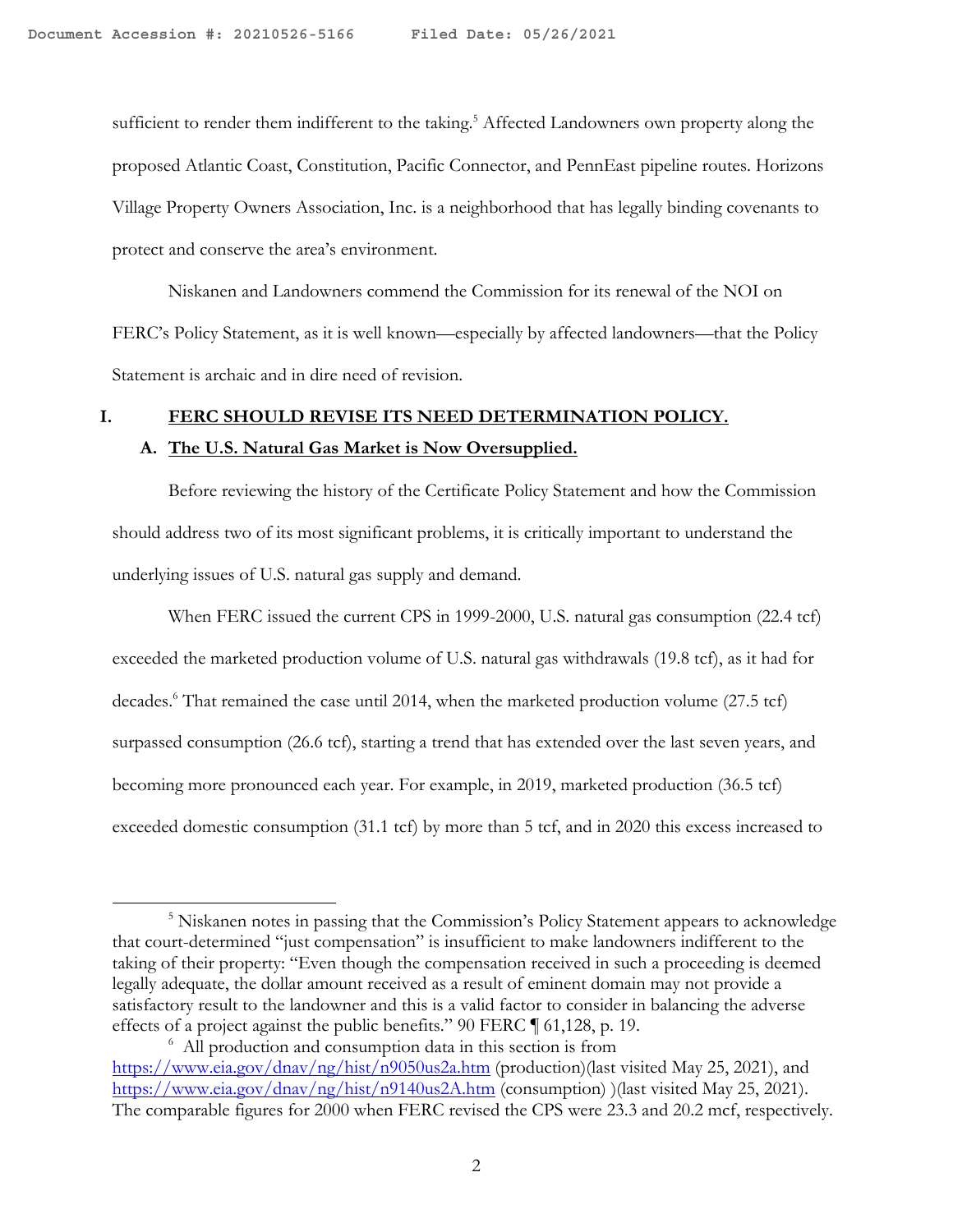almost 6 tcf. Moreover, according to the Energy Information Administration, this will remain the case for decades to come.<sup>7</sup>

In short, for now and the foreseeable future, the U.S. is drowning in natural gas, a situation reflected in the price. In 1999, the Henry Hub price was \$2.27; in 2020, it was \$2.03.8 In real dollar terms, the price of natural gas has plummeted during that time by almost 42%.<sup>9</sup>

Back in 1999-2000 the Commission was concerned with this shortfall in domestic production coupled with increasing demand for natural gas; in fact, "the Commission is issuing this policy statement to provide the industry with guidance as to how the Commission will evaluate proposals for certificating new construction. This should provide more certainty about how the Commission will evaluate new construction projects that are proposed to meet growth in the demand for natural gas . . ." CPS p. 2.

The Commission was wrong, of course, about increasing demand; in 1999, consumption was 22.9 mcf, which is exactly what it was ten years later in 2009. (It was not until the surge in shale gas production and accompanying drop in prices after 2009 that consumption began to rise as well.) The entire CPS was thus predicated on an incorrect assumption about demand, and the important lesson the Commission should heed is to be very careful about assuming significant increases in future domestic demand for gas.<sup>10</sup> EIA's 2021 Annual Energy Outlook reference case predicts domestic consumption to increase just 5 tcf to 35 tcf over the next 30 years, while dry gas production will increase to over  $42$  tcf.<sup>11</sup>

<sup>7</sup> *Annual Energy Outlook 2021*,

https://www.eia.gov/outlooks/aeo/pdf/AEO\_Narrative\_2021.pdf, p. 22.

 $\frac{8 \text{ https://www.eia.gov/dnav/ng/hist/rngwhhdA.htm}}{8 \text{ According to the Fed, 1999 $2.27 = $3.53 in 2020 per}}$ 

https://www.minneapolisfed.org/about-us/monetary-policy/inflation-calculator.

 $10$  As discussed below (pp. 19-22), demand for exported gas is not a valid consideration under the Natural Gas Act and has no place in a Section 7 determination of project need.

<sup>11</sup> See note 7, *supra*.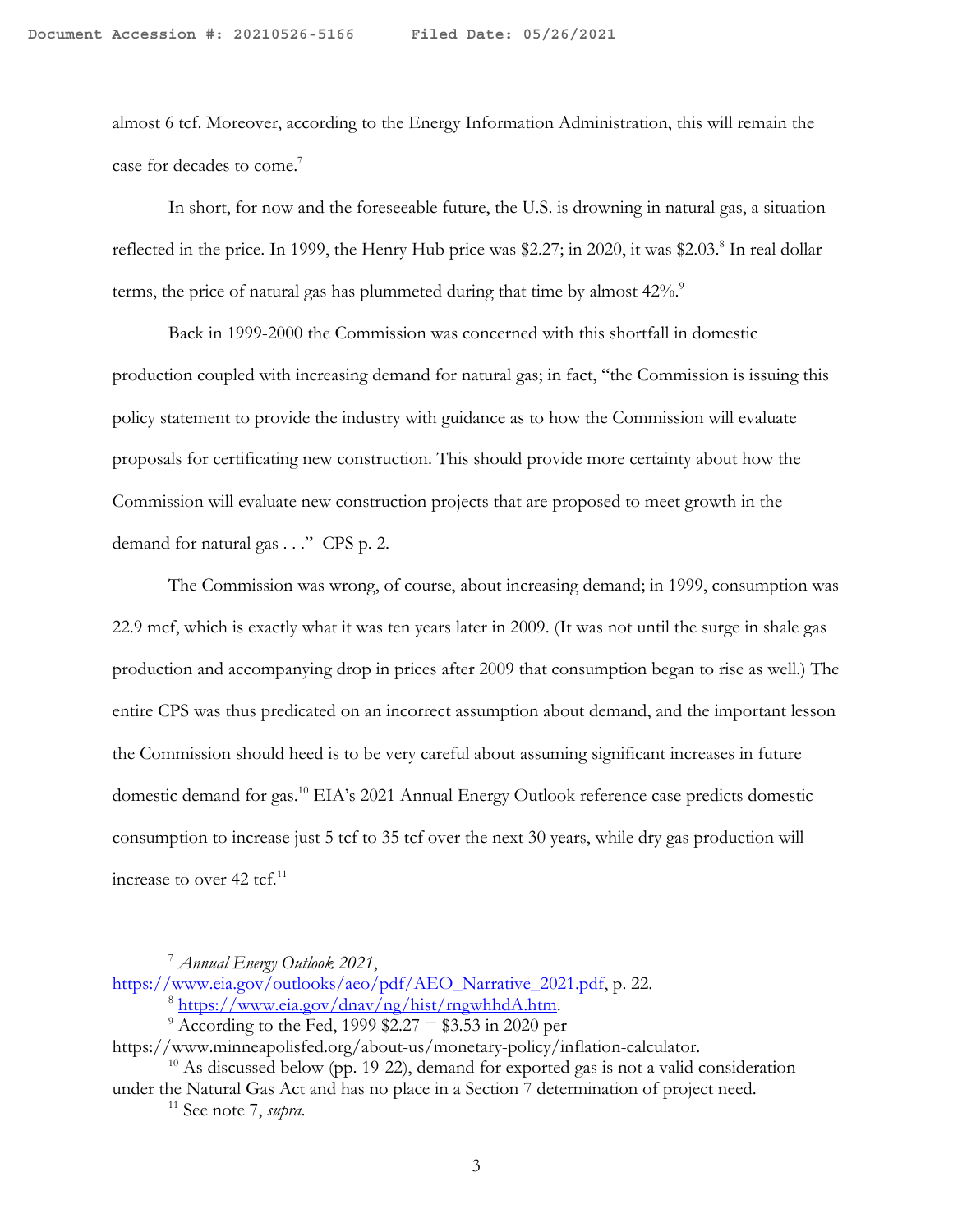Thus the Commission should anticipate modest, if any, demand growth in domestic

consumption of natural gas, continued expansion of domestic production, and no significant change in price.

#### **B. Determining "Need" for Pipelines Under Section 7.**

## **1. FERC's pre-1999 policy.**

Before FERC undertook its 1999-2000 CPS revisions, FERC's policy was to "give[] equal weight to contracts between an applicant and its affiliates and an applicant and unrelated third parties and does not look behind the contracts to determine whether the customer commitments represent genuine growth in market demand" (CPS, p. 15) and "use[] the percentage of capacity under long-term contracts as the only measure of the demand for a proposed project." *Id*. p. 16.

However, the Commission recognized that this approach was problematic:

The amount of capacity under contract also is not a sufficient indicator by itself of the need for a project, because the industry has been moving to a practice of relying on short-term contracts, and pipeline capacity is often managed by an entity that is not the actual purchaser of the gas. Using contracts as the primary indicator of market support for the proposed pipeline project also raises additional issues when the contracts are held by pipeline affiliates. Thus, the test relying on the percent of capacity contracted does not reflect the reality of the natural gas industry's structure and presents difficult issues. *Id*.

The Commission aptly noted that, "by relying almost exclusively on contract standards to establish the market need for a new project, the current policy makes it difficult to articulate to landowners and community interests why their land must be used for a new pipeline project", before concluding that, "All of these concerns raise difficult questions of establishing the public need for the project." *Id.* p. 17. The result of these concerns was the current Certificate Policy Statement.

#### **2. The 1999 Certificate Policy Statement.**

The 1999 CPS stated that its new method of determining need would be first, deciding "whether the project can proceed without subsidies from their existing customers." *Id*. p. 18. If it could do so, then the Commission would determine what "adverse effects the project might have on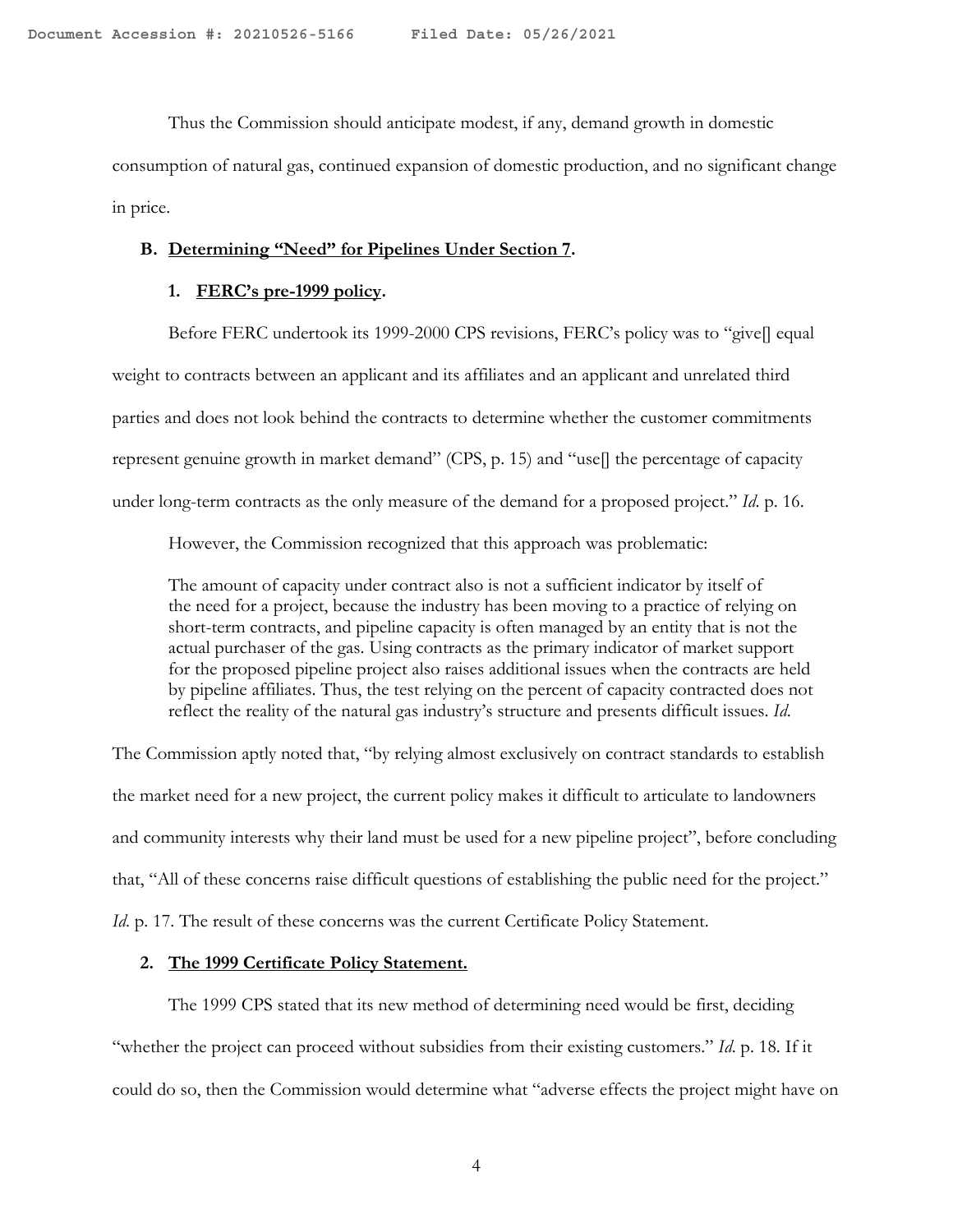the existing customers of the pipeline proposing the project, existing pipelines in the market and their captive customers, or landowners and communities affected by the route of the new pipeline." *Id*. Then:

If residual adverse effects on the three interests are identified, after efforts have been made to minimize them, then the Commission will proceed to evaluate the project by balancing the evidence of public benefits to be achieved against the residual adverse effects. This is essentially an economic test. Only when the benefits outweigh the adverse effects on economic interests will the Commission then proceed to complete the environmental analysis where other interests are considered.

*Id.* p. 19. And, "[i]f the result of the balancing is a conclusion that the public benefits outweigh the adverse effects then the next steps would be the same as for a project that had no adverse effects."

*Id*.

Or so the theory went. In practice, the revised CPS changed absolutely nothing from FERC's previous policy of using "the percentage of capacity under long-term contracts as the only measure of the demand for a proposed project", "giv[ing] equal weight to contracts between an applicant and its affiliates and an applicant and unrelated third parties", and "not look[ing] behind the contracts to determine whether the customer commitments represent genuine growth in market demand" (CPS, p. 15). As described below (pp. 6-19), these factors remain the Commission's exclusive decision-making measures to this day.

The second major problem with the Commission's needs determination is it has not implemented (or even articulated) any coherent "economic test" to balance "the evidence of public benefits to be achieved against the residual adverse effects". Instead the Commission has employed the misleading surrogate metric of "adverse impacts avoided" in lieu of "residual adverse effects", and (without quantifying either side of that equation) it uniformly weighs those against project benefits via a 1-sentence conclusion that under any normal or professional standard could not be considered an "economic test".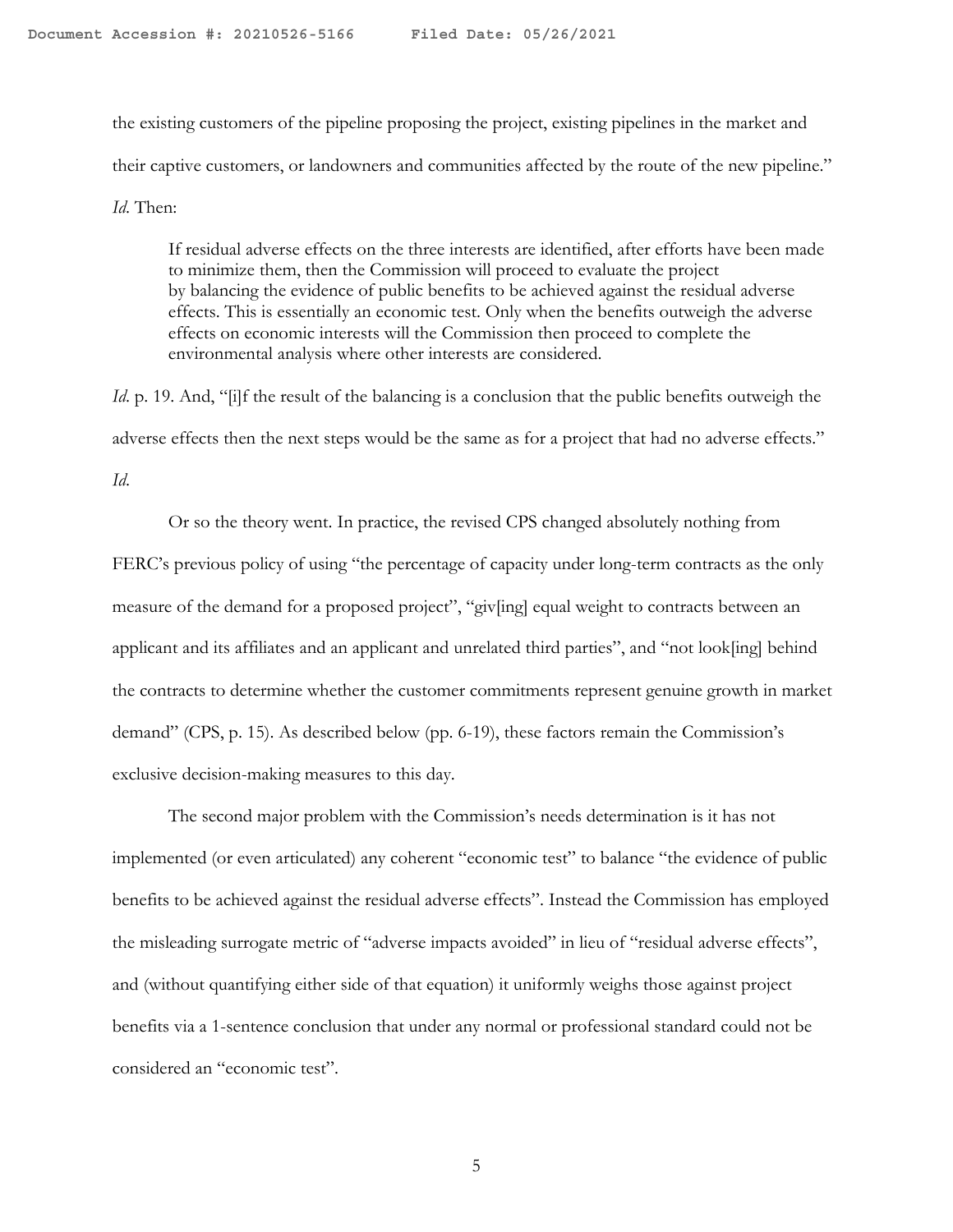#### **C. The Problems with the Commission's Current Section 7 Analysis.**

## **1. FERC's Standard Use and Reliance on Precedent agreements to Demonstrate 'Need'.**

Notwithstanding the Policy Statement, it is the Commission's standard practice: (1) to accept at face value precedent agreements as the sole evidence of market need; (2) to give affiliate precedent agreements equal weight as precedent agreements with third parties; and (3) regardless of circumstances, to refuse to look behind any precedent agreements, affiliate or not, to see whether these established "genuine growth in market demand". As Commissioner LaFleur conceded, "[w]hile the Certificate Policy Statement sets forth a variety of factors that can be utilized to demonstrate economic need, in practice, the Commission's need determination has focused narrowly on whether a pipeline demonstrates evidence of precedent agreements." *Mountain Valley Pipeline, LLC, Order on Rehearing,* 163 FERC ¶ 61,197 (June 15, 2018) (MVP RO), LaFleur Dissent, p. 2.

In the MVP Rehearing Order, then-Commissioner Glick acknowledged that under the Certificate Policy Statement FERC is "not required to look beyond precedent agreements," but that does "not excuse the Commission from failing to recognize that affiliate precedent agreements may not demonstrate need." (*Id.,* Glick's Dissent, p. 3). FERC's policy meant that this "incentive to secure precedent agreements in order to make this showing [of market need] is, at least potentially, sufficient for a pipeline developer's corporate parent to cause one of its affiliates to enter into a precedent agreement with the developer", and therefore, the "Commission's disregard of this incentive means that its exclusive reliance on precedent agreements cannot be the product of reasoned decisionmaking." *Id*., Glick Dissent p. 4.

Niskanen uses the Atlantic Coast Pipeline certificate as an apt example of the problems with this policy; after 7 years, ACP was cancelled because, as commenters had argued, *inter alia*, that the Commission's certificate order "(1) inappropriately relied on precedent agreements between Atlantic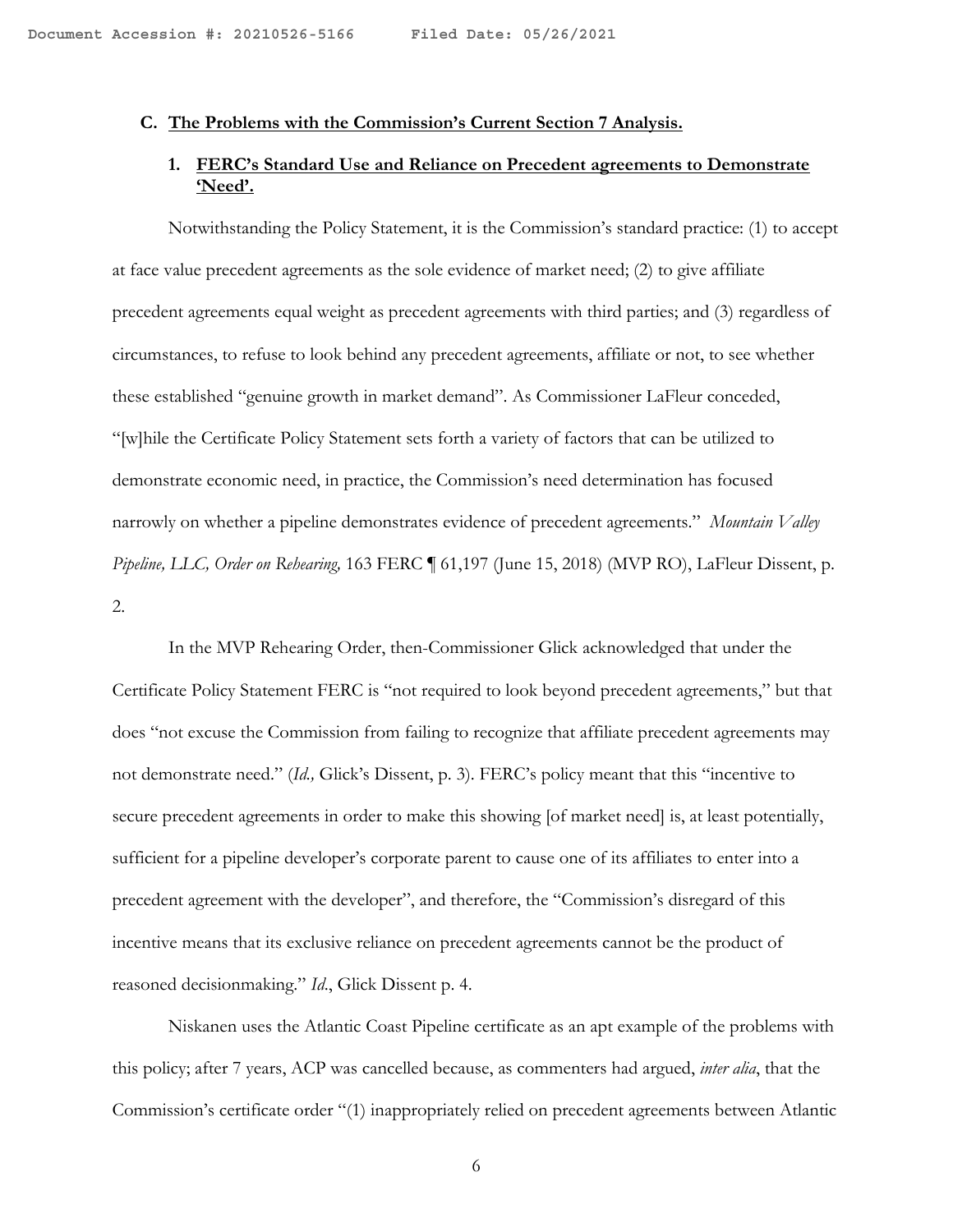and its corporate affiliates to establish need; and (2) failed to consider market studies showing that there is sufficient infrastructure to meet current demand.**"** ACP RO, P 39. But to no avail; the Commission had dismissed that evidence as irrelevant in favor of the need conclusively established by ACP's affiliate precedent agreements.

Those objections raised specific issues that the CPS allegedly addressed. (The Commission not only summarily rejected each, it rejected the relevance of the CPS itself because it did not impose any binding requirements.) $^{12}$ 

First, commenters argued that the Commission was placing inappropriate reliance on affiliate precedent agreements to establish need. But, "[e]ven though all but one of the ACP Project's shippers are affiliated with Atlantic, the Commission is not required to look behind precedent agreements to evaluate project need." In fact, "it is current Commission policy not to look behind precedent or service agreements to make judgments about the needs of individual shippers. . . . [and] nothing in the Certificate Policy Statement nor any precedent construing it, indicates that the Commission must look beyond the market need reflected by the applicant's contracts with shippers." *Id.* P 41. This is the Commission's standard practice.<sup>13</sup>

 $12$  Niskanen and Landowners are extremely skeptical that, no matter what changes it may formally make to the CPS, the Commission will continue its well-established practice of referring to it when convenient to justify its decisions, and ignoring it when it is not. As noted in part above (*supra* n.3), FERC should enact a binding order to ensure these policy changes are implemented.

<sup>13</sup> *See, e.g. Mountain Valley Pipeline, LLC*, Order on Rehearing, 163 FERC ¶ 61,197 (June 15, 2018) ("MVP RO"), P 37: "the Commission is not required to look behind precedent agreements to evaluate project need . . . Moreover, it is current Commission policy not to look behind precedent or service agreements to make judgments about the needs of individual shippers." In fact, "Looking behind the precedent agreements entered into by state-regulated utilities, would infringe upon the role of state regulators in determining the prudence of expenditures by the utilities that they regulate", and "[f]or those shippers that are not state-regulated utilities, such as producers or marketers, the Commission has chosen not to look behind the precedent agreements as these parties are fully at-risk for the cost of the capacity and would not have entered into the agreements had they not determined there was a need for the capacity to move their product to market." MVP RO P 40. In other words, if there is a buyer—and even if it is an affiliated buyer—that's all the Commission needs to know; *PennEast Pipeline Co., LLC,* Order on Rehearing, 164 FERC ¶ 61,098 (August 10, 2018)("PennEast RO"), P 16: "We affirm the Certificate Order's finding that the Commission is not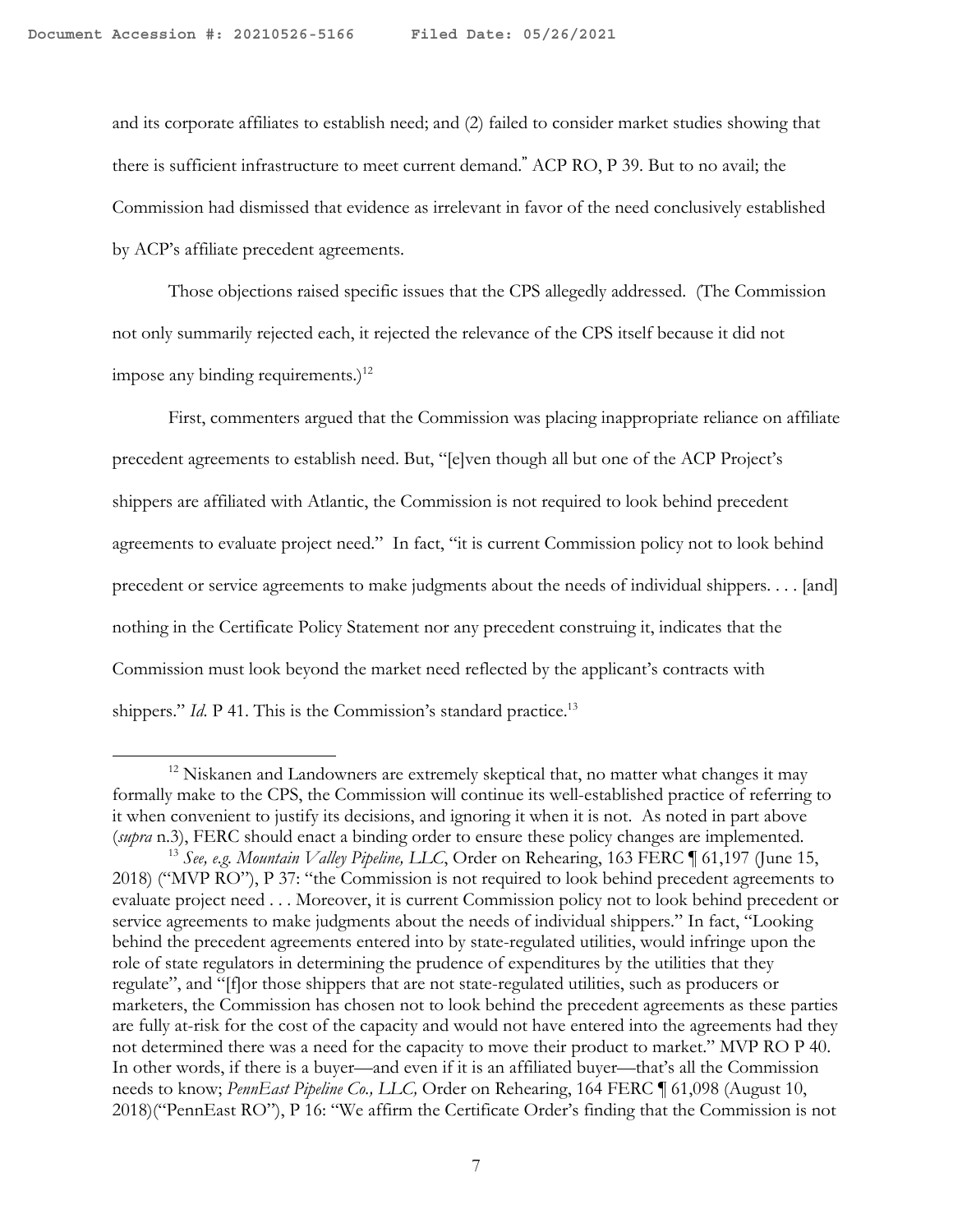The Commission's rationale was that the CPS does not *require* the Commission to look behind precedent agreements, because the CPS "established a new policy under which the Commission would allow an applicant to rely on a variety of relevant factors to demonstrate need, rather than continuing to require that a percentage of the proposed capacity be subscribed under long term precedent or service agreements." ACP RO, P 41. In other words, because the CPS expanded the evidence an applicant could use to show a market need beyond just precedent agreements, these other factors obviated the need for the Commission to look behind those agreements. But when an applicant nevertheless relies *solely* on precedent agreements (as is industry practice), the CPS effectively left the pre-CPS situation—and its acknowledged problems with this practice—undisturbed, where it remains the status quo to this day.

As for those other factors that an applicant may use to show need, they include (*id.*):

but are not limited to, precedent agreements, demand projections, potential cost savings to customers, or a comparison of projected demand with the amount of capacity currently serving the market. The Commission stated that it would consider all such evidence submitted by the applicant regarding project need.

In other words, FERC would consider "all such evidence *submitted by the applicant*", which leaves it entirely free to disregard, as it did here in ACP and does routinely in all other cases, that same information when presented by anyone else. When ACP commenters presented evidence that there was sufficient infrastructure to satisfy market demand because there was not going to be increased demand for gas, the Commission countered with—once again—affiliate precedent agreements*:*

Given the uncertainty associated with long-term demand projections, where an applicant has precedent agreements for long-term firm service, the Commission deems the precedent agreements, which represent actual, rather than theoretical evidence regarding demand, to be

required to look behind precedent agreements to evaluate project need, regardless of the affiliate status of some of the project shippers. . . . Moreover, it is current Commission policy not to look behind precedent or service agreements to make affiliates or independent marketers in establishing the market need for a proposed project."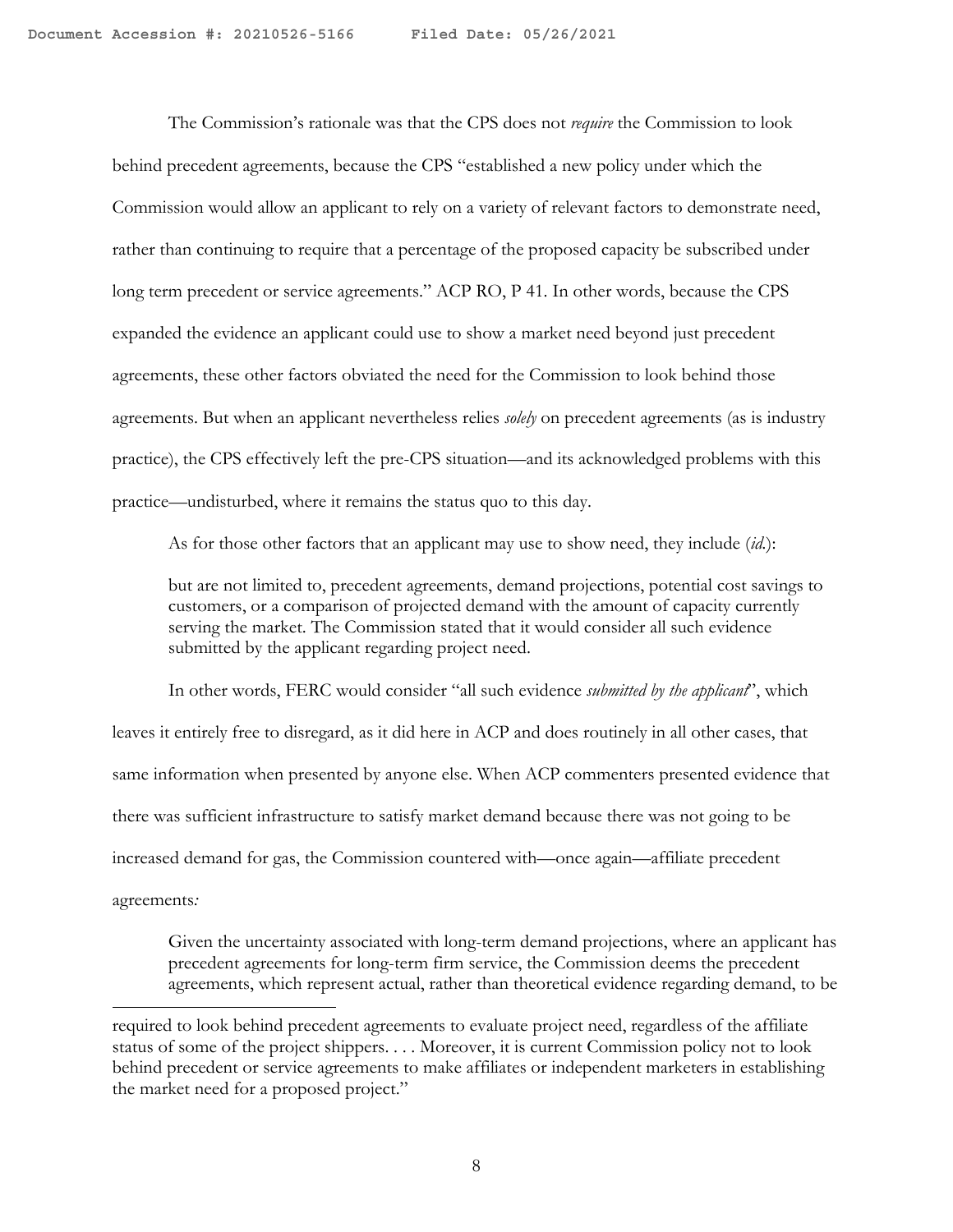the better evidence of demand. . . . Where, as here, it is demonstrated that specific shippers have entered into precedent agreements for project service and subsequently executed those service contracts, the Commission places substantial reliance on those agreements to find that the project is needed.

*Id*. P 54. This too is the Commission's de facto policy.<sup>14</sup>

Since the Commission stated earlier in that same document that two of the four examples of evidence an applicant could use to show need in lieu of exclusive reliance on precedent agreements were, "demand projections" and "comparison of projected demand with the amount of capacity currently serving the market" (ACP RO, P 41) apparently those projections are only valid when they establish need, but not when they demonstrate a lack of it.

The Jordan Cove/Pacific Connector project is a prime example of FERC's affiliate agreement fixation. In approving the Section 7 certificate for the Pacific Connector pipeline, FERC relied solely on the precedent agreements between the pipeline and its sister company Jordan Cove LNG Terminal to justify its conclusion that there is a market need for the gas. *Jordan Cove Energy Project L.P., Order on Rehearing and Stay, 171 FERC* 161,136 (May 22, 2020)("JCEP RO") P 25.

The problem is that the Jordan Cove LNG Terminal is a dead end; after years of effort, it had not signed a single export contract for its LNG. When DOE granted the Terminal permission to export LNG, DOE required biannual reports, including on, "the status of the long term contracts associated with the long-term export of LNG and any long-term supply contracts." DOE/FE Order No. 3413, at 156 (Mar. 24, 2014). For twice a year since 2014, the Terminal failed to report *any* such

<sup>&</sup>lt;sup>14</sup> See, e.g., PennEast RO P 20: "Given the uncertainty associated with long-term forecasts, such as those presented in this proceeding, where an applicant has precedent agreements for longterm firm service, the Commission deems the precedent agreements to be the better evidence of demand"; MVP RO P 46: After reciting all of the record evidence as to the lack of need for MVP's gas, the Commission ignored it because, "given the uncertainty associated with long-term demand projections . . . where an applicant has precedent agreements for long-term firm service, the Commission deems the precedent agreements, which represent actual, rather than theoretical evidence regarding demand, to be the better evidence of demand."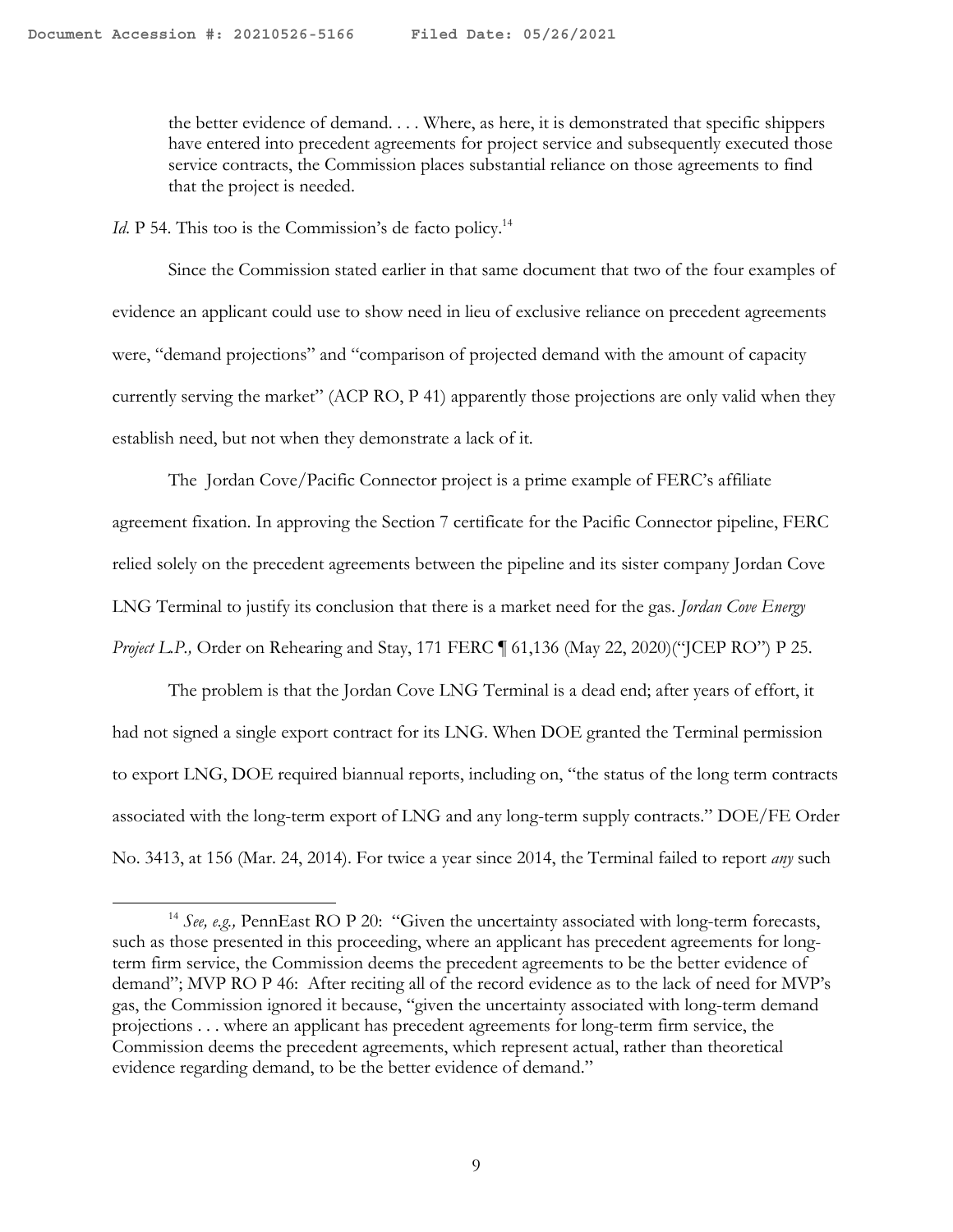export contracts, even though throughout that entire period it has, "continued its negotiations with prospective customers for liquefaction services." <sup>15</sup>

Even though the Terminal had found no customers after six years of prospecting, FERC's response was to literally turn a blind eye to the fact that the pipeline's precedent agreements were with a sister company *that had no conceivable use for the gas*:

We affirm the Commission's finding in the Authorization Order that precedent agreements are significant evidence of demand for a project. As the court stated in *Minisink Residents for Environmental Preservation & Safety v. FERC*, and again in *Myersville Citizens for a Rural Community, Inc*. *v. FERC*, nothing in the Certificate Policy Statement or in any precedent construing it suggests that the policy statement requires, rather than permits, the Commission to assess a project's benefits by looking beyond the market need reflected by the applicant's precedent agreements with shippers.

JCEP RO P 30 (footnotes omitted).

To put it mildly, the fact that the LNG Terminal had not been able to find any customers after years of fruitless effort called its ability to use gas and the necessity of the project into question. In the normal course, precedent agreements with entities that are in the daily business of producing, transporting, and selling natural gas, means that, at a minimum, the gas will have somewhere to go. Here, it did not. FERC saying that it would not "look behind" these agreements was damaging and incentivizes pipelines to procure agreements with virtually any entity to demonstrate 'market need' to FERC. If Bob's Auto Shop or Alice's Aquarium Supplies had signed those agreements with the Pacific Connector Pipeline, one would imagine (or at least taxpayers would hope they could imagine) that the Commission would look behind those agreements and conclude that they were a sham because neither Bob nor Alice would have any way to use or dispose of that gas.

That was (and remains) the situation for the LNG Terminal—as far as those agreements went, the Terminal had no real market for the gas. Niskanen is unaware of *any* other Section 7

<sup>15</sup> Letter re JCEP DOE/FE Semi-Annual Report (Apr. 1, 2021); *available at* https://www.energy.gov/sites/default/files/2021- 04/ICEP%20DOE%20SAR%20April%201%202021.pdf (Last accessed May 25, 2021).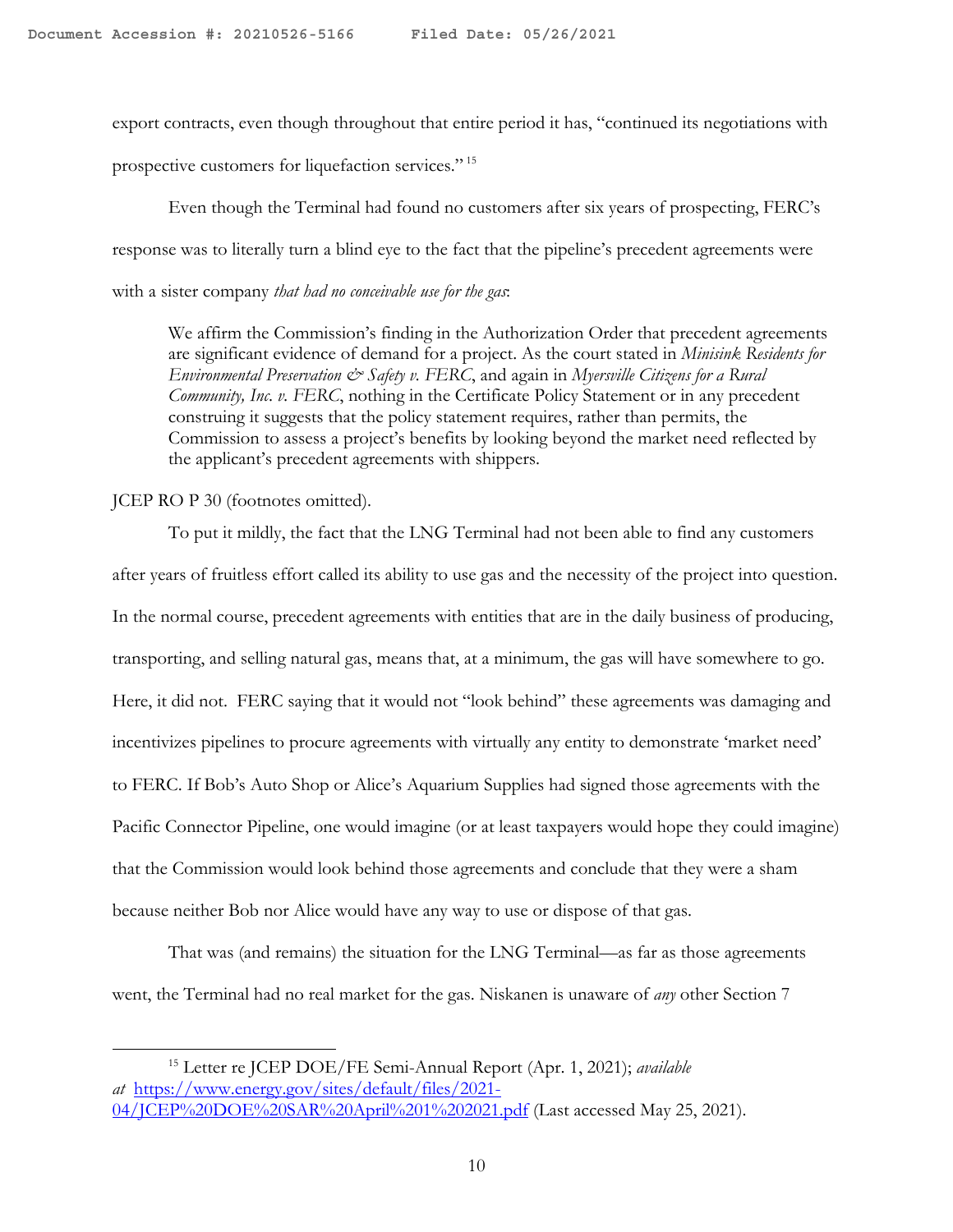certificate decision with a market need determination based on precedent agreements with entities that – literally – have no possible need or use for the gas.<sup>16</sup>

Nor was the lack of customers the only red flag; the application raised numerous red flags that the Policy Statement cautioned about. First, the Terminal and Pacific Connector entered their affiliate agreement *only after the Commission rejected their previous iteration of the exact same project because they had failed to show any market demand. Jordan Cove Energy Project, L.P. and Pacific Connector Gas Pipeline, LP*, 154 FERC ¶ 61,190 (2016), P 5.

Second, the CPS recognizes that contracts with multiple customers are a stronger indicator of need than a contract with a single customer, especially when that customer is an affiliate. 88 FERC ¶ 61227, 61748, 61749. Third, the CPS recognizes that "a project built on speculation" requires additional scrutiny and justification. 88 FERC ¶ 61227, 61749. Here, the Terminal's customer search, and thus use the gas is has agreed to buy from Pacific Connector, made it entirely speculative.

Thus, even though the Jordan Cover project presented numerous red flags that the CPS specifically warned about, FERC ignored these in favor of its talismanic belief in affiliate agreements, an unfortunate example of the Commission ignoring the CPS whenever it is convenient. To this day, FERC has never provided any explanation as to how, if the LNG Terminal were unable to find customers, the Pacific Connector Pipeline would be used or provide any public benefits. And, ironically, on April 22, 2021, Jordan Cove requested an abeyance in the D.C. Circuit challenge

<sup>&</sup>lt;sup>16</sup> In *Myersville*, the precedent agreements were with Baltimore Gas & Electric ("a local natural gas distribution company"), and Washington Gas Company ("a public utility . . . engaged primarily in the retail sale and delivery of natural gas"). The buyers were in the business of transporting, storing, selling, or using natural gas; in other words, come what may, those buyers would be able to use the gas. *Minisink Residents for Envtl. Pres. & Safety v. FERC*, dealt with this issue in a footnote, 762 F.3d 97, 111 n.10, but neither the decision nor FERC's Certificate Order (*Millennium Pipeline Co., L.L.C.*, 140 FERC ¶ 61045 (July 17, 2012)) say who the parties to the precedent agreements were.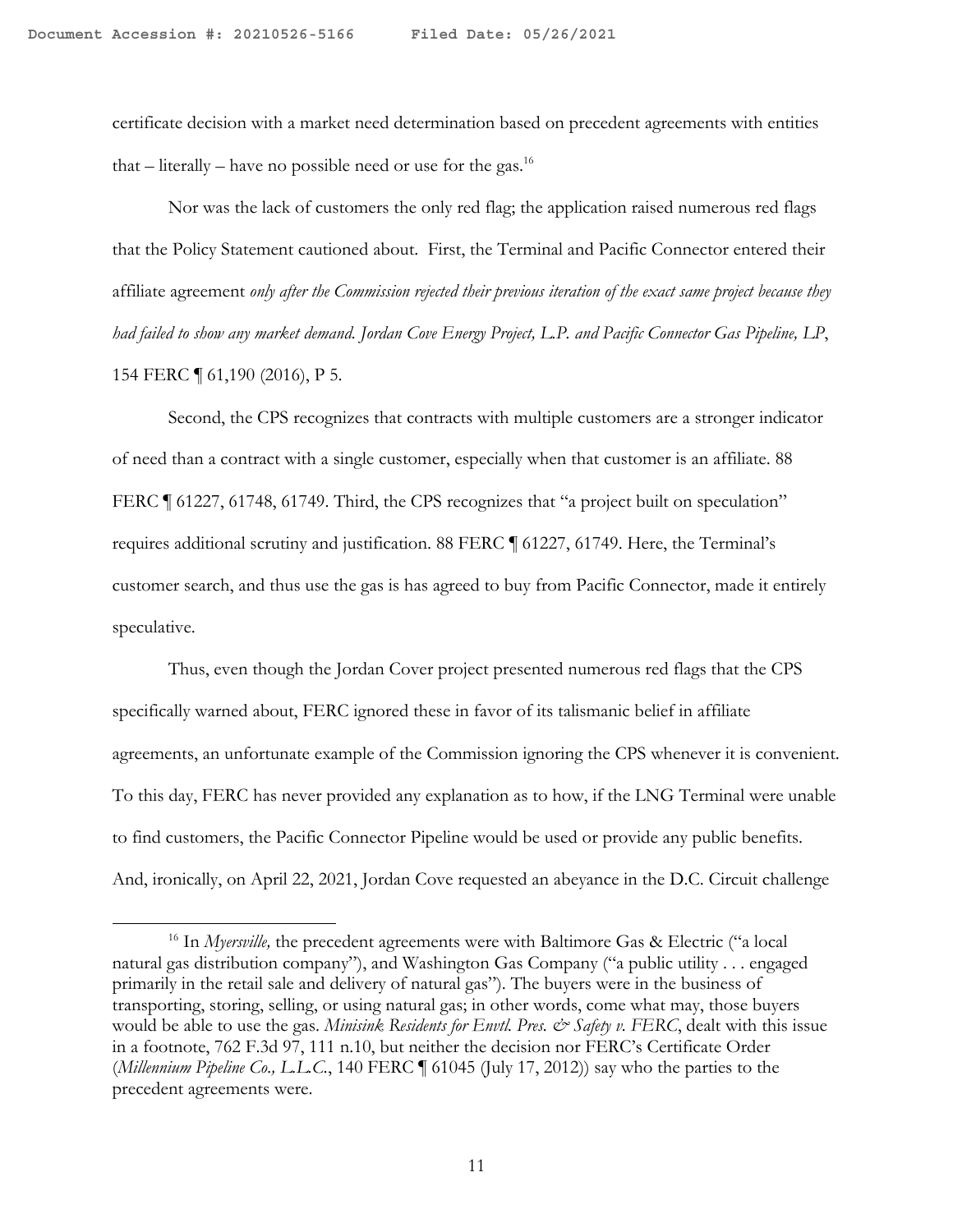to its Certificate, on the grounds that they may finally be throwing in the towel on the whole project. *Evans v. FERC*, D.C. Cir. No. 20-1161, Motion of Respondent-Intervenors to Suspend Merits Briefing Schedule and Hold Cases in Abeyance, ECF No. #1895613, pp. 1-2.

In his dissent, then-Commissioner Glick pointedly criticized the Jordan Cove decision. Because the Commission had previously found "a complete absence of evidence indicating need" coupled with the "1999 Policy Statement's contemplation that the Commission would consider all relevant evidence bearing on need for a pipeline, reasoned decisionmaking requires the Commission to do more than simply point to the agreement among affiliates and call it a day." Dissent P 15. Relying solely on a single precedent agreement was improper as the Certificate Policy Statement "contemplates more holistic inquiry that weighs the extent of the need for a project against its adverse impacts" *(id*. P17) and thus the Jordan Cove order "makes no effort to discuss the considerable uncertainty clouding the need for the Project or how that uncertainty factors into its weighing of the adverse impacts, including the exercise of eminent domain and the effects on environmental and cultural resources that lie along the pipeline's 229-mile path." *Id.* P 17.

Although the Commission says that the Policy Statement eliminated the need to look behind the contracts because the applicant could show need via other factors, in every Section 7 proceeding the Commission insists both that (1) it does not need to look behind the contracts even when they still are the *only* evidence of need, and (2) those contracts trump all other need factors when they indicate that there *isn't* any need. In short, the same problem the Commission articulated in 1999 remains, that "by [FERC] relying almost exclusively on contract standards to establish the market need for a new project, the current policy makes it difficult to articulate to landowners and community interests why their land must be used for a new pipeline project." As Chairman Glick said only two days ago:

We are required under statute to determine whether a pipeline is necessary or not. FERC has been completely relying on the existence of precedent agreements between shippers and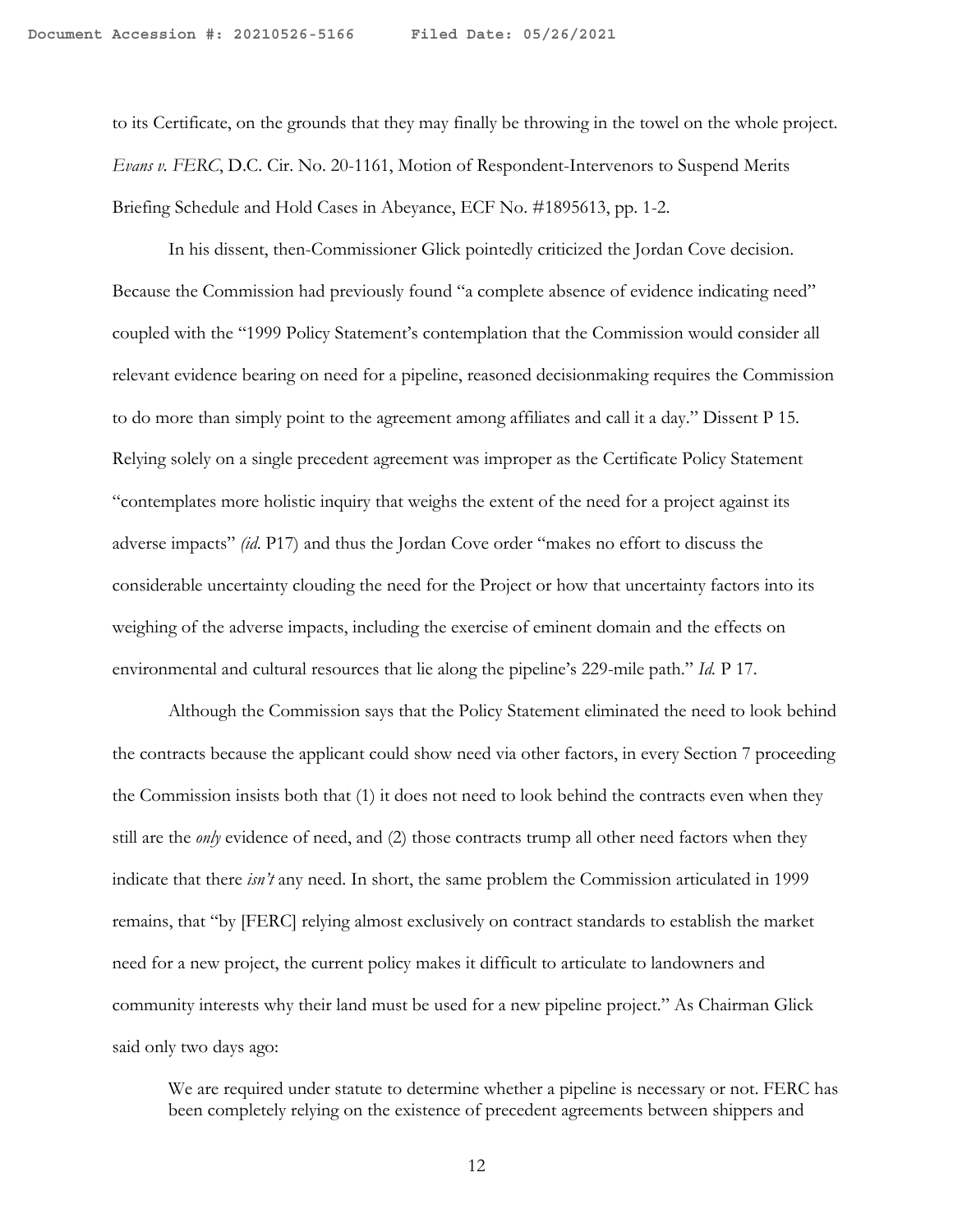pipeline developers to determine whether there's a need. In some cases, that might make sense, but it doesn't make sense when the precedent agreements are between affiliates.

*Glick on FERC cyber rules, climate and 'common decency', Energy Wire, May 24, 2021. Plus ça change.* 

#### **2. Balancing a pipeline's benefits against its "residual adverse effects".**

As shown above, the Commission treats affiliate agreements as conclusive proof of project need. That said, how does the Commission then balance that need against the harms ("residual adverse impacts"; CPS, p. 19) to communities and landowners? Turning to ACP, where commenters argued that the Commission "did not balance the public need for the project with the harm to landowners and communities" (ACP RO P 39), the Commission explained that the Policy Statement established a sliding scale to address this:

[T]he Certificate Policy Statement specifically contemplated a scenario where, if a company might not be able to acquire a perhaps significant amount of property rights through negotiation, the Commission might deny the application if there has not been a sufficient demonstration of need. However, here, as discussed above, Atlantic has demonstrated public benefits for the proposed project. Approximately 96 percent of the ACP Project is subscribed under long-term firm transportation precedent agreements, a strong showing of need.

*Atlantic Coast Pipeline, LLC,* Order Issuing Certificates, 161 FERC ¶ 61,042 (October 13, 2017)

("ACP CO") P 68.

### **a. FERC's Complete Failure to Examine "Residual adverse impacts".**

On one side of the scale, the Commission relies on those precedent agreements. The 'residual adverse effects' on landowners are supposed to be on the other side of the scale (starting with being forced to sell their property against their will). But the Commission does not actually consider the adverse effects on landowners; instead, it has *sub silento*, abandoned that metric in favor of a completely different one, "avoided adverse effects", where FERC solely focuses on a proposed pipeline's alleged adverse impact *mitigation* efforts and fails to actually analyze the adverse impacts themselves. FERC cannot properly conduct a balancing test that involves adverse impacts without even accounting for those adverse impacts. FERC's current approach must be remedied via the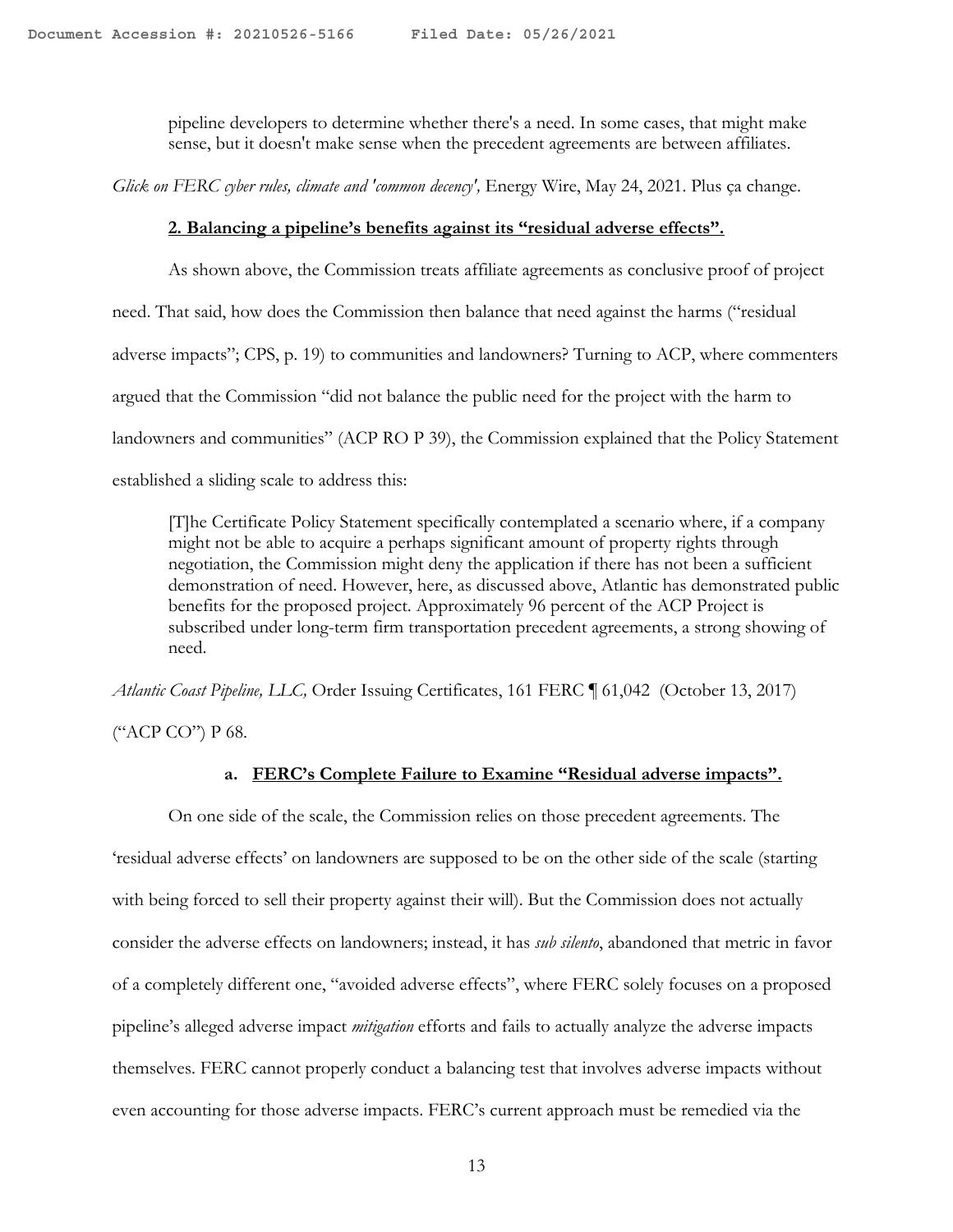revised Policy Statement followed by a change in FERC's behavior. By way of example, in Jordan

Cove, landowners pointed out several gross inaccuracies in FERC's adverse impact assessment,

including among other things that:

- 1. FERC used incorrect easement data in its Certificate Order with regards to the amount of privately-owned land the pipeline would have to acquire either though easement or eminent domain; therefore, FERC could not have accurately weighed the adverse effects on landowners as it did not have accurate information as to which landowners were affected;
- 2. FERC failed to address the detrimental impacts to landowners' water sources, agricultural drainage, and irrigation;
- 3. There were significant flaws in the pipeline's groundwater supply and monitoring and mitigation program; and
- 4. FERC failed to evaluate the negative impact on valuation of land.

In its rehearing order, FERC simply dismissed every single one of these adverse impacts $17$ without any real analysis, economic or not. In response to the fact that FERC failed to use the correct easement data in its Certificate Order, instead of even attempting to examine the correct easement data—or providing any data whatsoever on the number of private properties impacted— FERC dismissed its obligation to do so, and cited to the pipeline's general mitigation efforts. *See*  JCEP RO P 182 ("As an initial matter, we note that [FERC's] assessment of impacts to landowners is entirely independent of the status of easement negotiations. [...] Further, newly affected parcels are subject to Pacific Connector's and the Commission's Plan and Procedures designed to avoid, reduce, and mitigate landowner impacts."). In response to the pipeline and FERC's complete failure to take into account the detrimental impact (or complete destruction) of landowners' water sources—in southern Oregon where most landowners rely on wells drilled for all of their household and irrigation needs—FERC patted the pipeline on the back for discussing a mere 7 wells out of hundreds and again cited to a vague 'mitigation measure' that the pipeline would develop sometime

<sup>&</sup>lt;sup>17</sup>All of which were backed up by data and reports.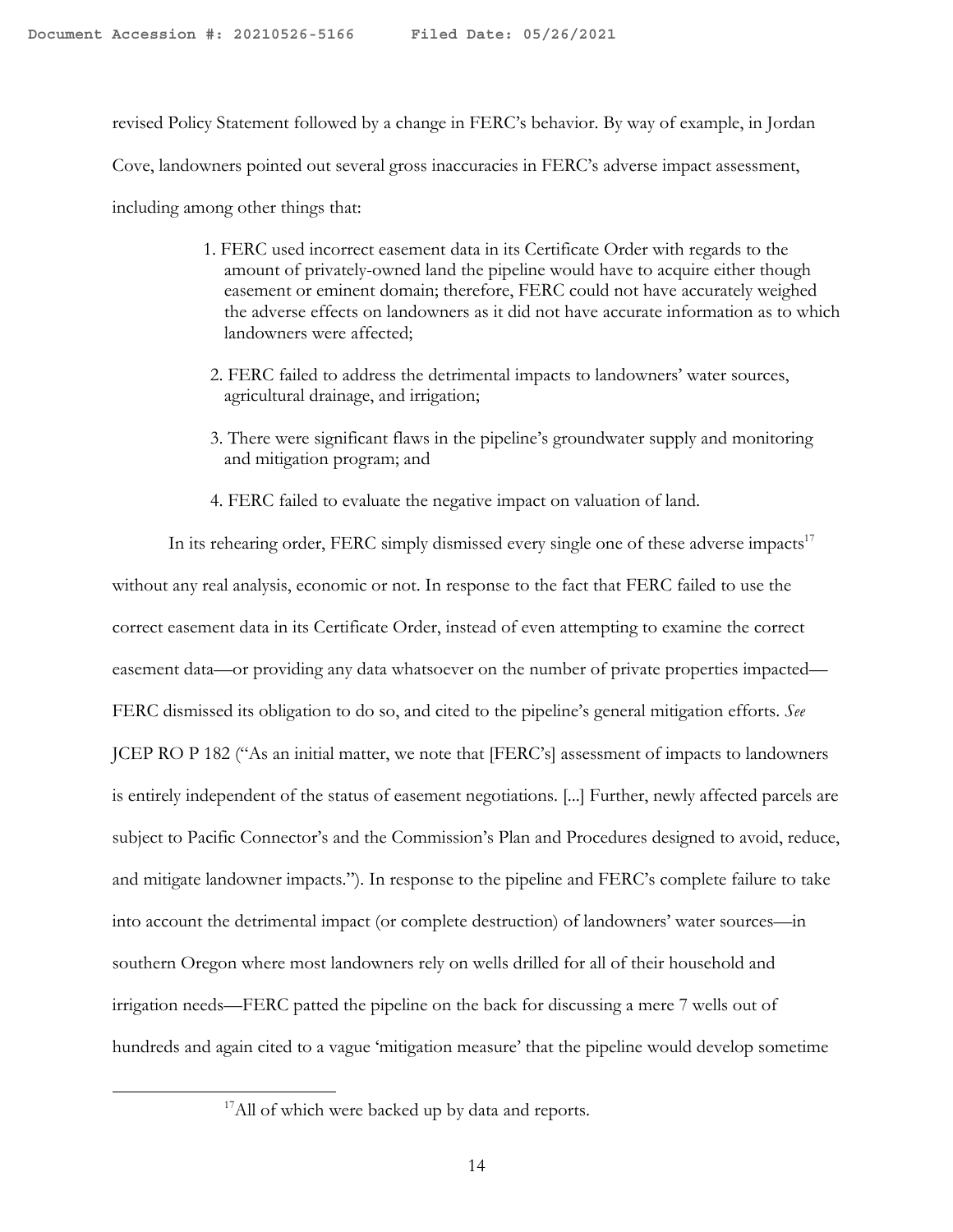in the future to protect these water sources, presumably as evidence that the impact 'just wouldn't be that bad.' And so on. *See JCEP RO* P 185 ("the event a groundwater supply is impacted, Pacific Connector would work with the landowner to develop mitigation measures that would satisfy the needs of the individual landowner."); *Id.* P 187. In the Atlantic Coast Pipeline, FERC noted with regards to adverse impacts to landowners and communities along the pipeline route:

Atlantic participated in the Commission's pre-filing process and has been working to address landowner and community concerns and input. Specifically, Atlantic incorporated 201 route variations, totaling 199 miles, into its proposed route for various reasons, including landowner requests, avoidance of sensitive resources, or engineering considerations. Additionally, Atlantic has stated that it will make good faith efforts to negotiate with landowners for any needed rights, and will resort only when necessary to the use of the eminent domain. Accordingly, while we are mindful that Atlantic has been unable to reach easement agreements with many landowners, for purposes of our consideration under the Certificate Policy Statement, we find that Atlantic has generally taken sufficient steps to minimize adverse impacts on landowners and surrounding communities.

ACP CO P65. And so, "We find that the benefits that the ACP Project will provide to the market outweigh any adverse economic effects on existing shippers, other pipelines and their captive customers, and on landowners and surrounding communities." ACP CO P70.

It is flatly impossible to discern what decision-making principle the Commission was applying in determining the extent of the adverse impacts and how it weighed those against the alleged benefits. FERC emphasized the pipeline's mitigation efforts, including the number of route variations and the mileage they cover (a previously-unknown metric), but other seemingly very important metrics—such as the number of landowners subject to eminent domain (including those who felt forced to sell easements under threat of eminent domain), the amount of their property to be confiscated, how much of ACP would be built on such property, reports on the devaluation of land, how many landowners' water sources will be affected, etc.---were not considered. As ACP disclosed only after it decided to abandon the project, there are more than 3,000 landowners whose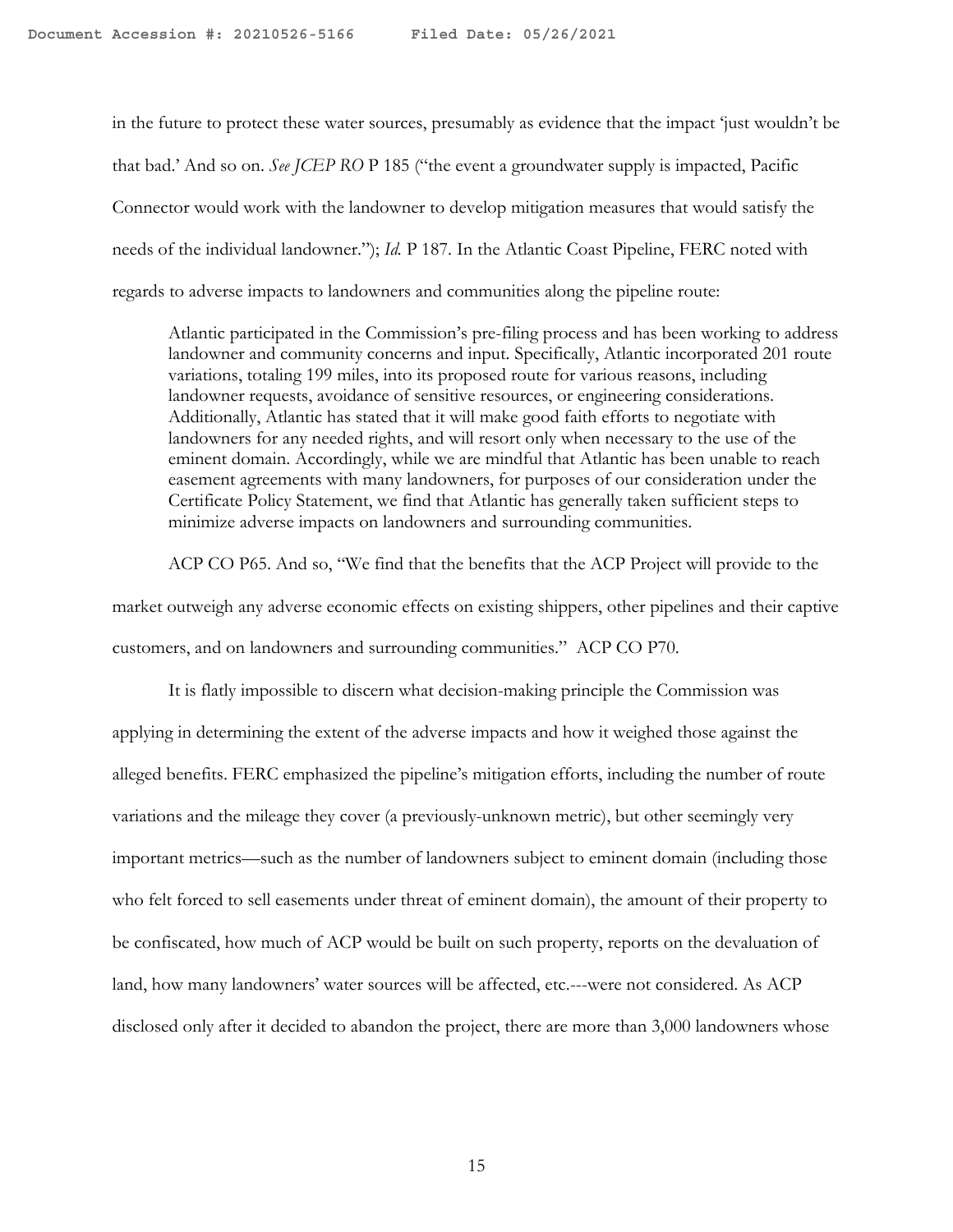property lay in ACP's path,<sup>18</sup> yet even this obviously important figure is nowhere to be found in the Commission's analysis or "balancing test".

Even taking the Commission's supposed rationale in citing to the pipeline's vague mitigation efforts at face value raises more questions than it answers. To begin with, *sub silento* it substitutes "adverse impacts avoided" for "adverse impacts" in its equation, with absolutely no explanation.<sup>19</sup> And even as to these avoided impacts, how many of those 201 route alterations (and their associated mileage) which "include[ed] landowner requests" were actually landowner requests? According to the Final EIS, only 23 of these 201 changes describe the rationale as "landowner request", for a total of 17.4 miles.20 Atlantic Coast Pipeline and Supply Header Project, *Final Environmental Impact Statement,* Volume I, pp. 3-52 – 3-57. And while we know that (at most) 36 landowner requests were granted, how many landowner requests did **not** result in route changes? And how many of the changes that were made came as the result of a notorious pipeline tactic, *i.e.*, "Sign the easement, and we'll agree to the change you want. Don't sign and we won't"?

The Commission's preference of discussing a pipeline project's mitigation efforts or other useless metrics, such as the number of meetings a pipeline has had, over conducting an actual analysis or providing data on adverse impacts is flatly bizarre. In PennEast, for example, "The Commission found that PennEast incorporated 70 of 101 requested route variations into its proposal in order to reduce any adverse impacts on landowners and communities, and held over 200 meetings with public officials, and 15 'informational sessions' with impacted landowners in order to better assess local concerns. Additionally, approximately 37 percent of the pipeline route will be

<sup>&</sup>lt;sup>18</sup> ACP Disposition and Restoration Plan, Accession No. 20210302-3019, p. 17.

<sup>&</sup>lt;sup>19</sup> An extreme example of this can be found in Jordan Cove, where the Commission allegedly explained its balancing test in a section of the Rehearing Order entitled, "Balancing of Adverse Impacts" without properly addressing or analyzing eminent domain. JCEP RO PP 62-65.

 $20$  Another 13 of the route changes (totaling another 9.6 miles) could plausibly be attributed to landowners, e.g., the "Sherando Lake Road" entry ("Adjustment to increase distance from residences"); Massengale Road entry ("Adjustment to avoid a future home site development").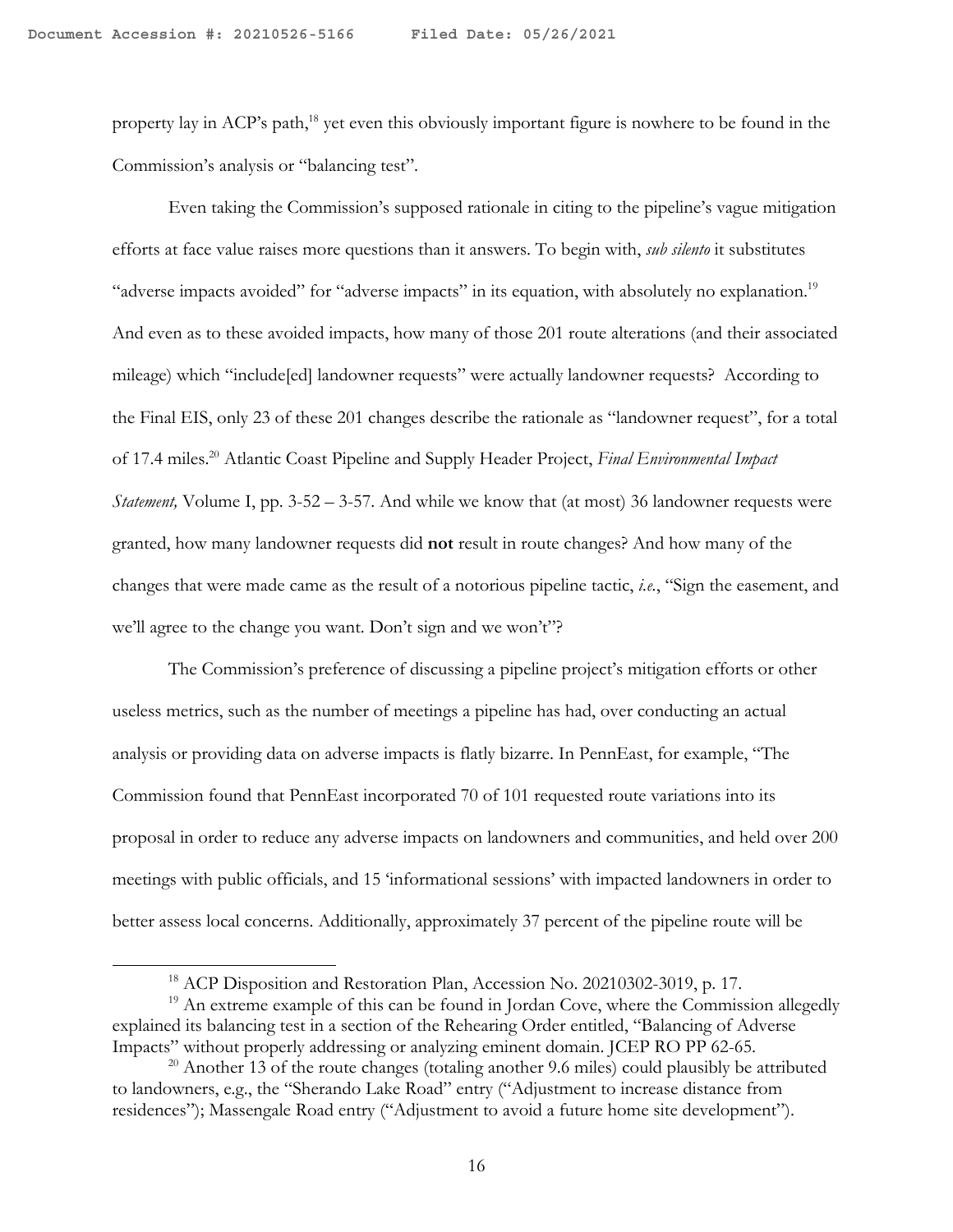collocated alongside existing rights-of-way." PennEast RO P 25. Again, the Commission failed to measure or account for the adverse impacts that affect *real* people, and instead focused on the chosen metric of "avoided impacts resulting from requested route variations", without even bothering to note (as at least it did with ACP) whether private residential landowners were either among those lucky 70 (which could be utilities, any other corporation, or any local, state, or government agency). Citing to the miles of pipeline route that would be co-located with existing rights of way is the same thing; no adverse impact from those miles, but again there was *zero consideration* of the impacts on landowners for the remaining 63% of the pipeline.

FERC's reliance on the number of meetings with public officials and landowners as evidence of lack of adverse impact on the latter also completely disregards the required balancing test. Deeming 15 'informational sessions' for landowners, where PennEast could tell them personally that it was going to force them to sell their property, as evidence of the lack of adverse impact on them is clearly irrelevant. Immediately after this recitation FERC concluded that, "Based on the benefits the project will provide to the shippers, the lack of adverse effects on existing customers, other pipelines and their captive customers, and effects on landowners and surrounding communities, we find, consistent with the Certificate Policy Statement and section 7 of the NGA, that the public convenience and necessity requires approval of PennEast's proposal." PennEast CO P 40.

#### **b. The "Balancing Test"**

The CPS describes the critical step of *how* the Commission weighs "adverse impacts avoided" against the project's benefits as "essentially an economic test." CPS p. 19. In ACP, right after repeating those words ("The Certificate Policy Statement's balancing of adverse impacts and public benefits is an economic, not an environmental analysis"; ACP RO P 62) the Commission's conclusion was, "that Atlantic has taken sufficient steps to minimize adverse impacts on landowners and surrounding communities, and that the benefits of the ACP Project outweigh the identified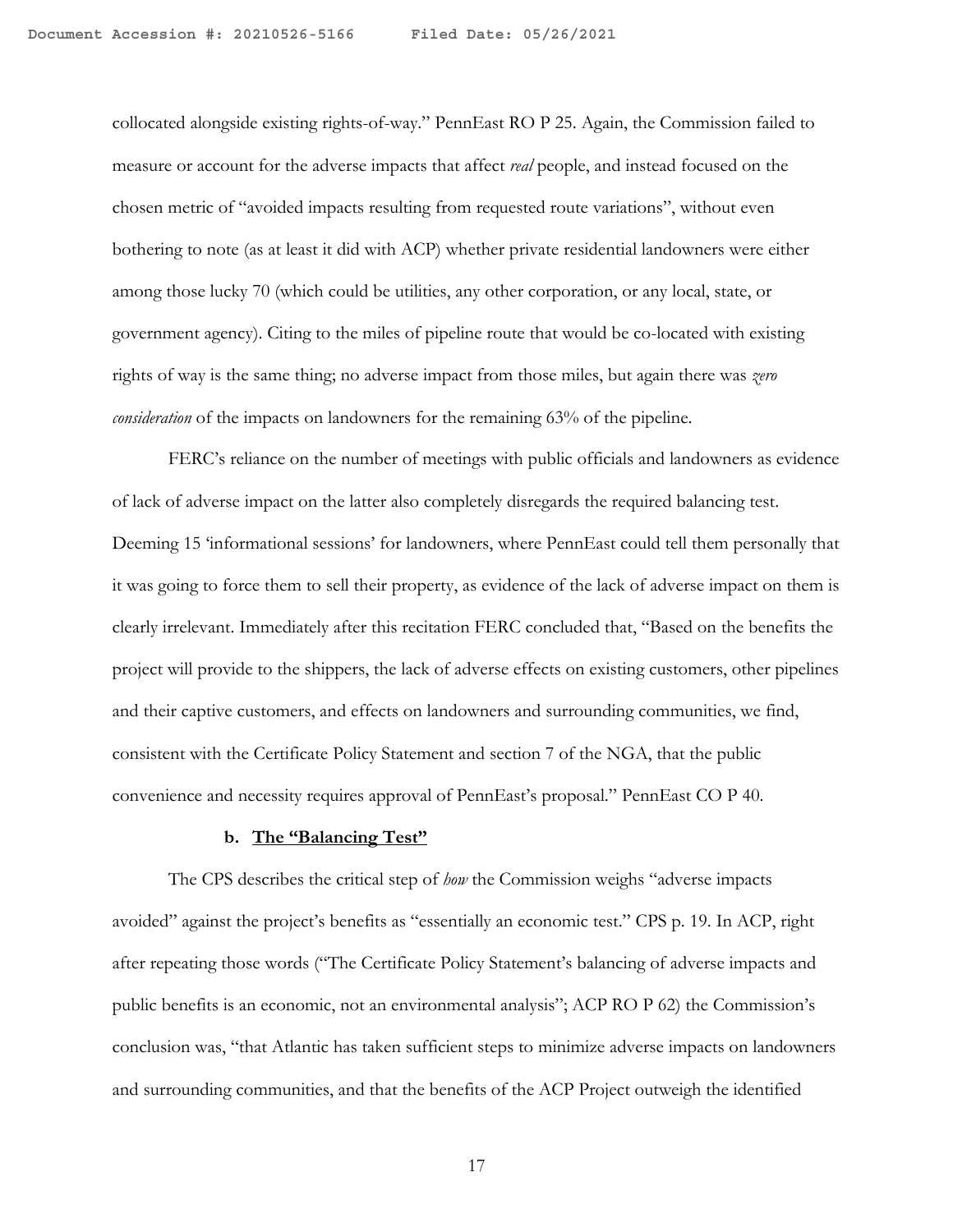impacts on landowners and surrounding communities." This is not an acceptable or true economic analysis.

In sum, regardless of what the Certificate Policy Statement or FERC itself says, the Commission's *modus operandi* for determining need under section 7 is, and has been, to (1) rely exclusively on precedent agreements, almost all of which are with affiliates; (2) use those affiliate agreements as the excuse for ignoring any evidence – no matter how credible – from project opponents that shows a lack of need; (3) ignore adverse impacts on landowners and instead analyze the meaningless metric of "adverse impacts avoided"; (4) accept anything the applicant does as evidence of avoided impacts, including merely talking to people; (5) balance the public need for the project against adverse impacts via a 1-sentence "economic test" that does not quantify either the benefits or the adverse impacts, and (6) approve the project.

#### **Recommendation:**

*At a minimum,* FERC should revise the CPS to require the Commission to (1) look behind affiliate precedent agreements whenever credible evidence is presented that those agreements do not represent actual market demand; (2) acknowledge that landowners compelled to sell their property under threat of eminent domain are as adversely affected as landowners who refuse to 'voluntarily' sign easement agreements; (3) if it maintains the fiction that the balancing of the project's public benefits against its adverse impacts is an "economic test", actually determine the quantified impacts on landowners (number of landowners who are either compelled to sell under threat of eminent domain as well as ones subject to it, the total amount of their property at issue, and damages suffered by the latter that are not included in a "just compensation" determination), as well as the project's quantified public benefits; and (4) explain how it assigned quantified values to each of those factors.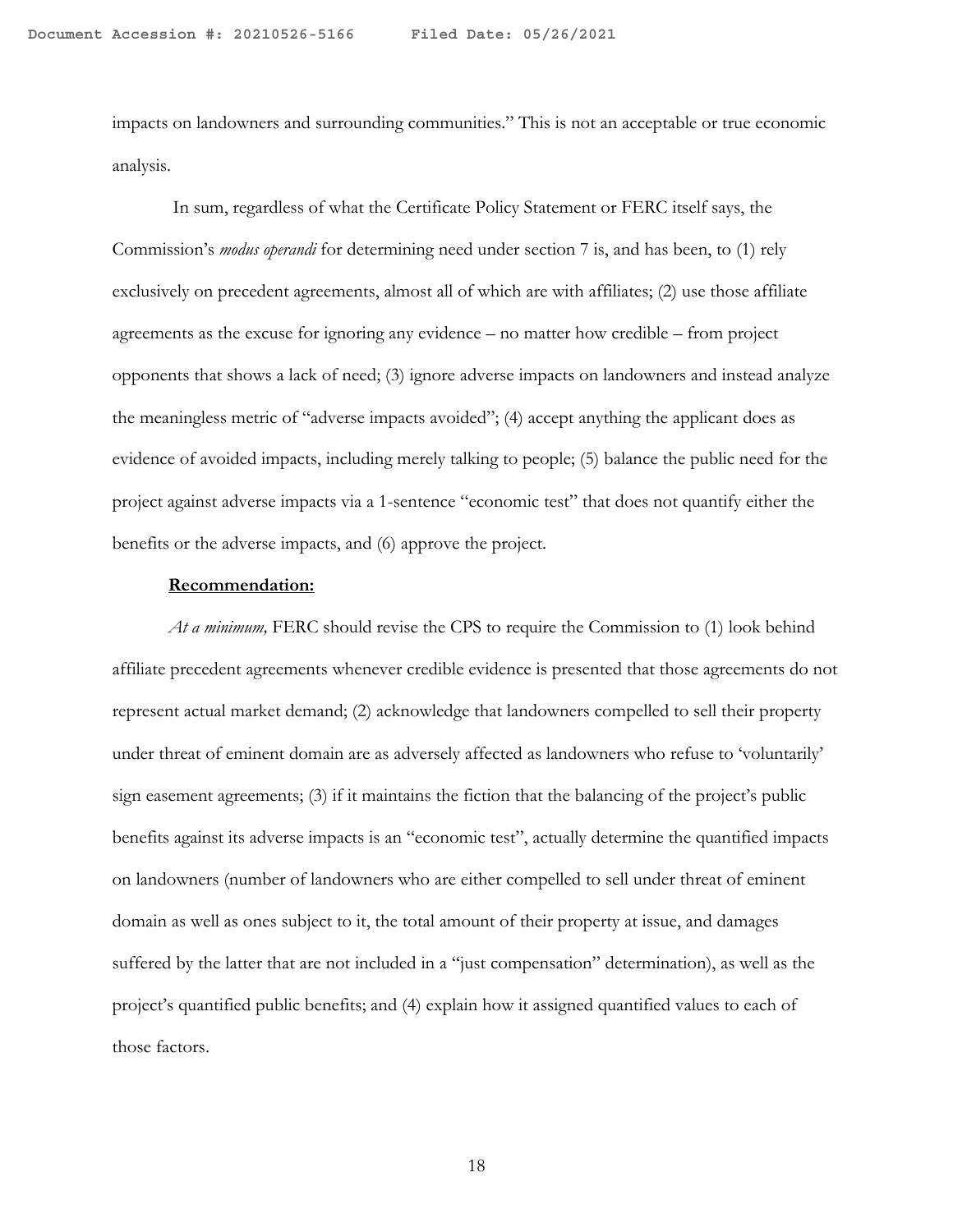Most importantly, FERC must actually implement its own policy, and enact these policy revisions through a binding order. Until the Commission does so, its Section 7 policy could remain a sham process that makes it "difficult to articulate to landowners and community interests why their land must be used for a new pipeline project".

#### **D. Exports Do Not Serve the Public Convenience and Necessity Under the NGA.**

The Natural Gas Act states that it is the "transporting and selling [of] natural gas *for ultimate distribution to the public*" that is "affected with a public interest." 15 U.S.C. 717(a) (emphasis added). "The primary aim of this legislation was to protect consumers against exploitation at the hands of natural gas companies." *Fed. Power Comm'n v. Hope Nat. Gas Co.*, 320 U.S. 591, 610 (1944). "The Act was so framed as to afford consumers a complete, permanent and effective bond of protection from excessive rates and charges." *Atl. Refining Co. v. Pub. Serv. Comm'n of N.Y.,* 360 U.S. 378, 388 (1959). Exporting natural gas serves none of these public interests.

Since the Commission seeks comments only on its Section 7 process, and not Section 3, this comment will address the specific issue of FERC's Section 7 approvals for new interstate natural gas pipelines supplying LNG terminals. To begin with, as the D.C. Circuit has reminded FERC, exports simply are outside the scope of Section 7: "Section 7 states that the Commission may issue a certificate of public convenience and necessity for 'the transportation in *interstate commerce*,' § 717f(c)(2) (emphasis added), and we have explicitly refused to interpret 'interstate commerce' within the context of the Act 'so as to include foreign commerce.'" *Oberlin*, 937 F.3d at 606-07 (citing *Border Pipe Line Co. v. Fed. Power Comm'n*, 171 F.2d 149, 152 (D.C. Cir. 1948), and *Distrigas Corp. v. Fed. Power Comm'n*, 495 F.2d 1057, 1063 (D.C. Cir. 1974)); 15 U.S.C. 717a(7) (defining interstate commerce as commerce taking place within the United States).

FERC relies on several stratagems for finding public benefits from a pipeline supplying LNG terminals. The first is to simply ignore the issue, and simply state that such pipelines serve the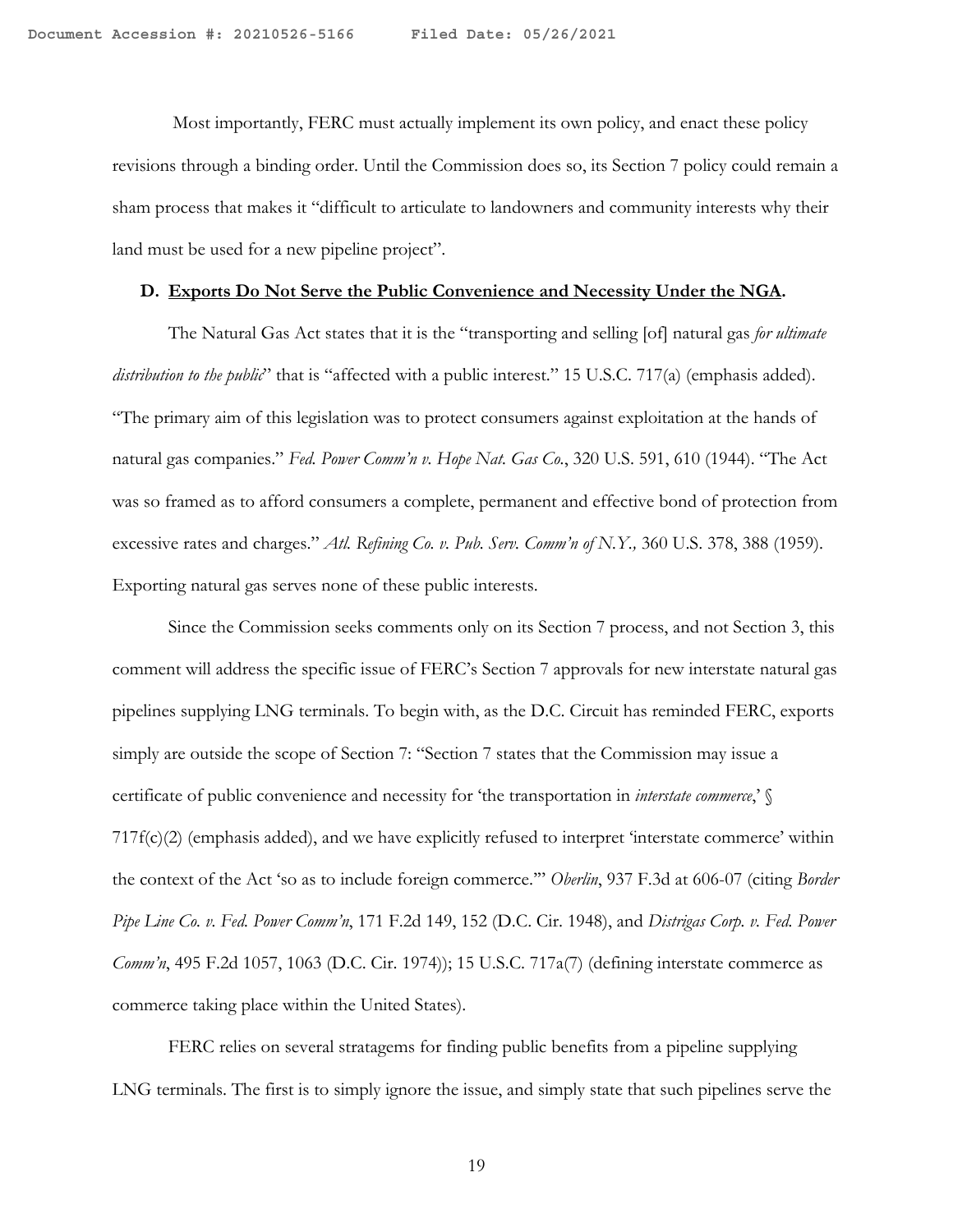public interest without ever saying how. *See, e.g.*, *Golden Pass Products, LLC*, 157 FERC ¶ 61,222 (Dec. 21, 2016), P 32 (Conclusory statement that there are benefits from the project without ever describing them); *Port Arthur LNG, LLC*, 167 FERC ¶ 61,052 (April 18, 2019) P 36 (same).

FERC's second stratagem is to talk about how the pipeline will result in increased domestic gas supplies. *Cameron LNG, LLC,* 147 FERC ¶ 61,230 (June 9, 2014) P 29 ("Among other things, DOE found that exports from Cameron LNG's facility would result in increased production.") However, elsewhere FERC itself has gone out of its way to insist that new LNG terminals do not lead to any additional gas production. *E.g.*, *Freeport LNG Development*, 148 FERC ¶ 61,076, P33 (Jul. 30, 2014) ("[T]here is no connection between the projects before us and any specific, quantifiable induced production."); *Trunkline Gas Co.*, 153 FERC ¶ 61,300, P 137 (Dec. 17, 2015), ("There is no showing that there is a sufficient causal link between authorization of this LNG project and any additional production."); *Cameron LNG,* 147 FERC ¶ 61,230, P 68 (June 19, 2014) ("induced production is not caused by the Liquefaction Project"); *Magnolia LNG*, 155 FERC ¶ 61,033, P116 (Apr. 15, 2016) (no "sufficient causal link" to "any additional production").

FERC's third stratagem is to describe how a new pipeline will add supposed "transportation options" for the natural gas industry.. *See, e.g.*, JCEP RO P 40 ("We view transportation service for all shippers as providing domestic public benefits . . . include[ing] shippers transporting gas in interstate commerce for eventual export, since such transportation will provide domestic public benefits.") That is a perfect tautology; as then-Commissioner Glick noted in the certificate order for the Nexus Pipeline, "If the benefit of new pipeline capacity is that it will provide new pipeline capacity, then the Commission's assessment of need is little more than a circular 'check-the-box' exercise." *NEXUS Gas Transmission*, 172 FERC ¶ 61,199 (Sept. 3, 2020), Comm'r Glick, dissenting, P 7.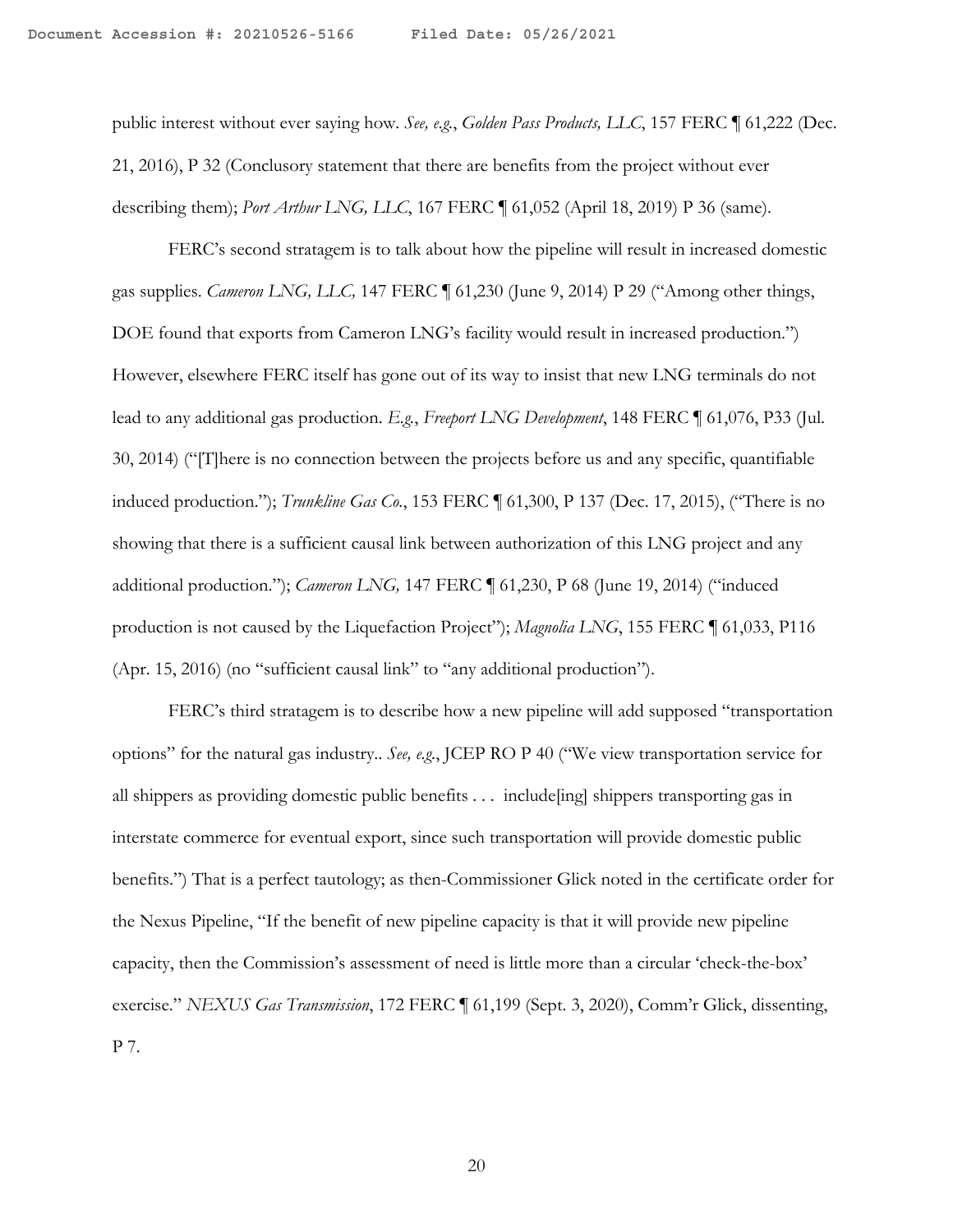FERC's final stratagem to justify these pipelines is to point to "benefits to the local and regional economy," (JCEP CO P 84), which presumably means the jobs and local tax revenues resulting from building and operating a new pipeline. However, Congress did not enact the NGA as an employment program; by definition, building any pipeline creates jobs; if jobs were the purpose of Section 7, then this economic benefit alone would be a sufficient public benefit and there would be no need for a public convenience and necessity finding. Indeed, there would no reason for a new pipeline to carry any gas, since the vast majority of those jobs would be created by building a pipeline, not by operating it. As the Iowa Supreme Court noted in another pipeline case, "[i]f economic development alone were a valid public use," then the Dakota Access pipeline could have used eminent domain to condemn land to build a palatial mansion, "which could be defended as a valid public use so long as 3100 workers were needed to build it, it employed twelve servants, and it accounted for \$27 million in property taxes." *Puntenney v. Iowa Utils. Bd.,* 928 N.W.2d 829, 848 (Iowa 2019). No court has ever held that the Act's goal was to create construction jobs or, indeed, that the jobs and tax benefits that result from any government infrastructure approval *alone* satisfies the Takings Clause.

#### **Recommendation:**

Congress could not have been clearer: the NGA's public benefits are, "transporting and selling [of] natural gas *for ultimate distribution to the public*", (15 U.S.C.A. § 717(a)) and exported gas does not in any conceivable way serve this end. The Commission should not consider exported gas as a public benefit in considering pipeline applications under Section 7.

#### **E. FERC Must Assess Needs Differently Based on Reality.**

FERC must assess needs differently based on the existence of multiple pipeline applications in the same geographic region, or if there is a pipeline application to build in a region where a pipeline already exists. Pretending that pipeline projects exist in a vacuum and that a proposed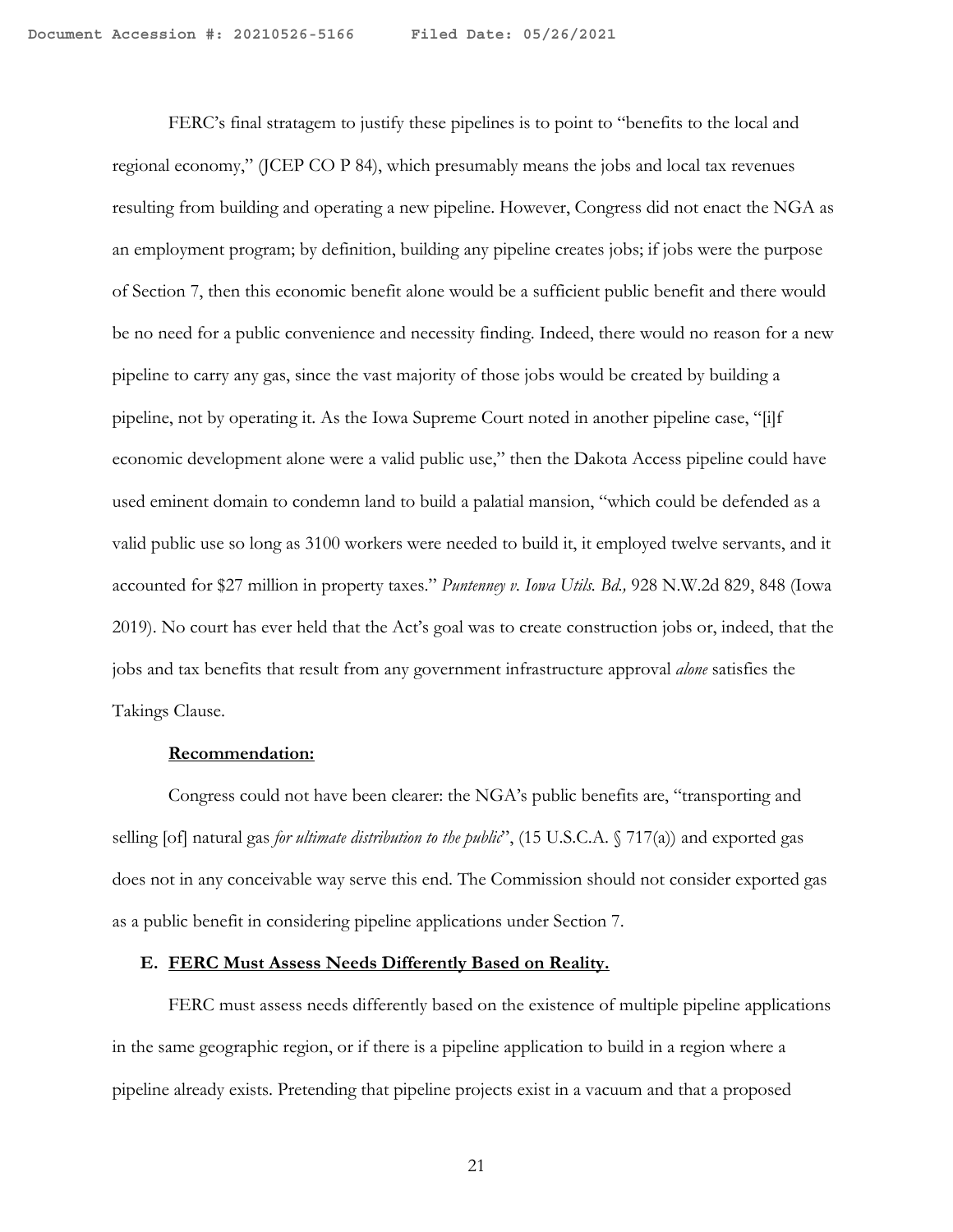project's alleged need is in no way impacted by other potential means of fulfilling the very same need (such as another pipeline) is a legal and practical fallacy. As a former FERC Commissioner LaFleur noted, "[g]oing forward, when multiple projects are proposed in the same region, with similar timing, [there should be] a regional review for the development of natural gas infrastructure to assess both the need for pipeline capacity in the region, and the environmental impacts of multiple proposed pipelines on the region." ACP RO, LaFleur Dissent at 3 (Aug. 10, 2018).

A recent stark example of the approval of damaging duplicated pipelines is FERC's approval of the Atlantic Coast Pipeline and the Mountain Valley Pipeline. These two pipelines were routed to run through similar geographic regions and routes, were receiving gas at the same location and sending gas to similar markets. Neither of these projects should have been approved, especially given the fact that there was viable merged system/on-pipe alternative on the able that would have resulted in environmental advantages and less adverse impacts to landowners. *See ACP Order on Rehearing,* Commissioner LaFleur dissent at 2-3, 164 FERC ¶ 61,100 (Aug. 10, 2018). In her dissent on MVP's Certificate Order, Commissioner LaFleur aptly described the importance of considering the impacts of both projects in the aggregate, and why when one does so, the record demonstrated that neither project was in the public interest:

Deciding whether a project is in the public interest requires a careful balancing of the need for the project and its environmental impacts. In the case of the ACP and MVP projects, my balancing determination was heavily influenced by similarities in their respective routes, impact, and timing. ACP and MVP are proposed to be built in the same region with certain segments located in close geographic proximity. Collectively, they represent approximately 900 miles of new gas pipeline infrastructure through West Virginia, Virginia and North Carolina, and will deliver 3.44 Bcf/d of natural gas to the Southeast. The record demonstrates that these two large projects will have similar, and significant, environmental impacts on the region. Both the ACP and MVP cross hundreds of miles of karst terrain, thousands of waterbodies, and many agricultural, residential, and commercial areas. Furthermore, the projects traverse many important cultural, historic, and natural resources, including the Appalachian National Scenic Trail and the Blue Ridge Parkway. Both projects appear to be receiving gas from the same location, and both deliver gas that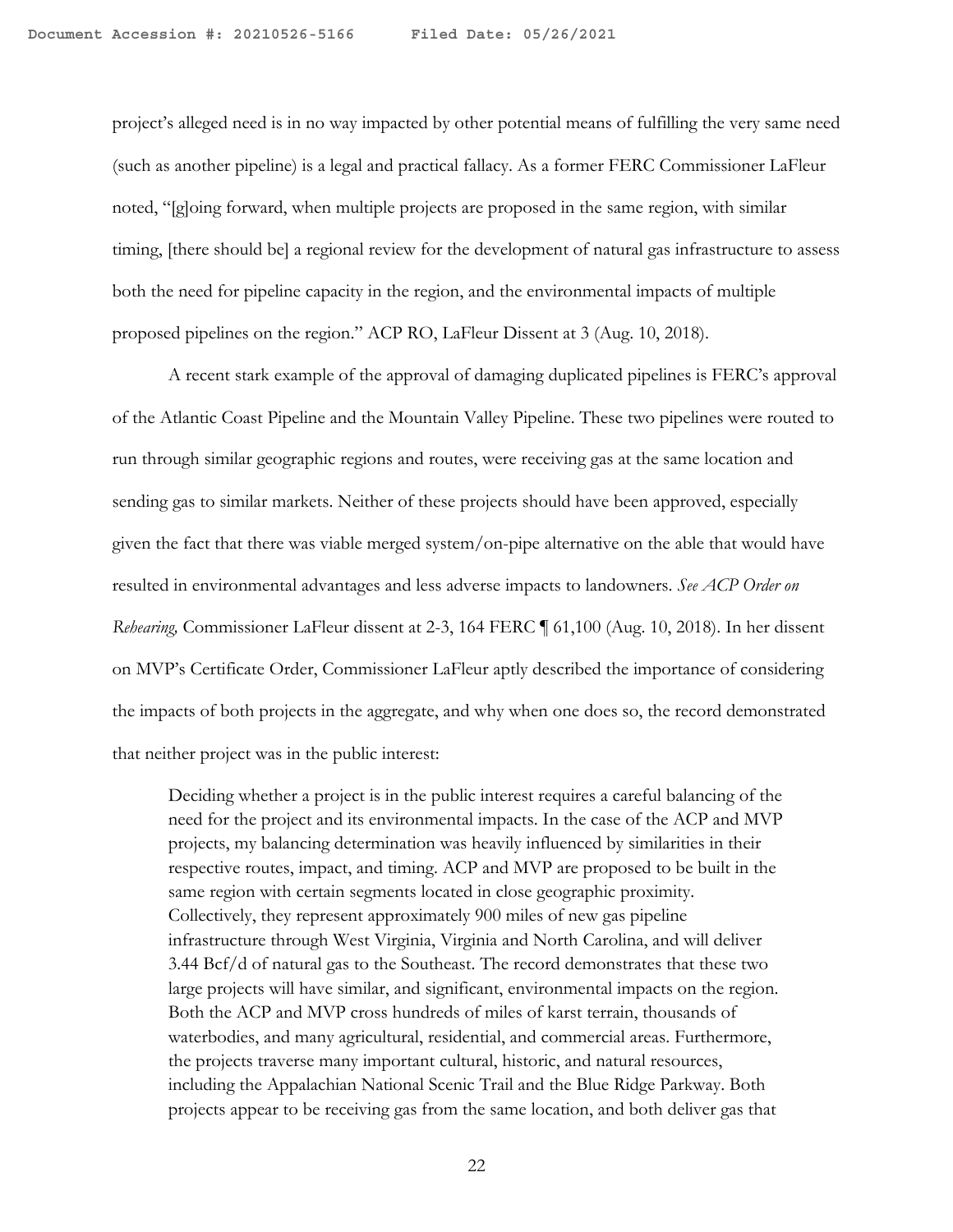can reach some common destination markets. Moreover, these projects are being developed under similar development schedules, as further evidenced by the Commission acting on them concurrently today. *Given these similarities and overlapping issues, I believe it is appropriate to balance the collective environmental impacts of these projects on the Appalachian region against the economic need for the projects. In so doing, I am not persuaded that both of these projects as proposed are in the public interest.*

*Mt. Valley Pipeline, LLC Equitrans, L.P.*, *et al., Certificate Order,* 161 FERC ¶ 61,043 (Oct. 13, 2017) Commissioner LaFleur dissent at 1-2 (FERC 2017) (footnotes removed and emphasis added).

FERC needs to make it clear through its revised Policy Statement that if there are multiple pipeline applications in the same geographic area, or multiple applications proposing to serve the same or similar markets, that those applications will be evaluated differently than a project that is proposed without any such 'sister' application or market destination. Namely, for example, if there are multiple pipeline applications in the same geographic area, the collective, aggregate adverse impacts need to be weighed against the alleged economic need for each project. Before approving a pipeline in this context, alternatives, such as merged systems alternatives or extensions of already existing infrastructure, should be considered. All new routes and merged systems should utilize the route that is least damaging to affected communities and the environment.

## **II. FERC MUST ADEQUATELY ADDRESS AND PROTECT LANDOWNER**  **INTERESTS.**

The recent steps taken by FERC thus far to revise its broken practices are commendable, but more needs to be done to ensure a more balanced, transparent, and efficient Section 7 certificate application process for all parties, including those most adversely impacted—landowners.

## **A. FERC Needs to Remedy its Broken Notice and Communication Methods.**

It's no secret that landowners are largely left in the dark during FERC Section 7 pipeline proceedings. This is by no fault of their own—FERC's landowner notification and communication methods are broken and in dire need of an overhaul.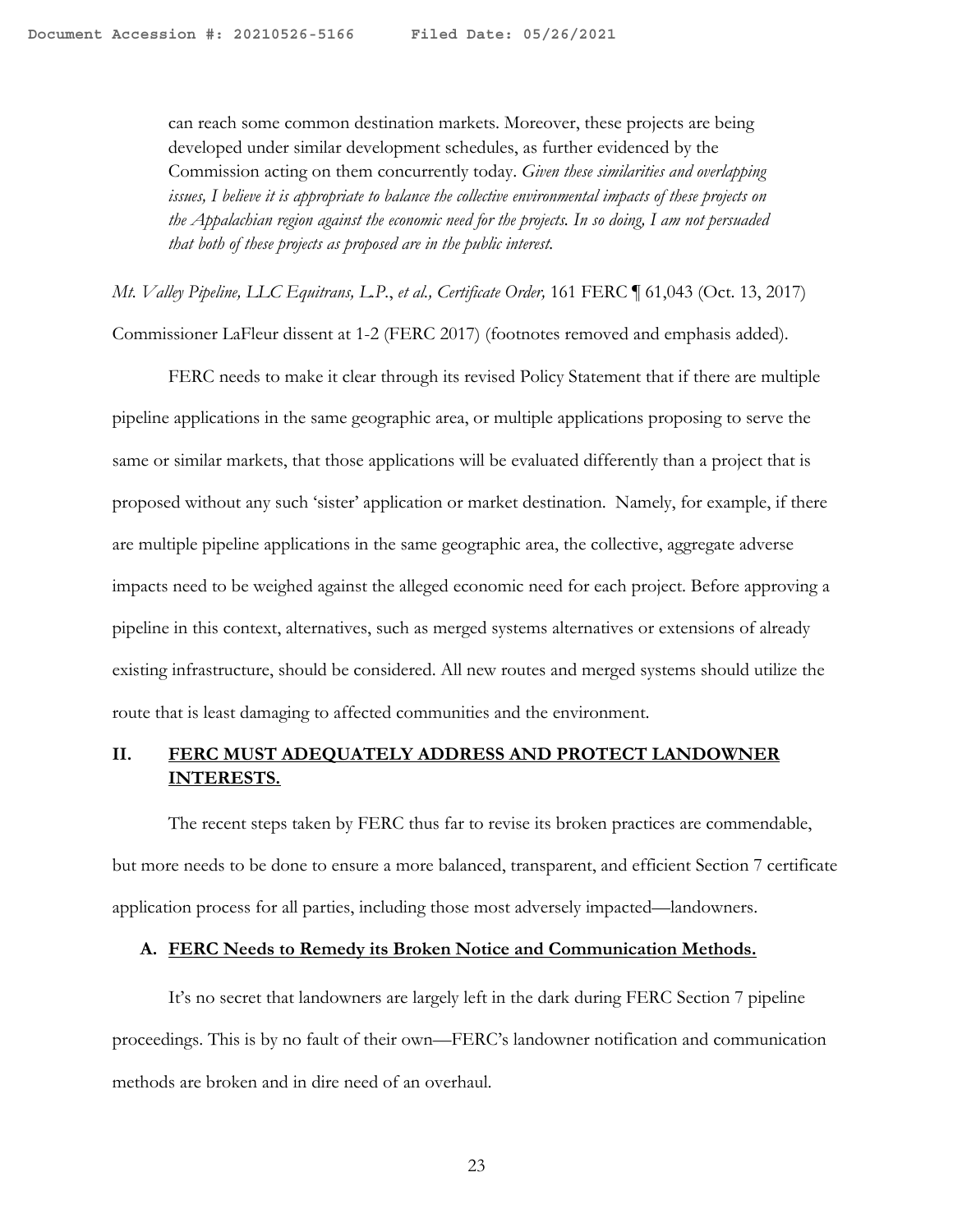FERC claims in the NOI that, since 2018, it has "updated its web resources for landowners and its notice documents (e.g., Notice of Application) to more clearly explain . . . how and when interested entities can participate in Commission proceedings." NOI, at P. 11. While some of FERC's most recent updates (i.e., end of 2020, *see infra* at 25-28) to its Notices of Application are significant steps in the right direction, they are still missing vital details that will allow all potential intervenors, regardless of expertise in FERC regulations or computer literacy, the understanding necessary and ability to intervene.<sup>21</sup> It also remains unclear what updates FERC made to its Notices that it will use in *each and every* Section 7 pipeline proceeding moving forward, and a clear standard for such notice should be developed and implemented.

#### **1. Background on FERC's Broken Landowner Notice Process.**

Section 7 Certificate holders have extraordinary powers, including the ability to exercise federal eminent domain authority to take private land from unwilling sellers. 15 U.S.C. 717f(h). Although FERC is the federal agency granting this extraordinary authority to seize people's property, FERC has delegated to Certificate applicants FERC's own Fifth Amendment and Natural Gas Act ("NGA") responsibilities to provide "affected landowners"<sup>22</sup> with notice of the proceeding, the potential impact it could have on them, and their rights during FERC's administrative process. 15 U.S.C. 717f(c)(1)(B) (requiring FERC to provide notice of this proceeding to all "interested persons"); 18 CFR 157.6(d) (delegating FERC's landowner notice responsibility to Certificate

<sup>&</sup>lt;sup>21</sup> Niskanen discussed these issues with FERC's notice and communication methods in its comments on FERC's Creation of the Office of Public Participation, and reiterates those comments in part here—as it remains unclear how FERC plans to fix these issues, and the Policy Statement could play a significant role. *See generally The Niskanen Center's Comments on FERC's Creation of the Office of Public Participation,* Accession No. 20210423-5052, Docket No. AD21-9 (April 23, 2021) (hereinafter "Niskanen's OPP Comments").

<sup>&</sup>lt;sup>22</sup> "Affected landowners" include owners of property that will be directly affected (i.e., crossed or used) by the pipeline, abuts the edge of a proposed pipeline, or contains a residence within 50 feet of the proposed construction work area. CFR 157.6(d)(2).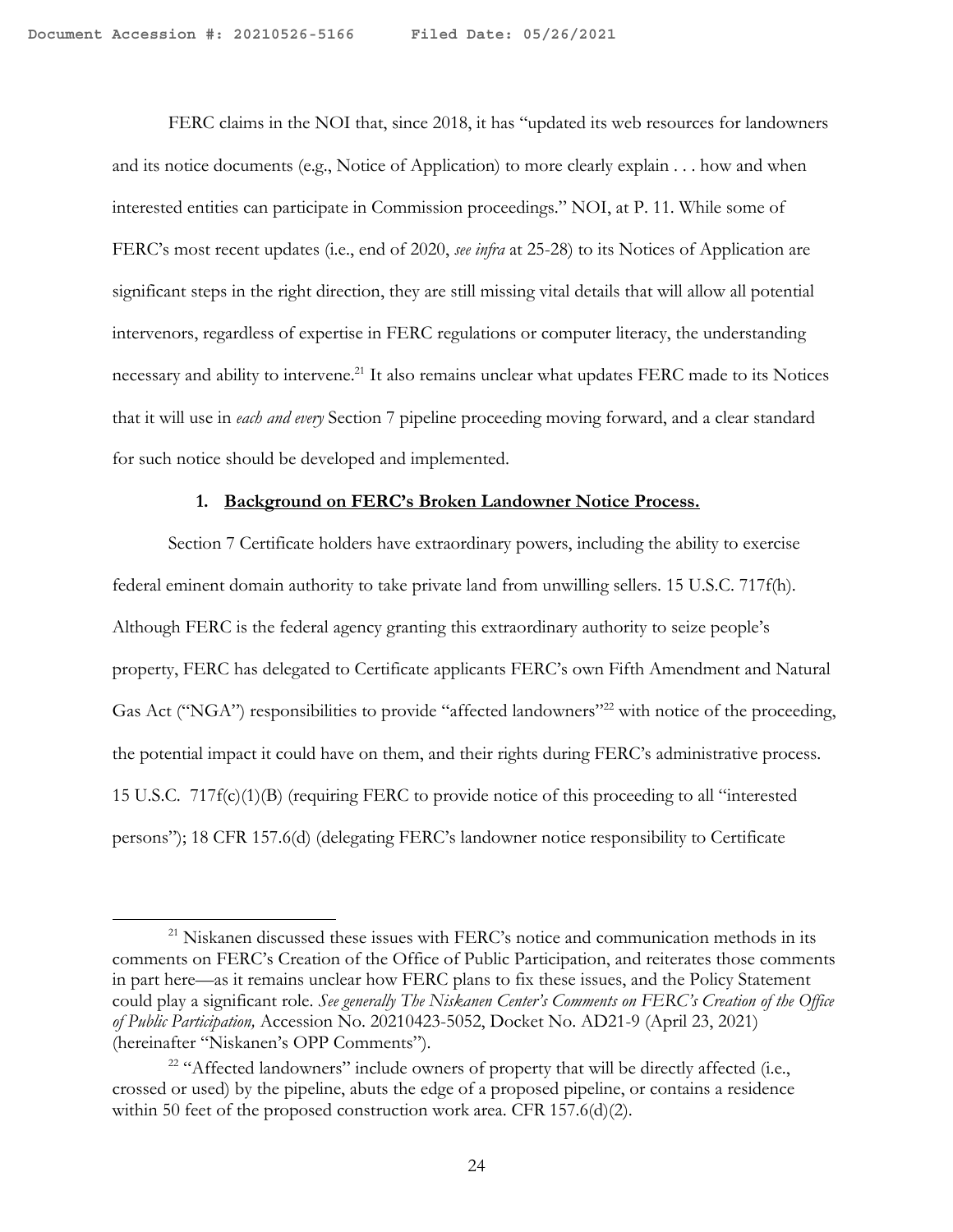applicants); 18 CFR. 157.6(d)(3) (requiring applicants to provide affected landowners with, *inter alia*, the notice of application, information on intervention, landowner rights, and FERC's administrative process).23

## **2. FERC, through the Pipeline Companies, Provides Incomplete, Confusing, and Contradictory Information on Intervention Requirements.**

There are three places where FERC conveys information about intervention: 1. FERC's notice of applications (NOAs), 2. FERC's landowner pamphlet, and 3. FERC's information sheet. Despite the 2018 revisions, this information is still confusing for landowners on how they can intervene and why they should do so.

## **a. FERC's Confusing Instructions in its Notice of Applications (NOAs).**

Niskanen reviewed two NOAs FERC issued since April 201824 from proposed pipeline construction projects seeking a section 7(c) Certificate of Public Convenience and Necessity seeking the power to acquire land from private landowners.<sup>25</sup> Both contain just a single sentence on the need for landowners to intervene in the Certificate proceeding in order to obtain judicial review of FERC's Certificate order: "Only parties to the proceeding can ask for court review of Commission orders in the proceeding." This sentence only offers passing reference to the fact that only "parties" can request court review of FERC orders, with no further information or clear reference to the rights forfeited should landowners fail to understand the necessity of intervention to preserve their rights.

<sup>&</sup>lt;sup>23</sup> The only FERC oversight mechanism in place over the pipeline sending affected landowners notice is the requirement that Certificate applicants submit a list of the names and addresses of the landowners it allegedly notified, which is all currently done 'confidentially'. 18 CFR 157.6(d)(5). These lists should be made public and readily available to any affected landowner who requests a copy.

<sup>&</sup>lt;sup>24</sup> Niskanen's review of NOAs from 2018 and four other section 7(c) pipelines can be found in its OPP Comments at 3-5.

<sup>25</sup> These NOAs are for: *Equitrans, L.P.* (84 FR 29195; June 12, 2019) and *Double E Pipeline, LLC* (84 FR 43118; August 20, 2019).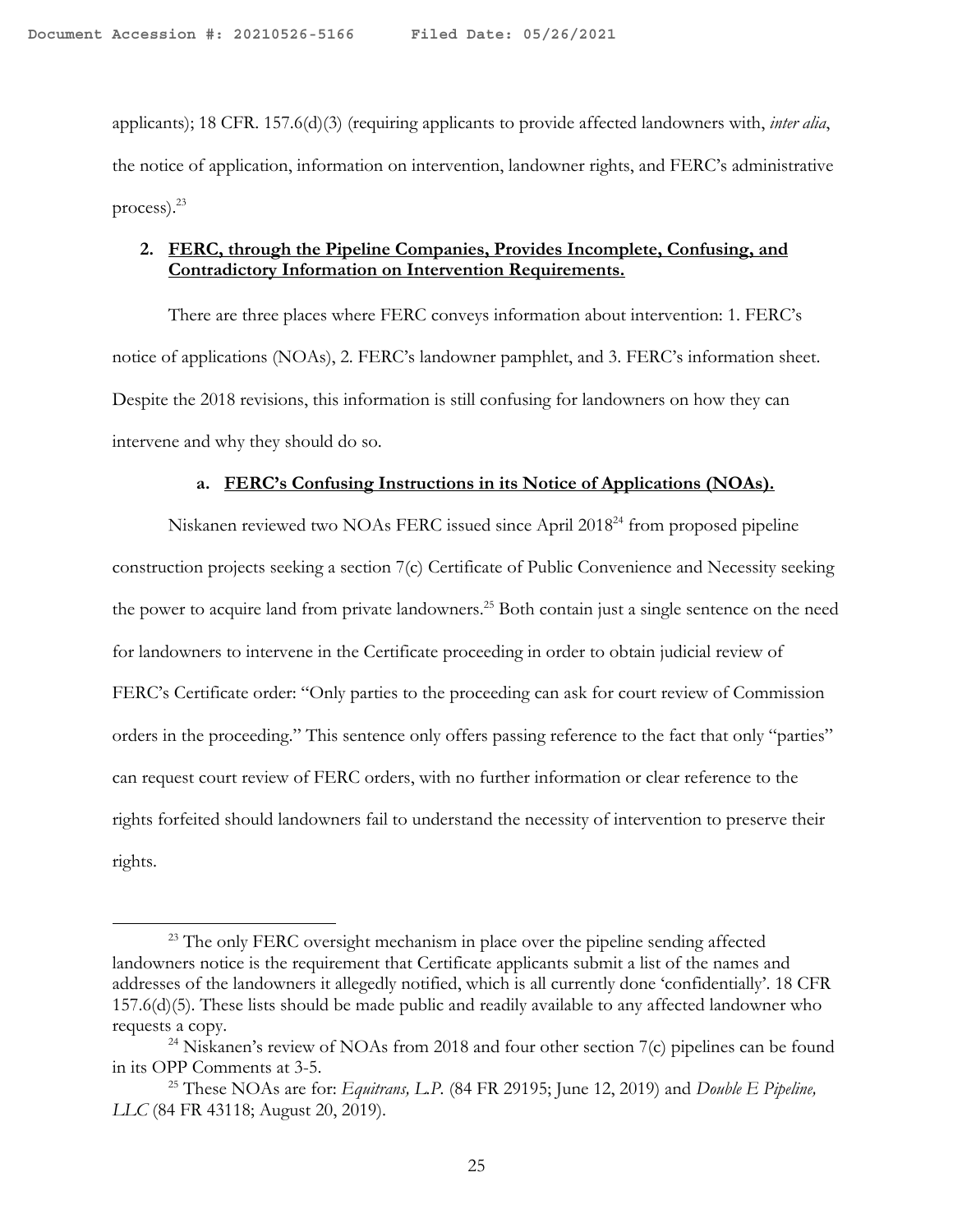In addition to offering vague language about landowner rights, the NOAs offer unclear language on intervention requirements. First, FERC only generally states that persons wishing to intervene should file "a motion to intervene in accordance with the requirements of the Commission's Rules of Practices and Procedure (18 CFR 385.214 and 385.211) and the Regulations under the NGA (18 CFR 157.10)," but FERC does not state or clearly articulate what those requirements are. FERC also offers contradictory language on intervention requirements. The NOAs state that "[a] party *must submit 3 copies of filings* made in the proceeding with the Commission and must provide a copy to the applicant and to every other party" and "[t]he Commission **strongly encourages electronic filings of comments, protests and interventions** in lieu of paper using the "eFiling" link" and "[p]ersons unable to file electronically *should* **submit**  an original and 3 copies of the protest or intervention to [FERC]." (Emphasis added).<sup>26</sup> The first instruction *requires* 3 copies to be mailed to FERC and a single copy on every other party in the proceeding, while the second instruction then encourages electronic filing with no explanation as to how the electronic filing relates to the alleged requirement of the submission of three copies. Then, the third instruction further muddies the water by stating in the alternative to electronic filing, one must submit a total of four copies (original plus 3) just to FERC. The only thing that is clear in these NOA instructions is the sheer confusion that they elicit.

FERC appears to have again amended its intervention language in the NOAs around November 2020. Niskanen reviewed three NOAs<sup>27</sup> FERC issued since that time for pipeline

<sup>26</sup> *Equitrans, L.P.* (84 FR 29195; June 12, 2019) and *Double E Pipeline, LLC* (84 FR 43118; August 20, 2019).

 $27$  Niskanen could not find any NOAs for a section  $7(c)$  application for new pipeline construction that seeks to take privately owned land issued after the apparent November 2020 revisions, but Niskanen assumes FERC intends this new language to apply to *all* Section 7(c) NOAs—including new pipeline project Section 7 applications—going forward.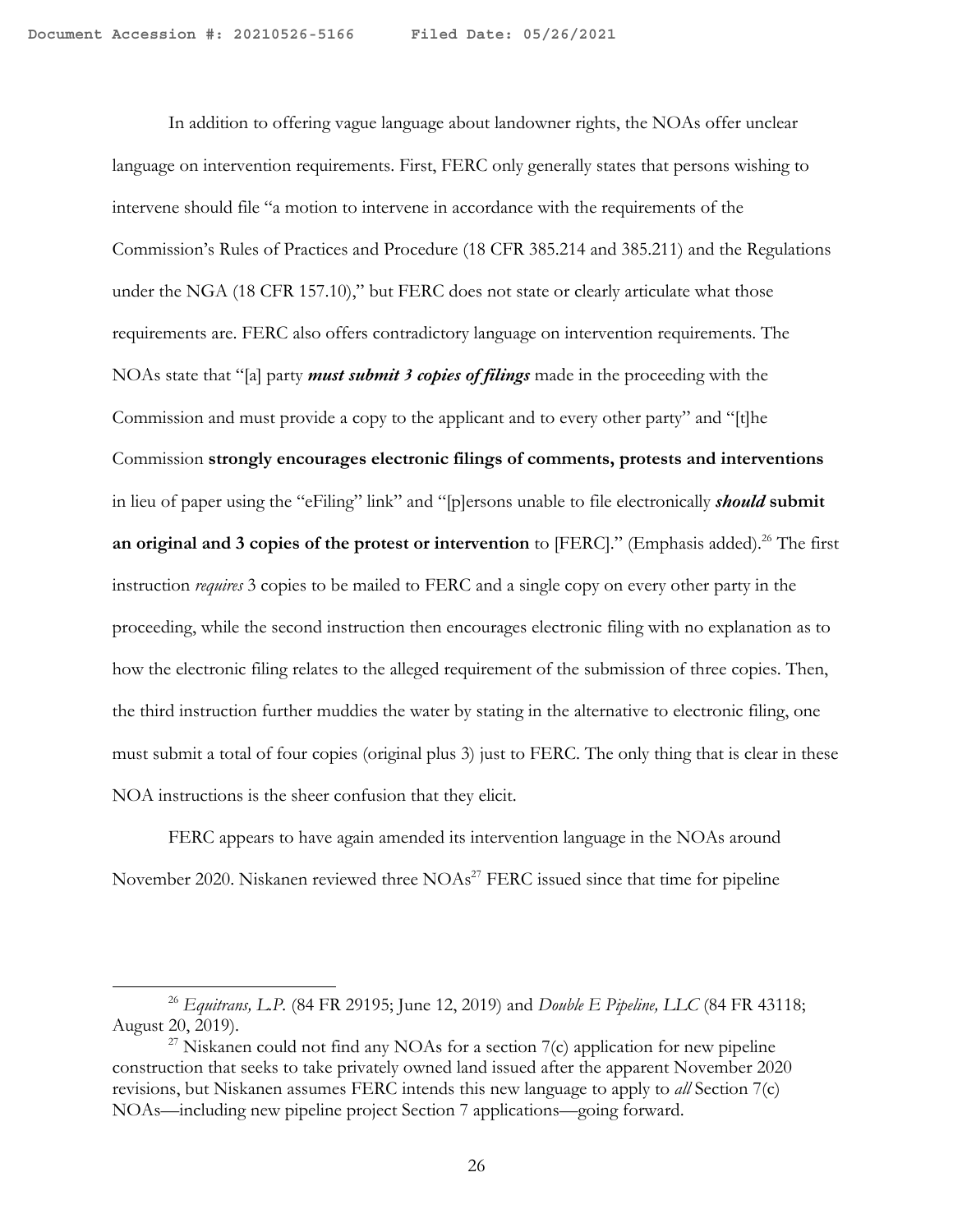projects under section 7(c) of the Natural Gas Act.<sup>28</sup> While these most recently updates to the intervention language in the NOAs are a *significant* step in the right direction, the NOAs could still use some improvement. For example, FERC should make it abundantly clear how a landowner would fulfill the intervention requirements of Rule 214, with a step-by-step guide on how exactly to intervene. FERC generally references Rule 214 in passing without making it explicitly clear how landowners can and will fulfill the Rule's requirements. Without further explanation, such a reference will inevitably lead to confusion and frustration—especially considering that even if a landowner has the resources and know-how to locate Rule 214, the reading of the Rule will only add onto any confusion.

Assuming a landowner could even locate Rule 214, 18 CFR § 385.214(b) tells landowners that an intervention motion must contain the following information:

- (b) Contents of motion.
	- (1) Any motion to intervene must state, to the extent known, the position taken by the movant and the basis in fact and law for that position.
	- (2) A motion to intervene must also state the movant's interest in sufficient factual detail to demonstrate that:
		- (i) The movant has a right to participate which is expressly conferred by statute or by Commission rule, order, or other action;
		- (ii) The movant has or represents an interest which may be directly affected by the outcome of the proceeding, including any interest as a:
			- (A) Consumer, FERC should include a 'sample' motion to intervene template, both timely and 'out of time' for landowner reference. (B) Customer,
			- (C) Competitor, or
			- (D) Security holder of a party; or
		- (iii) The movant's participation is in the public interest.

Astonishingly, the Commission's regulation does not list "landowners whose property may

be taken" as an example of someone who "has an interest which may be directly affected by the

<sup>&</sup>lt;sup>28</sup> These NOAs are for: *Natural Gas Company of America, LLC* (85 FR 69619; November 3, 2020), *Algonquin Gas Transmission, LLC* (85 FR 86552; December 3, 2020), and *Gulf States Transmission, LLC* (86 FR 20686; April 21, 2021).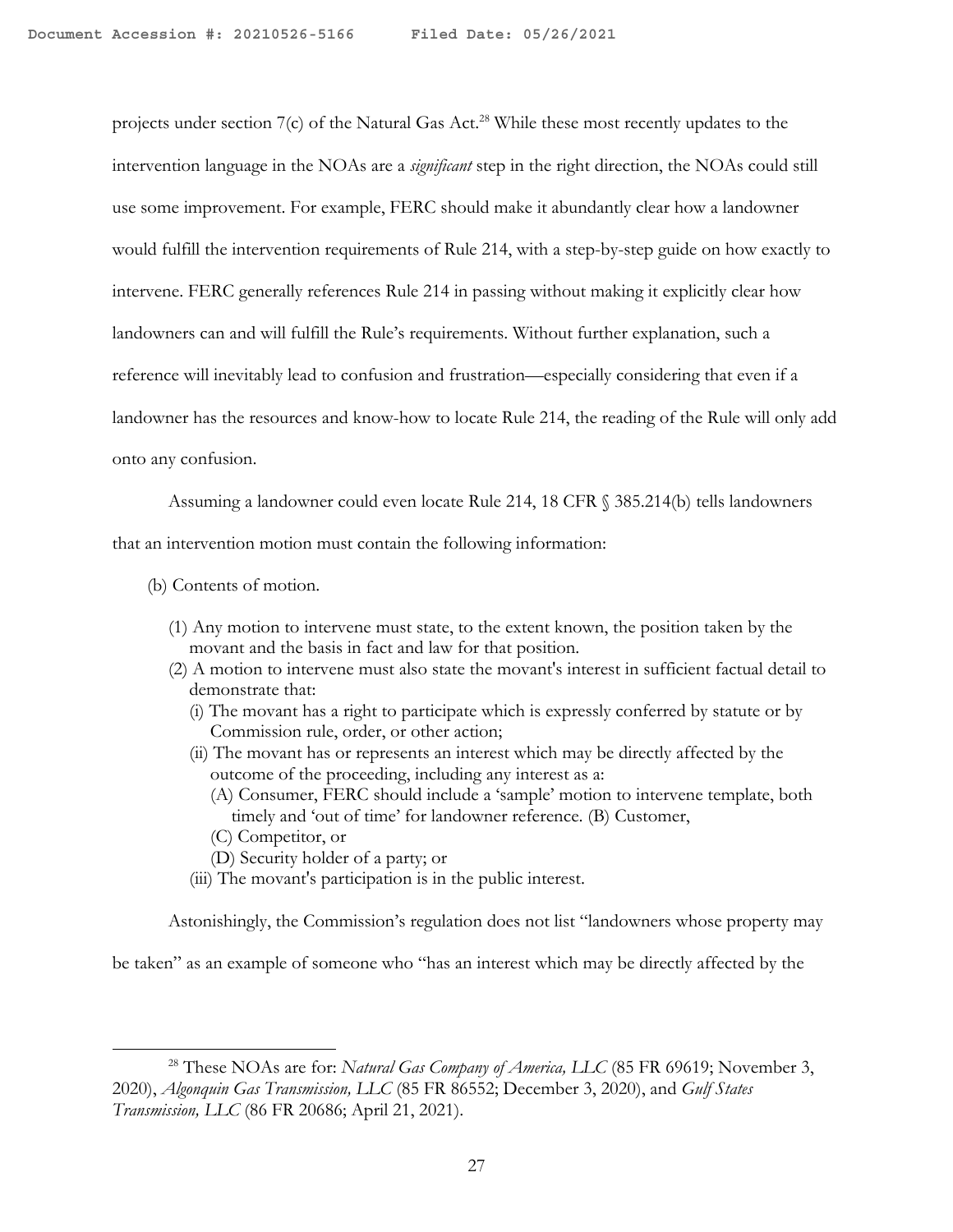outcome of the proceeding". In fact, an affected landowner reading this might think that they have no basis for intervention at all.

FERC should also include a more robust step-by-step guide on how to eRegister so potential intervenors can then eFile. FERC should include the actual URLs that direct individuals to the eRegister site instead of relying only on linked text. Further, the document-less intervention guide link (https://www.ferc.gov/docs-filing/efiling/document-less-intervention.pdf) does not work and needs to be updated.

### **b. The Commission's pamphlet** *An Interstate Natural Gas Facility on My Land? What do I Need to Know?* **is also no help.**

Unfortunately, neither of the two FERC documents that the pipeline company is required to include in its landowner notice letter remedy these issues. Niskanen believes that the required FERC "pamphlet that explains the Commission's certificate process and addresses the basic concerns of landowners" under 18 CFR 157.6(d)(3)(ii), refers to the pamphlet titled *An Interstate Natural Gas Facility on My Land? What do I Need to Know?*<sup>29</sup> Again, in this document there are only a few sentences – in a 32-page document – that describe vaguely how landowners can preserve their Due Process rights to challenge any Commission Certificate decision: "Becoming an intervenor is not complicated and gives you official rights. As an intervenor, you will receive the applicant's filings and other Commission documents related to the case and materials filed by other interested parties. You will also be able to file briefs, appear at hearings and be heard by the courts if you choose to appeal the Commission's final ruling." *Id.* at p. 6. This is hardly calculated to adequately inform recipients of the need to intervene in order to preserve their rights to rehearing or judicial review. This vague yet vital legal information is also largely overshadowed by the highlighted section that immediately

<sup>29</sup> *Available at:* https://www.ferc.gov/sites/default/files/2020- 04/AnInterstateNatualGasFacility.WhatYouNeedToKnow.pdf (Last visited April 21, 2021).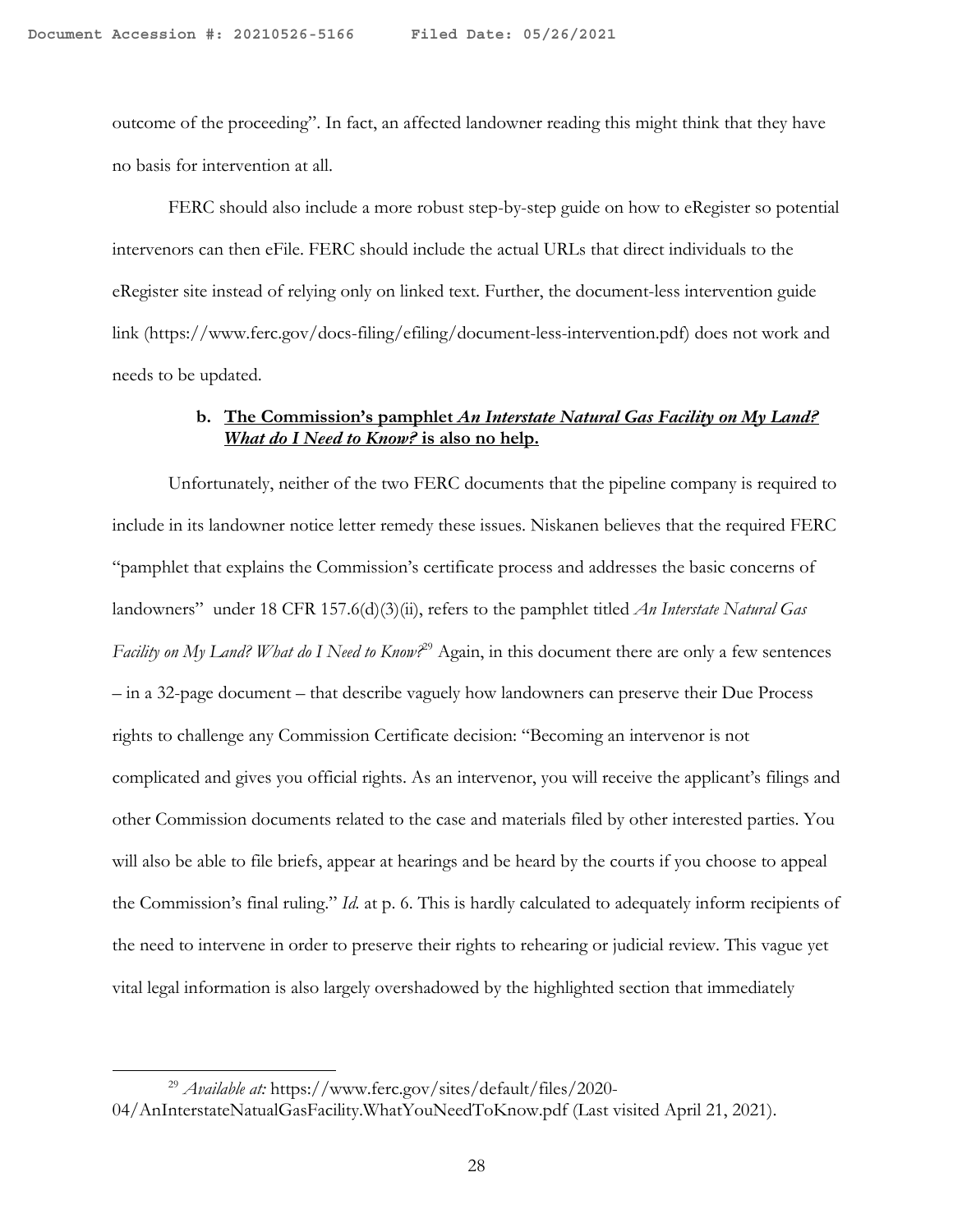follows it that aims to dissuade landowners from intervening, which describes the process as overly burdensome:

*However, along with these rights come responsibilities. As an intervenor, you will be obligated to provide copies of what you file with the Commission to all the other parties at the time of filing by electronic means (direct attachment of the document to an e-mail or by referencing a link to the filed document in eLibrary) or by mail. In major cases, there may be hundreds of parties.*

*Id.* at pp. 6-7. This emphasis on the difficulty of intervention—offered in bold, italicized lettering is the original formatting contained within the pamphlet. Additionally, this pamphlet states that "if you submit a request for intervention through the mail, *you should include 14 copies* of your request." (Emphasis added) *Id*. at p. 7.

The timeline for filing as an intervenor is further misleading, "You must normally file for intervenor status within 21 days of our notice of the application in the Federal Register, although the Commission may accept late intervention if good reasons are given." *Id*. As explained below, 21 days is not accurate, often landowners have far fewer days in which to file as intervenors. *Infra.* at 30-31 §d.

## **c. FERC's "information sheet on how to intervene in Commission proceedings".**

Equally uninformative is FERC's "information sheet on how to intervene in Commission proceedings" (https://www.ferc.gov/ferc-online/ferc-online/how-guides, last visited April 21, 2021), which contains the single sentence, "Intervenors becomes *[sic]* participants in a proceeding and have the right to request rehearing of Commission orders and seek relief of final agency actions in the U.S. Circuit Courts of Appeal." Like in FERC's pamphlet, this sentence does not even hint that intervention is the *only* means of preserving the right to administrative and judicial review.

Not only does the information sheet neglect to describe what must be included in the actual motion for intervention, it also exacerbates the confusion on filing requirements. In almost poetic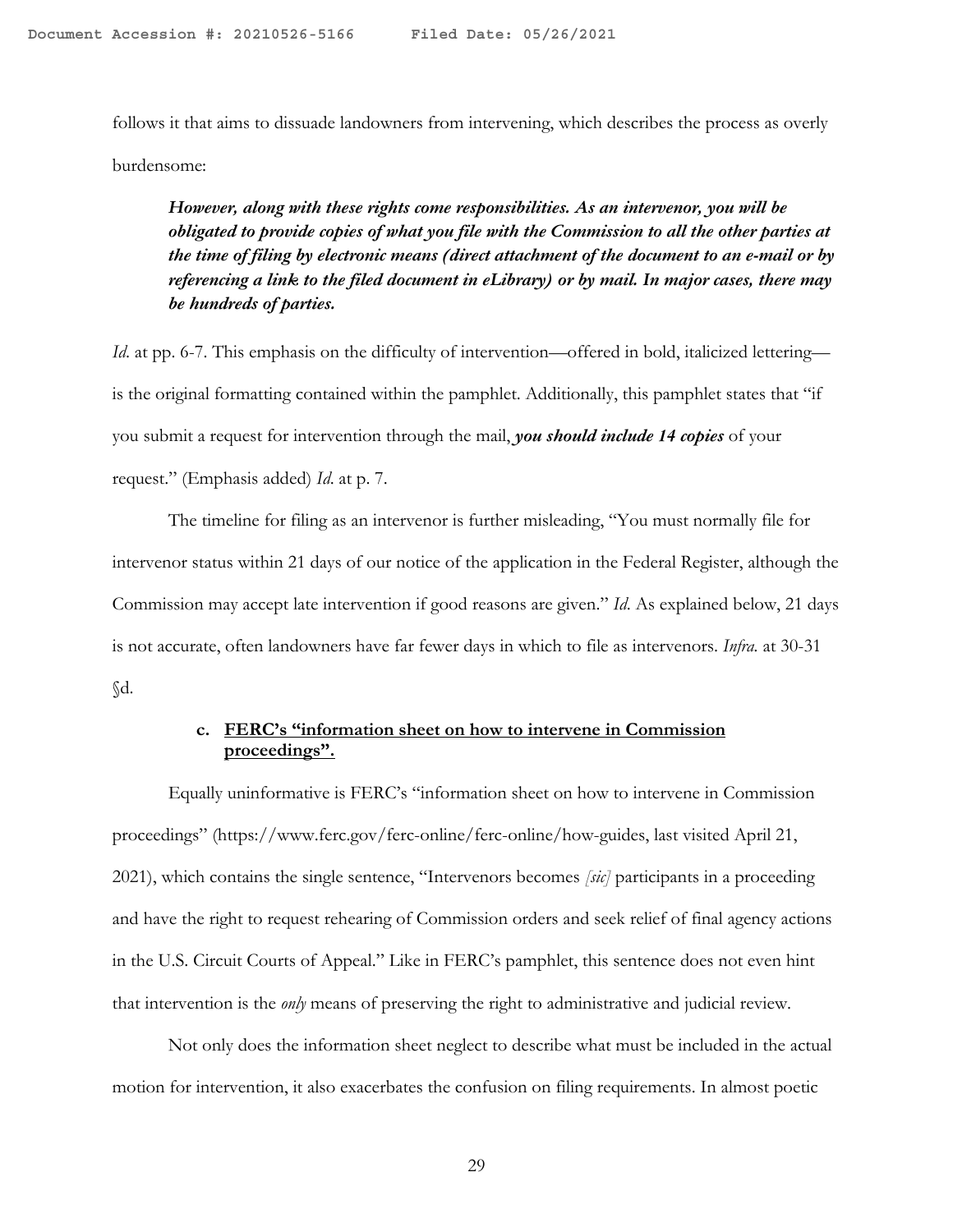fashion, the information sheet declares that "Persons unable to file electronically should send **an original and three copies** of the motion to intervene by overnight services" to FERC officials. (Emphasis added) *Id*. FERC should eliminate any and all contradictory instructions on how to file an intervention.

## **d. Deadlines for Intervention are Inappropriately Short.**

Unusually for federal agency proceedings, FERC has not established a regulatory deadline for intervention in the Certificate process. This means that for each Certificate proceeding, FERC simply picks a date; the only Commission description of its procedure in choosing intervention deadlines Niskanen could find comes from *An Interstate Natural Gas Facility on My Land? What Do I Need to Know?*, p. 7: "You must normally file for intervenor status within 21 days of our notice of the application in the Federal Register[.]"

Unfortunately, this is not only incorrect, it is affirmatively misleading. Contrary to the Commission's own statement that affected landowners "must normally file for intervenor status within 21 days of our notice of the application in the Federal Register", with one exception it appears that FERC's completely *ad hoc* practice is to give landowners 21 days *from the date of the NOA*  to file for intervention. The actual time between Federal Register publication and the intervention deadline was between 7 and 15 days.<sup>30</sup> Nor does FERC ever explain why it has chosen the particular deadline in each instance.

<sup>&</sup>lt;sup>30</sup> From the 5 pipeline NOAs issued between 2018 through present that Niskanen reviewed (see FN 4 and 7 above), the *Natural Gas Company of America, LLC* NOA was dated October 27, 2020, appeared in the Federal Register on November 3, 2020, and had an intervention deadline of November 10, 2020 (7 days after it appeared in the federal register and only 14 days after the NOA was dated); the *Algonquin Gas Transmission, LLC* NOA was dated December 22, 2020, appeared in the federal register on December 30, 2020, and had an intervention deadline of January 12, 2021 (13 days later); the *Gulf States Transmission, LLC* NOA was dated April 15, 2021, appeared in the federal register on April 21, 2021, and had an intervention deadline of May 6, 2021 (15 days later); the *Equitrans, LP* NOA was dated June 13, 2019, appeared in the federal register on June 21, 2019, and had an intervention deadline of July 5, 2019 (14 days later); and the *Double E Pipeline, LLC* NOA was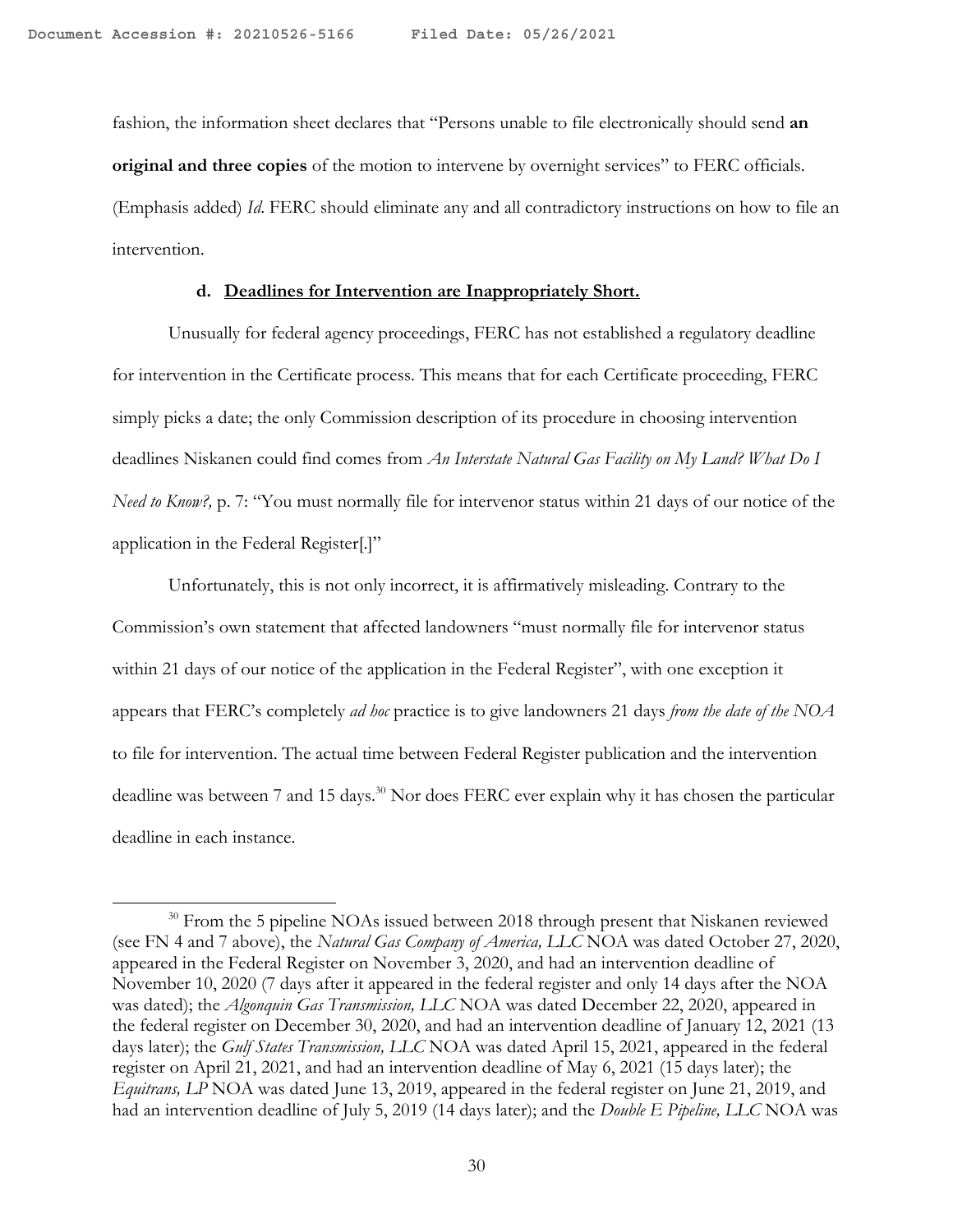The only alternative way for landowners to discover what the intervention deadline is, is via the applicant's notice letter, which must contain a copy of the NOA. 18 CFR 157.6(d)(vii). The applicant's notice letter itself must be sent "By certified or first class mail, sent within 3 business days following the date the Commission issues a notice of the application". 18 CFR 157.6(d)(1)(i). This means, that if the Commission issues the NOA on Wednesday, Thursday, or Friday, the applicant has 5 days to mail the letter. Assuming (as does Rule 6(d) of the Federal Rules of Civil Procedure) that first class mail takes up to three days for delivery, the recipient may then have just 13 days to file for intervention with FERC.

#### **B. Remedies to FERC's Broken Notice and Communication Methods.**

The importance of meaningful and informative communication with landowners in FERC proceedings cannot be overstated. For example, as noted in greater detail above, if FERC (or the Certificate applicant to whom FERC has delegated this responsibility) fails to provide notice, landowners may lose their right to intervene as a party to FERC's administrative process, and with it the right to seek rehearing by FERC (a precondition to judicial review), and judicial review of FERC's decision. 15 U.S.C. 717 $r(a)$ , (b). FERC can remedy these significant issues by adopting the proposed solutions outlined below.31

### **1. FERC Should Facilitate the Automatic** *Party* **Status for Affected Landowners.**

While the NGA requires a person to be a "party" to the proceeding in order to request rehearing or seek judicial review (15 USC  $\frac{5}{717r(a)}$ , (b)), the intervention process in order to become

dated August 14, 2018, appeared in the federal register on August 20, 2019, and had an intervention deadline of September 4, 2019 (15 days later).

<sup>&</sup>lt;sup>31</sup> Many of these solutions ultimately could be realized through the creation and operation of the Office of Public Participation. *See* NOI a P. 12 (noting OPP "could ultimately help facilitate landowner participation in Commission proceedings")(citing to Consolidated Appropriates Act of 2021, Pu. L. No. 116-260, Explanatory Statement for Division D (2021)); *See Niskanen's OPP Comments*. However, OPP is still not in existence, its ultimate scope of responsibilities remains unknown, and many of these issues are urgent and need to be addressed immediately by FERC.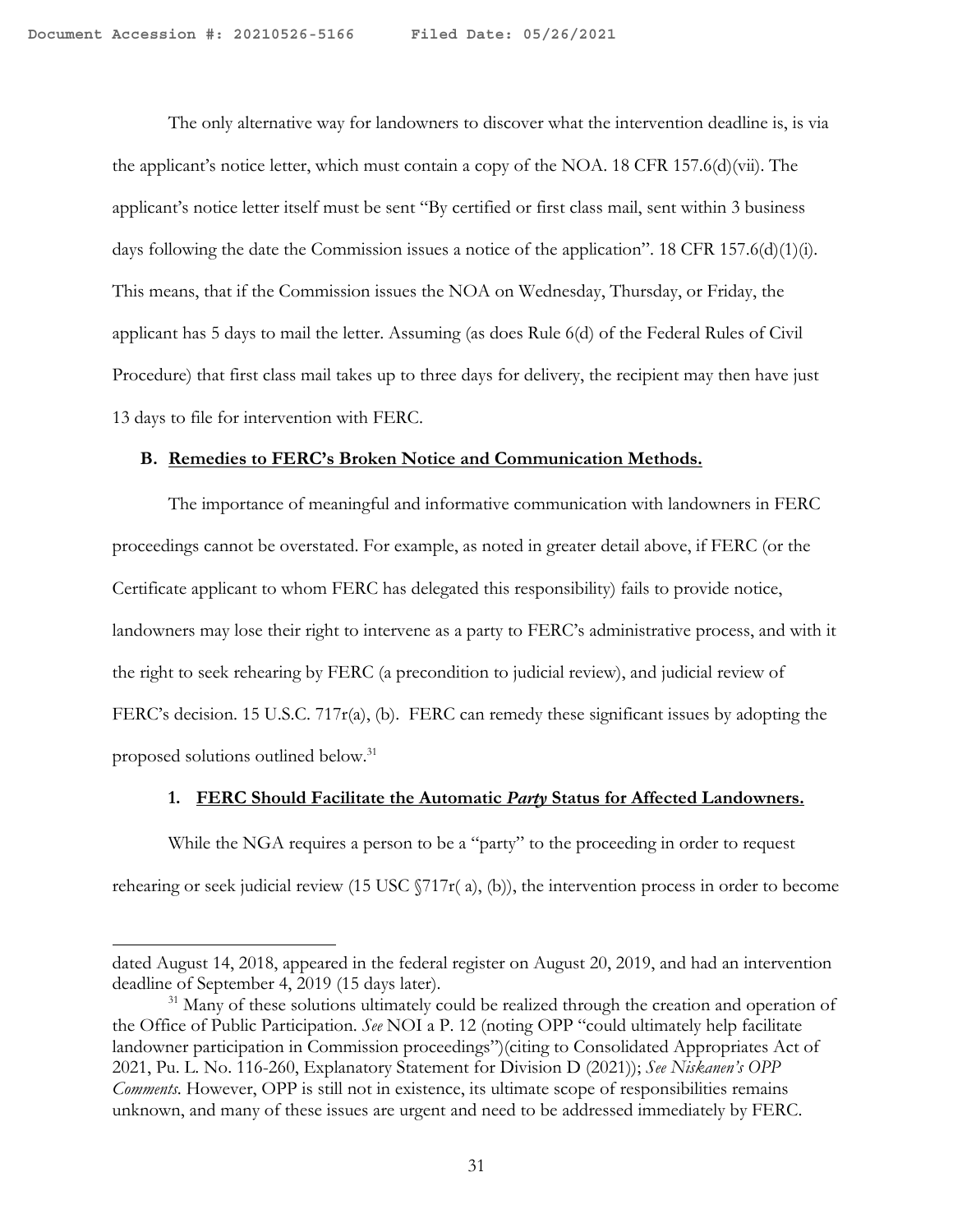a "party" is entirely FERC-created and FERC-controlled. *See* 18 C.F.R. § 385.214 (Rule 214). For example, under the NGA FERC "may classify persons and matters within its jurisdiction and *prescribe different requirements for different classes of persons or matters.*" 15 USC §717o (emphasis added). In addition, landowners' participation in Section 7 pipeline proceedings wherein private companies seek to take their land most certainly is in the public interest, and FERC "*may admit as a party* [...] *any other person whose participation in the proceeding may be in the public interest.*" 15 USC §717n(e) (emphasis added). Accordingly, it is well within the Commission's discretionary powers to deem affected landowners automatically 'parties' to a relevant proceeding, thereby eliminating the confusing and overly burdensome intervention process, all while protecting landowners' ability to properly assert their Due Process rights.<sup>32</sup>

FERC would of course give every landowner proper notice of the proceeding, their automatic party status, and their rights as a party (to request rehearing and seek judicial review). FERC should also provide an easy mechanism in which any landowner could 'opt-out' of automatic party status/intervention; for example, by having the landowner file a simple form noting that they are 'opting-out' of being a party, or by having a simple 'opt-out' call-in service available within FERC.<sup>33</sup> After any 'opt-out', FERC could send a standard 'opt-out' confirmation letter to the affected landowner.

## **2. FERC Needs to Take Ownership and Establish Accountability Over Providing Notice to and Communications with Landowners.**

<sup>&</sup>lt;sup>32</sup> FERC should further eliminate the overly burdensome service requirements for affected landowner parties, and make the process similar to its rulemaking, administrative, or policy proceedings (RM, AD, and PL Dockets), wherein there are no service requirements.

<sup>&</sup>lt;sup>33</sup> Niskanen does not foresee many landowners using this service to forfeit their rights, and it should not prove to be an overly burdensome task. If anything, it will detract from all of the work and resources FERC currently has to pour into managing landowner intervention and party status.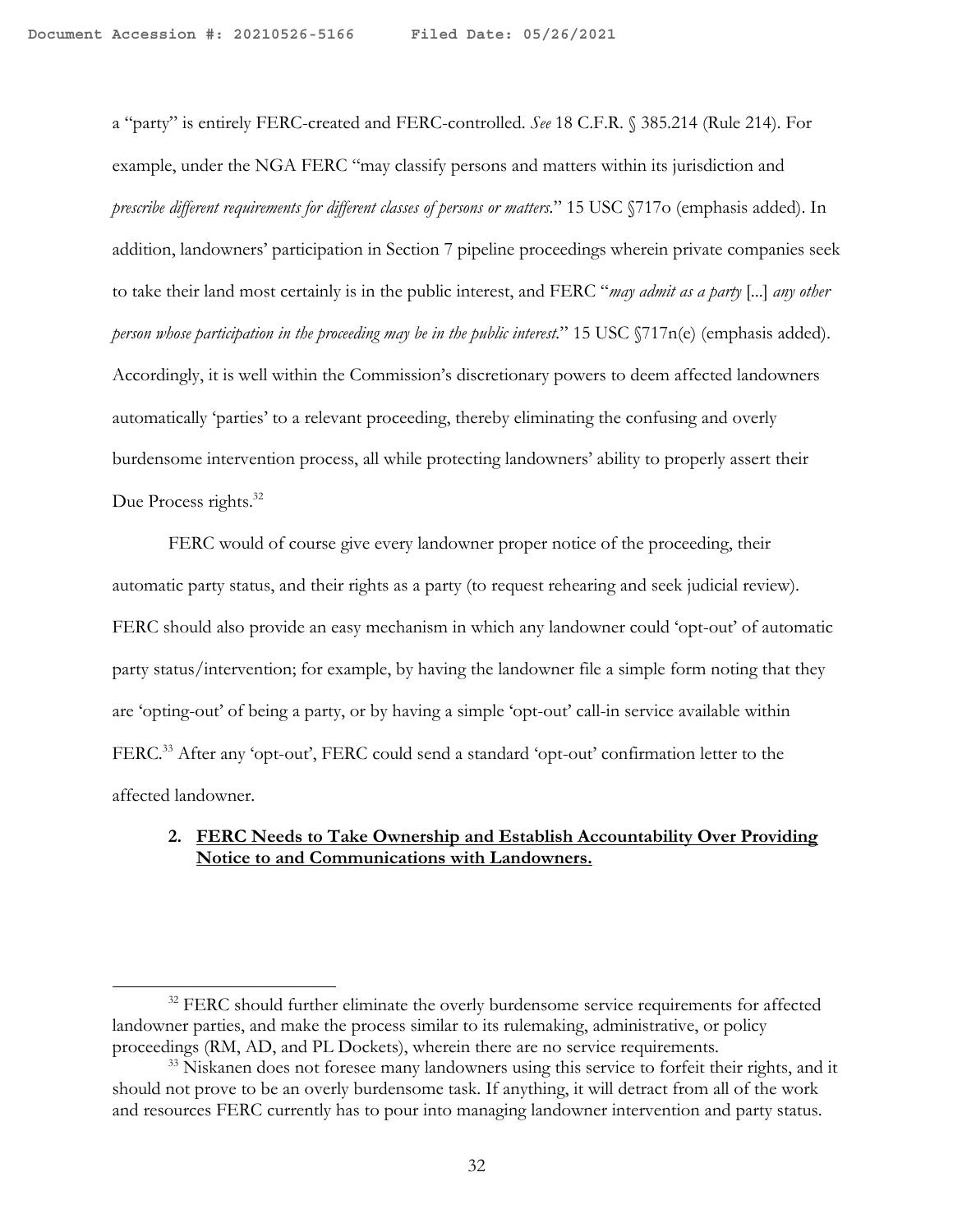As noted above (*supra* at 23-31), FERC's current method of attempting to communicate with affected landowners is failing. FERC needs to meet landowners where they are, and not where FERC or a pipeline company wants them to be. Niskanen outlines below several steps that FERC can take to ensure that affected landowners at the very least understand 1. who is trying to take their land and why, 2. what their rights are in the relevant FERC proceeding and how to assert those rights, and 3. how to properly communicate with FERC and obtain accurate and relevant information.

#### **a. FERC Should Take Over Notice to Landowners.**

Assuming that intervention remains a requirement, FERC should first take complete ownership of notice to landowners.34 Pipeline companies—the entities with *the least* incentive to make sure notice is received or understood by landowners—should not be involved with the initial notice sent to landowners. The FERC should be the entity responsible for ensuring that every affected landowner is properly accounted for and sent notice, and that their information is correct and systematically updated.35

Second, FERC should ensure that notice to landowners is easy to understand and accessible.

FERC could do this by including in each NOA a simple statement along the following lines:

If the Commission grants the requested Certificate of Convenience and Public Necessity for the applicant's proposed pipeline, then the applicant will have the right, subject to paying just compensation, to take your property for its pipeline project.

The only way you can have a court review the Commission's decision to grant the

<sup>&</sup>lt;sup>34</sup> Again, this could be through the OPP.

<sup>&</sup>lt;sup>35</sup> In contrast with the current 'system', wherein landowners' addresses are perpetually labeled as 'unavailable', resulting in some landowners not even being aware there is a pipeline seeking to take their land until after FERC grants a Certificate. *See, e.g.* FERC's Final EIS in ACP [issued July 21, 2017] 77 landowners are identified wherein the requested right of way would be within 50 feet of their home. Of those 77 landowners, there are at least 13 homes listed with "unavailable physical addresses." If FERC or ACP could not even figure out their addresses over a period of years, those 13 landowners certainly did not receive adequate notice of the project or of ACP's intent to take their land.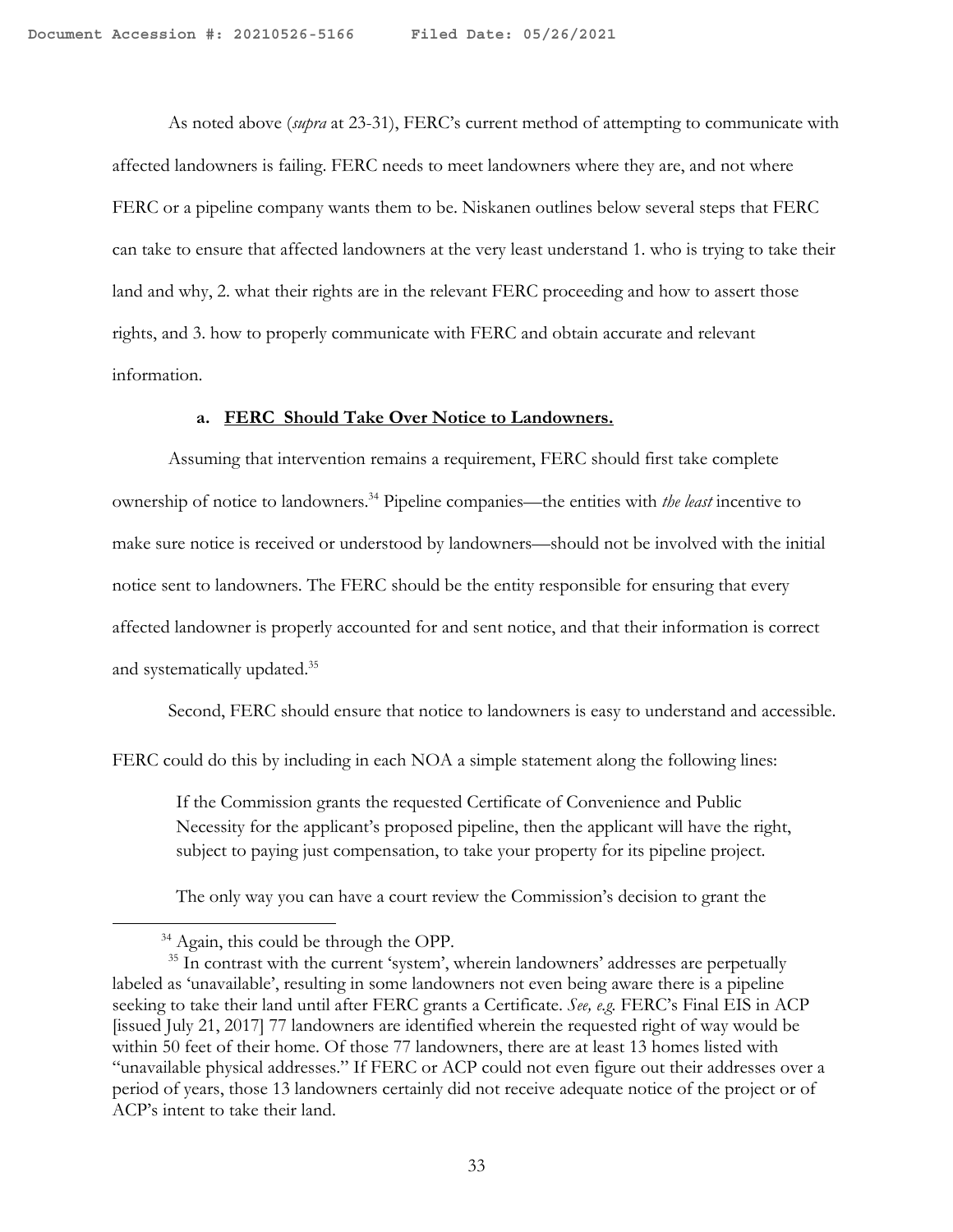Certificate is by intervening now as a party in this proceeding. *If you do not intervene now, you will not be able to ask FERC or a court to review the Commission's decision to approve the pipeline project.*

You have 90 days from the date of this Notice of Application to intervene in this proceeding, until [insert deadline]. There are two ways for you to intervene:

- 1. File your request to intervene electronically by using the "efile" link at http://www.ferc.gov. The Commission strongly encourages the use of electronic filing. Attached to this notice is step-by-step instructions on how to create a FERC Online Account and intervene in this proceeding.
- 2. File paper copies of your request to intervene. To do so, you must send a signed original and 3 copies to FERC by regular mail (at Federal Energy Regulatory Commission, 888 First Street, NE, Washington, DC 20426), and one copy to the applicant at its principal place of business, listed in the firstsentence of this notice. Be aware that if you choose to use paper filing, in the future you will have to send a copy of any comments or other documents you wish to file not only to FERC and the applicant, but also to every other party in the proceeding, and the number of parties can become very large.

If you are a landowner, your request to intervene should just say that you have received this notice, that your land may be taken or affected by the pipeline company, and include your name, affected property information, and the docket number(s) listed at the top of the first page of this notice. If you include all of this information in your motion to intervene, your motion will fulfill the requirements of FERC Rule 214 and you will become a party to the proceeding.

Niskanen does not believe there is any imaginable impediment to including such notice about the consequences to affected landowners of not intervening, and to giving clear, noncontradictory instructions about the mechanics of intervention.

Nor does Niskanen believe that there is any valid reason for not setting a standard period of time to intervene, and believes that a 90-day period for affected landowners to file to intervene is justified. Given the potential impacts to landowners, allowing them a reasonable amount of time to secure their Due Process rights to judicial review of FERC's decision is justified, especially in Certificate proceedings that can last for years.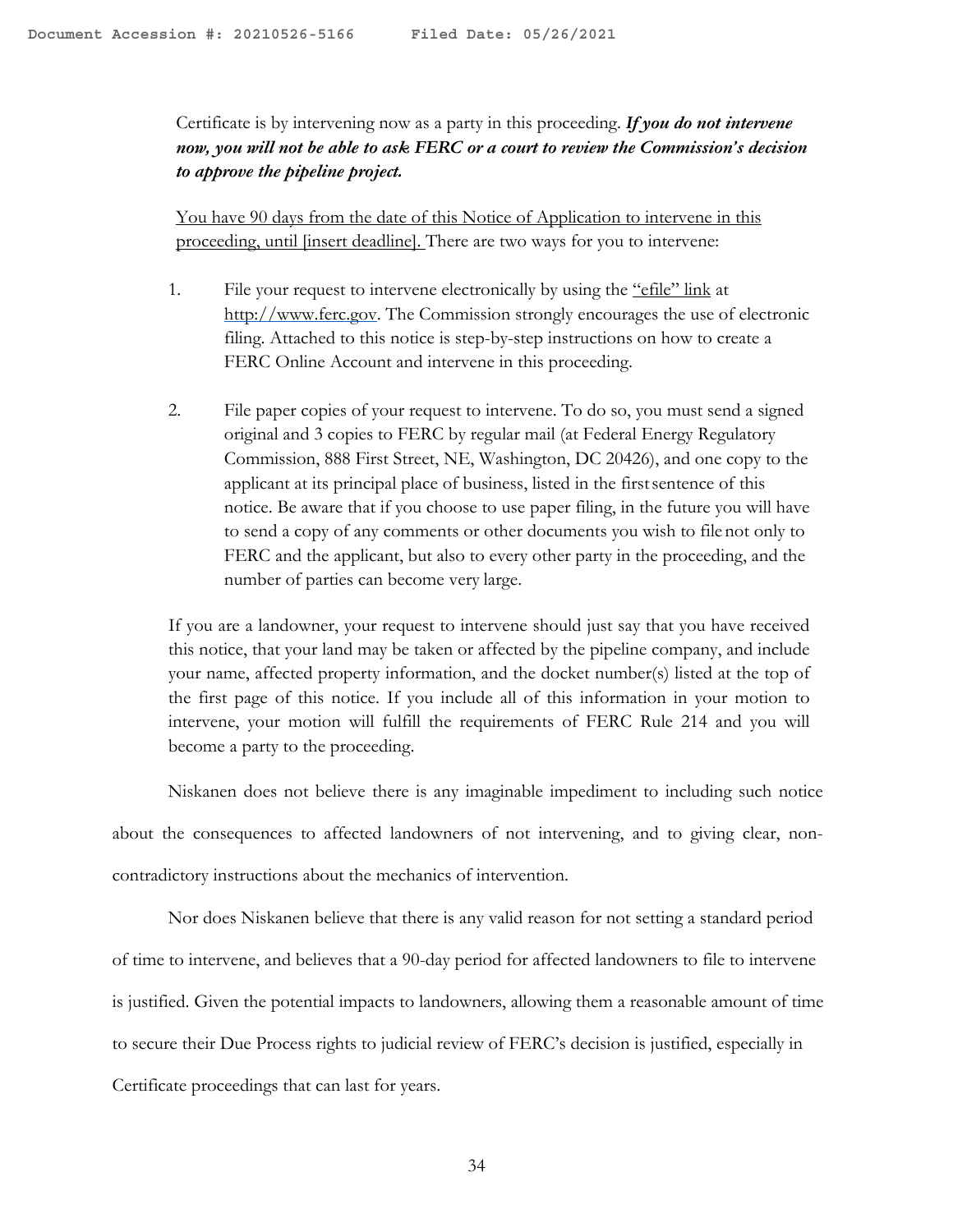In fact, in *other* pipeline intervention situations, FERC gives 60 days' notice for

intervention in proceedings for blanket certificates:

[T]he Secretary of the Commission shall issue a notice of the request within 10 days of the date of the filing, which will then be published in the FEDERAL REGISTER. The notice shall designate a deadline for filing protests, or interventions to the request. The deadline shall be 60 days after the date of issuance of the notice of the request.

18 CFR 157.205(d). Moreover, FERC requires pipeline companies to include specific text in these

blanket certification landowner notifications:

This project is being proposed under the prior notice requirements of the blanket certificate program administered by the Federal Energy Regulatory Commission. Under the Commission's regulations, you have the right to protest this project within 60 days of the date the Commission issues a notice of the pipeline's filing.

If you file a protest, you should include the docket number listed in this letter and provide the specific reasons for your protest. The protest should be mailed to the Secretary of the Federal Energy Regulatory Commission, 888 First St., NE., Room 1A, Washington, DC 20426. A copy of the protest should be mailed to the pipeline at [pipeline address]. If you have any questions concerning these procedures you can call the Commission's Office of External Affairs at (202) 208–1088.

157.203(d)(2)(vi). If FERC can do this for one type of pipeline certificate process, then there is no

reason why FERC cannot do so here. Given that each of its Certificate pipeline decisions means

that eminent domain will be used against dozens, or even hundreds, of landowners, it is the least

FERC can do to satisfy its constitutional and statutory obligations.

When dealing with the sufficiency of notice when a state seized someone's house for

delinquent taxes while aware that the homeowner had not received notice, the Supreme Court

stated:

There is no reason to suppose that the State will ever be less than fully zealous in its efforts to secure the tax revenue it needs. The same cannot be said for the State's efforts to ensure that its citizens receive proper notice before the State takes action against them. In this case, the State is exerting extraordinary power against a property owner--taking and selling a house he owns*. It is not too much to insist that the State do a bit more to attempt to let him know about it* when the notice letter addressed to him is returned unclaimed.

*Jones v. Flowers*, 547 U.S. 220, 239 (2006) (emphasis added).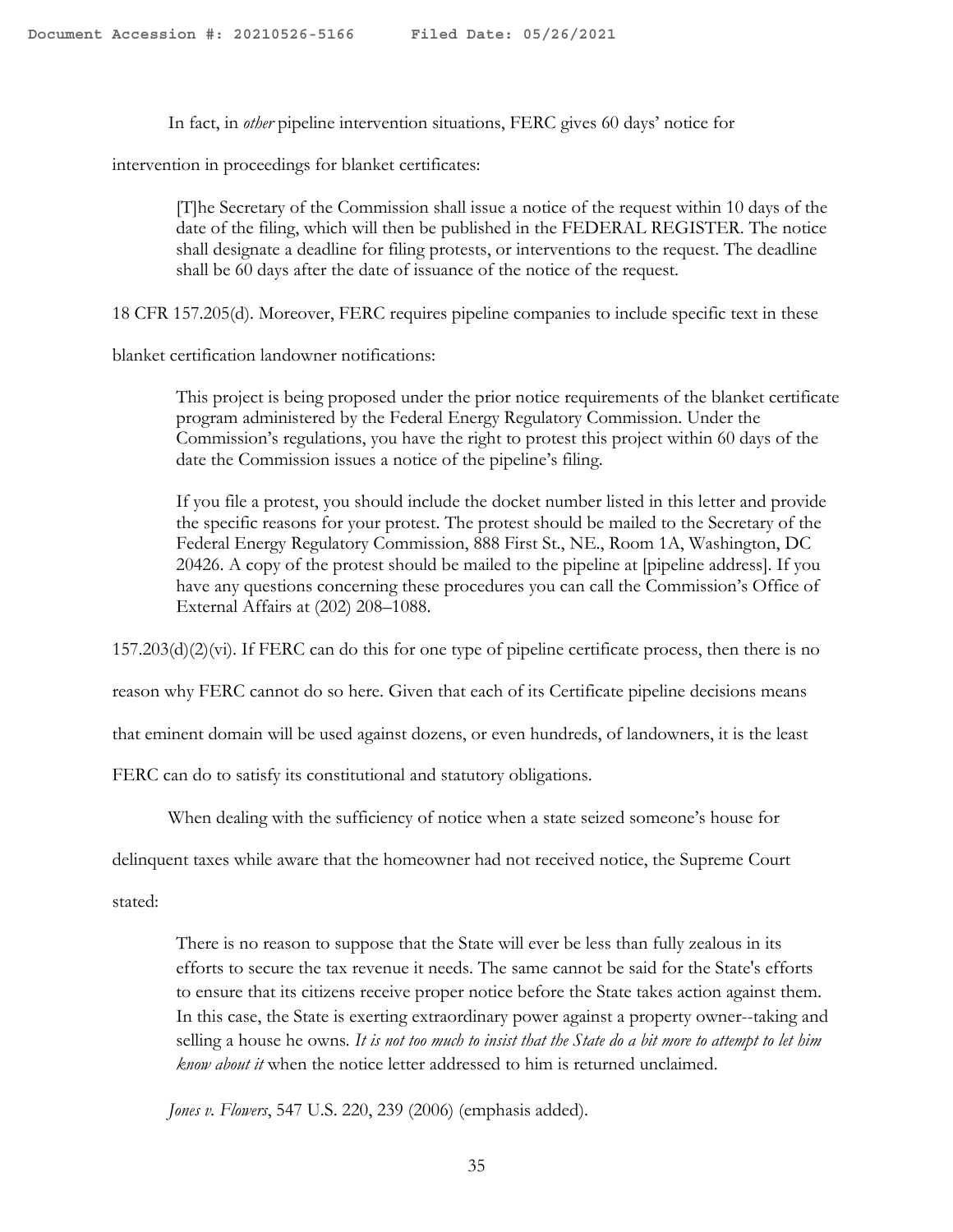Here, FERC is exerting extraordinary power against property owners, and it is not too much to insist that FERC do a bit more to let landowners know about it.

## **b. FERC Should Provide Meaningful Landowner Guidance, Communication, and Accessibility.**

FERC also needs to fulfill the need for real and continuous guidance and accessibility to

landowners throughout the FERC process, something that does not exist right now. *See supra* at 23-

31. FERC can fulfill this mandate in a number of ways, $36$  including by:

a. having a landowner 'hotline', vastly different from the one that exists now, in

that landowners should be able to speak or receive a callback from a

knowledgeable FERC staff member:

- i. within a given period of time (say, 3 business days);
- ii. with real answers or information responsive to the landowner's inquiry, including information about the project relevant to landowners (such as the number of easements obtained and reported to FERC); and
- iii. with the option to speak to FERC on the condition of anonymity, as many landowners are justifiably intimidated by or fearful of pipeline companies, and do not report things they otherwise could or would if they could do so anonymously.
- b. designating specific leads and points of contact within FERC for each pipeline project, who will be responsible for gathering, saving, and analyzing data on a given project—i.e., an FERC staff member who will know the issues, has access to relevant data, and can readily provide informed answers to landowners' inquiries, also enabling the FERC staff member(s) to identify and flag any significant issues with a given project and provide formal recommendations to

<sup>36</sup> As mentioned previously (*supra* n.21), Niskanen believes many of these solutions could be implemented through the Office of Public Participation.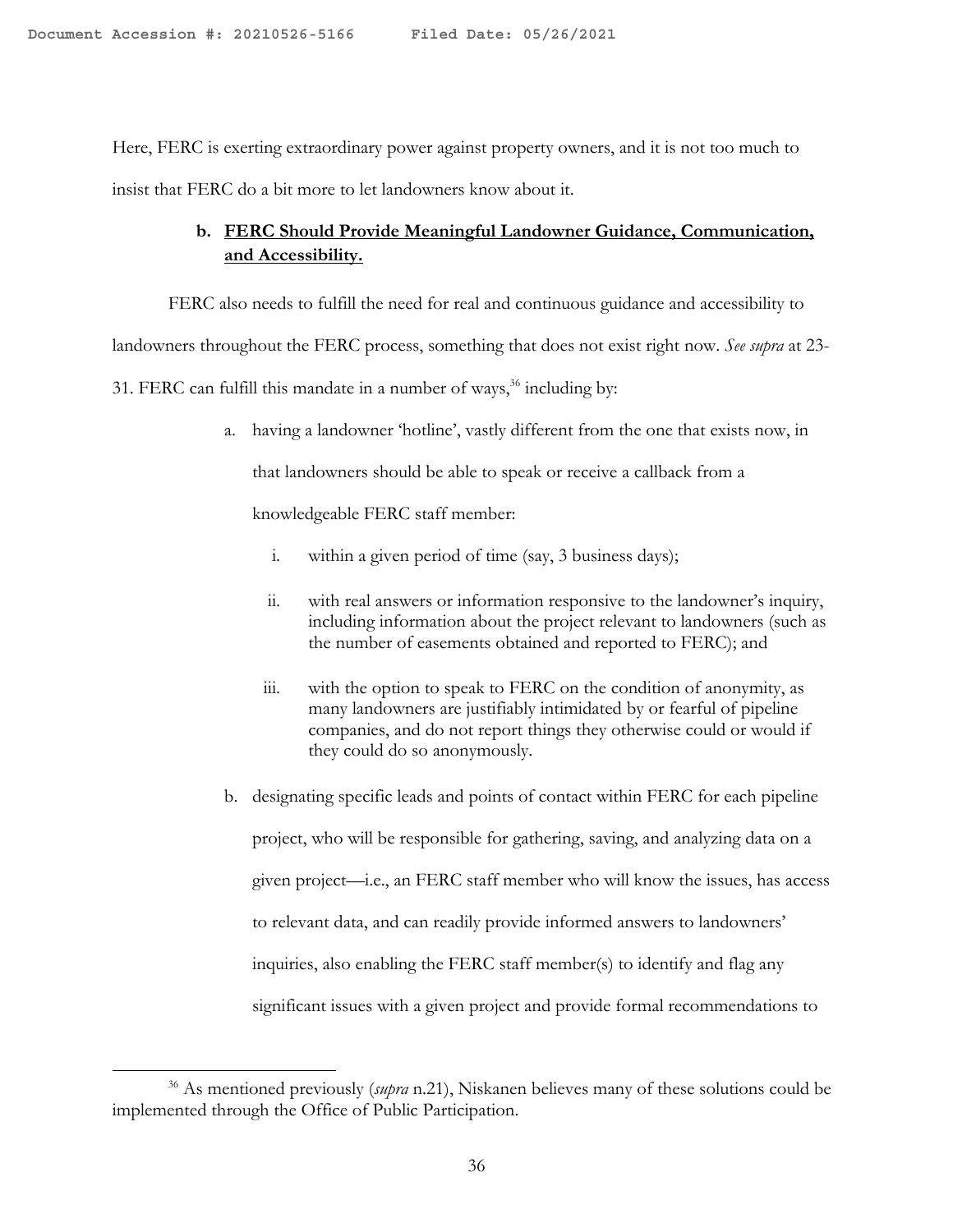FERC (such as recommending an investigation after repeated reports of

fraudulent behavior by land agents, *see, infra* at 38-39);

c. improving and updating landowner information materials so they make sense and actually inform landowners clearly of the process and of their rights,

including by:

- i. mailing a guide to every affected landowner explaining landowner rights<sup>37</sup>—including their right to counsel and relevant survey and eminent domain provisions—before a pipeline company is permitted to begin contacting landowners to negotiate an easement;
- ii. mailing and posting on FERC's website with embedded links clear, stepby-step 'how to' guide on intervention, which explicitly states that **IF YOU DO NOT INTERVENE YOU WILL LOSE YOUR RIGHT TO CHALLENGE ANY FERC DECISION APPROVING A PROJECT BEFORE FERC OR A COURT;**<sup>38</sup>
- d. making filing comments more accessible to landowners by creating a FERC

email address for comment submission (including for DEIS comments), so

affected landowners do not have to navigate FERC's website or filing process;

- e. providing a glossary guide with embedded links for a clear explanation of relevant terms and concepts;
- f. improving the website for increased user-friendliness;
- g. making all affected landowner lists public and readily available to any affected landowner who requests them;
- h. improving and having more community-based meetings, including by:

<sup>37</sup> This would be in addition to the revised NOA described above, *supra* at 33-34.

<sup>&</sup>lt;sup>38</sup> The current 'How To Intervene' guide on the website does not make this explicit, and cites to a confusing regulation—18 CFR §385.214—without providing guidance in simple terms on how to intervene, and from what Niskanen could find, there is no simple step-by-step guide to assist a layperson.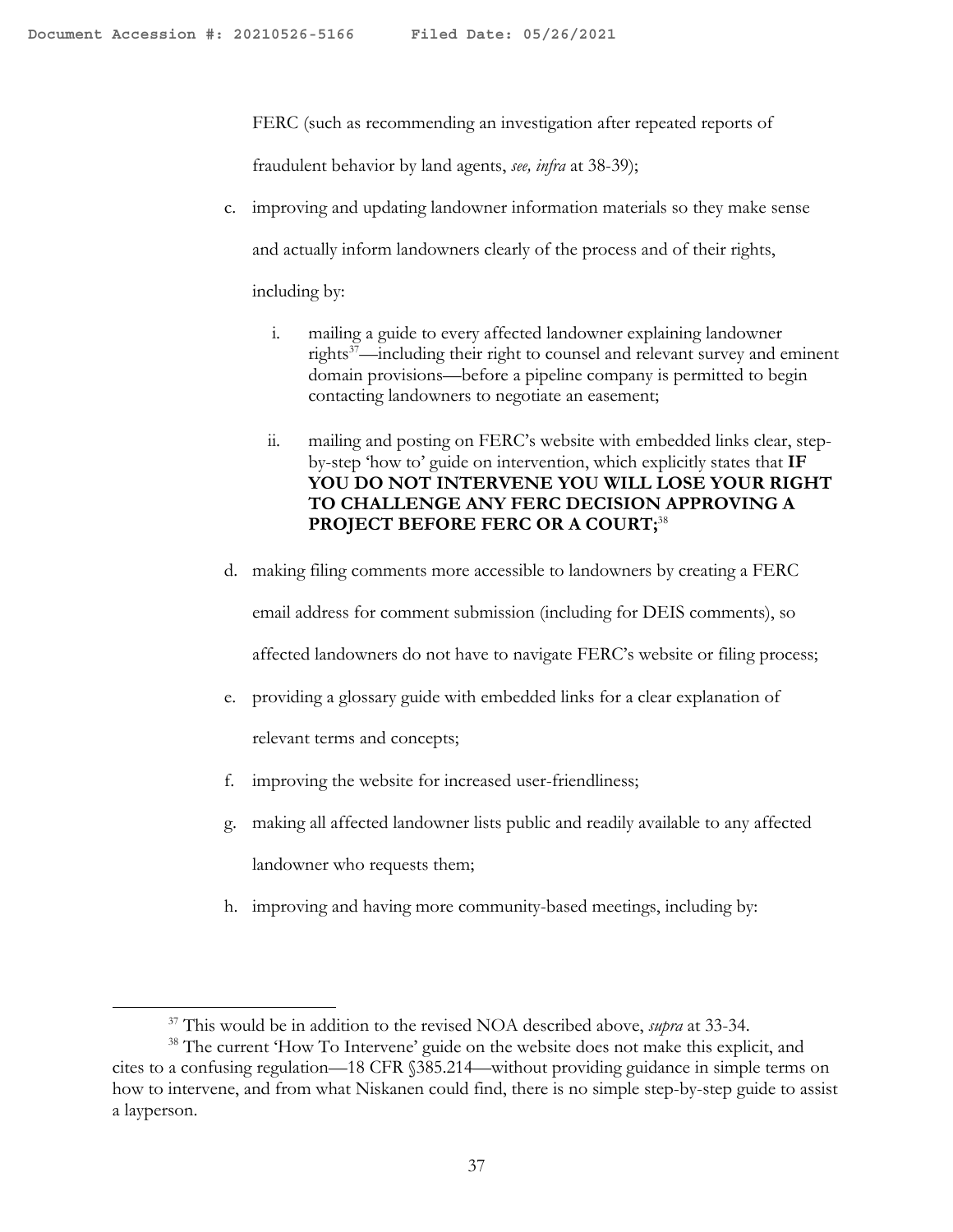- i. having FERC field officers who are the appointed 'on the ground' person for a specific project to engage with landowners in their respective communities on a regular basis;
- ii. hosting more community-based meetings in more locations with various hours, enabling more attendance of working people and landowners who often live very far from any town or city center;
- iii. changing FERC's current public meeting format (where individuals are separated into small groups) so as to allow community members to hear from each other; and
- iv. automatically recording, transcribing, and filing comments made at the community meetings, unless the landowner commenter opts out of an auto-file system.

#### **3. FERC needs to streamline a system for landowners' legitimate complaints.**

FERC is the appropriate place for landowners to go with their complaints about pipeline company behavior, specifically in two areas: abuse and threats by pipeline land agents to intimidate landowners into signing easements, and pipelines' routine violation of environmental conditions in certificate orders that, on paper, were intended to protect landowners. At best, FERC's practice is to ignore this behavior; at worst, to tacitly encourage it.

## **a. Pipelines' land agents routinely utilize abusive and fraudulent tactics in order to get landowners to sign "voluntary" easements.**

Land agents acting for pipeline companies are notorious for their intimidation tactics, especially against the elderly. For example, they have threatened to take property away for refusing to sign, made false statements that all other surrounding landowners have signed, and threatened to route the pipeline purposefully near their home.

This happens all the time, on every pipeline. Niskanen and affected landowners recently filed comments on the proposed abandonment of the ACP pipeline, including the following paragraph:

ACP used intimidation tactics to quickly obtain access to the land for their own advantage. Prior to the Ravinas signing an easement, ACP sent the sheriff to their home at 8:30 pm one evening. Once at the home, the sheriff, at ACP's behest, demanded that the Ravinas allow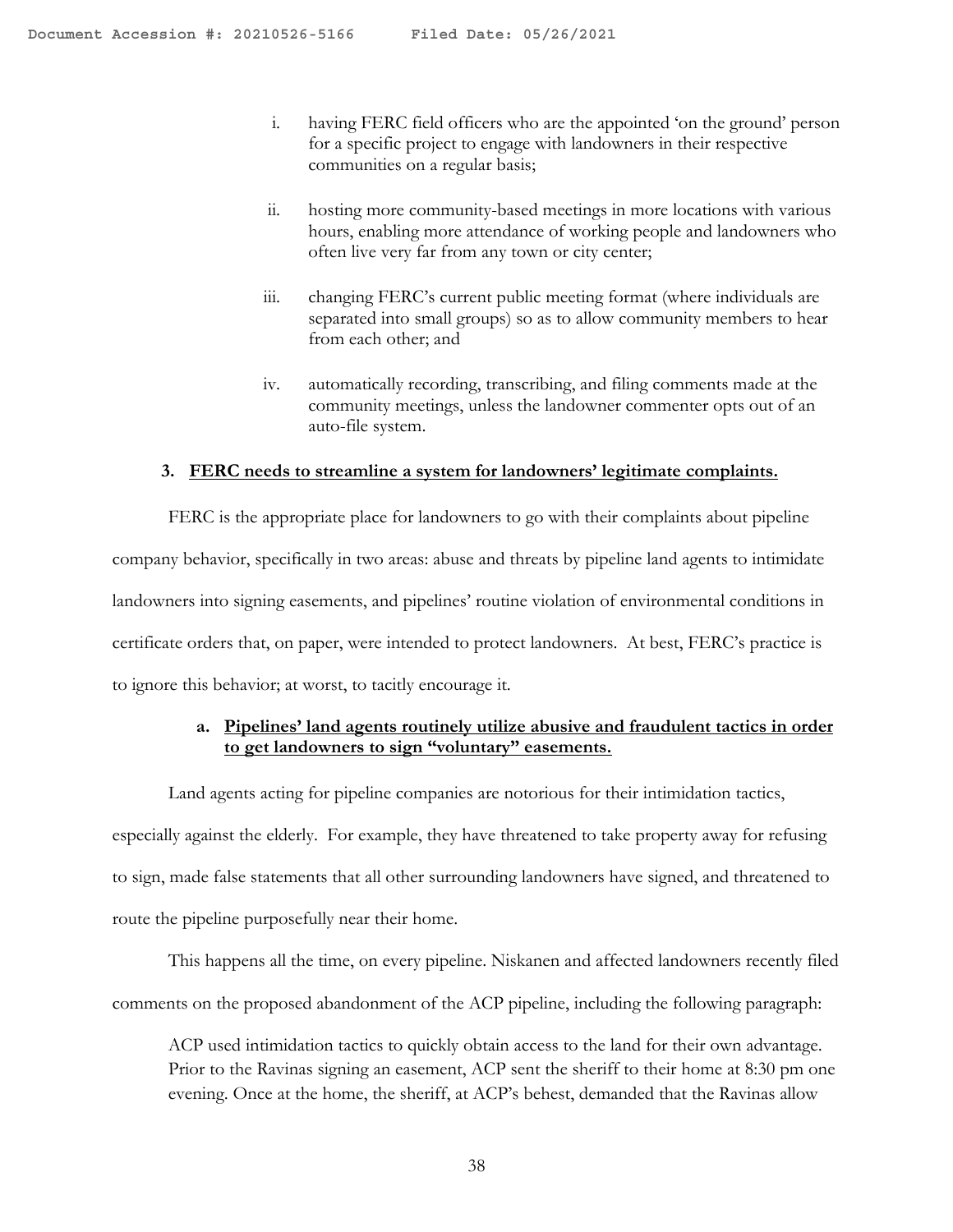ACP on their land the next day to conduct extensive surveys to prepare pipeline plans for their land.

*The Niskanen Center, et al., Motion to Intervene and Comments on the Atlantic Coast Pipeline's Project Disposition and Restoration Plan* at 10, Docket No. CP15-554, FERC Accession No. 202104166-5358 (April 16, 2021). To date, FERC has done nothing to curb this sort of behavior, a revised policy statement is an opportunity for the Commission to address what landowners suffer as a result of FERC's process and decision-making.

To begin with, FERC should develop an informal code of conduct for land agents and encourage certificate holders to agree to abide by it (Nighttime visits from the sheriff are among the practices that the code should discourage.). FERC should also inform landowners of their basic rights in eminent domain proceedings, including explaining the process under Rule 71.1 of the Federal Rules of Civil Procedure, which governs condemnation in federal courts. The specific staffer designated to be responsible for landowner relations for each pipeline should take note of landowner complaints about land agent abuse, and report those complaints to the certificate holder, the Office of Energy Projects, the Office of Enforcement, and the Commissioners, as well as make formal recommendations for accountability measures and consequences.<sup>39</sup>

#### **b. Enforcement of Certificate Conditions.**

Certificates contain dozens of conditions governing the pipeline's behavior on people's property during construction and operation. And when pipelines violate those conditions, FERC's practice is to ignore landowner complaints to this effect, or refer the landowner back to the perpetrator of the harm—the pipeline company itself. Unfortunately, federal courts have not

<sup>&</sup>lt;sup>39</sup> The fact that pipeline companies often employ these land agents as 'independent contractors' and use this status to repeatedly disclaim any responsibility for their actions is further evidence that more robust record keeping and monitoring of land agent actions are essential FERC functions to ensure more fair and just proceedings.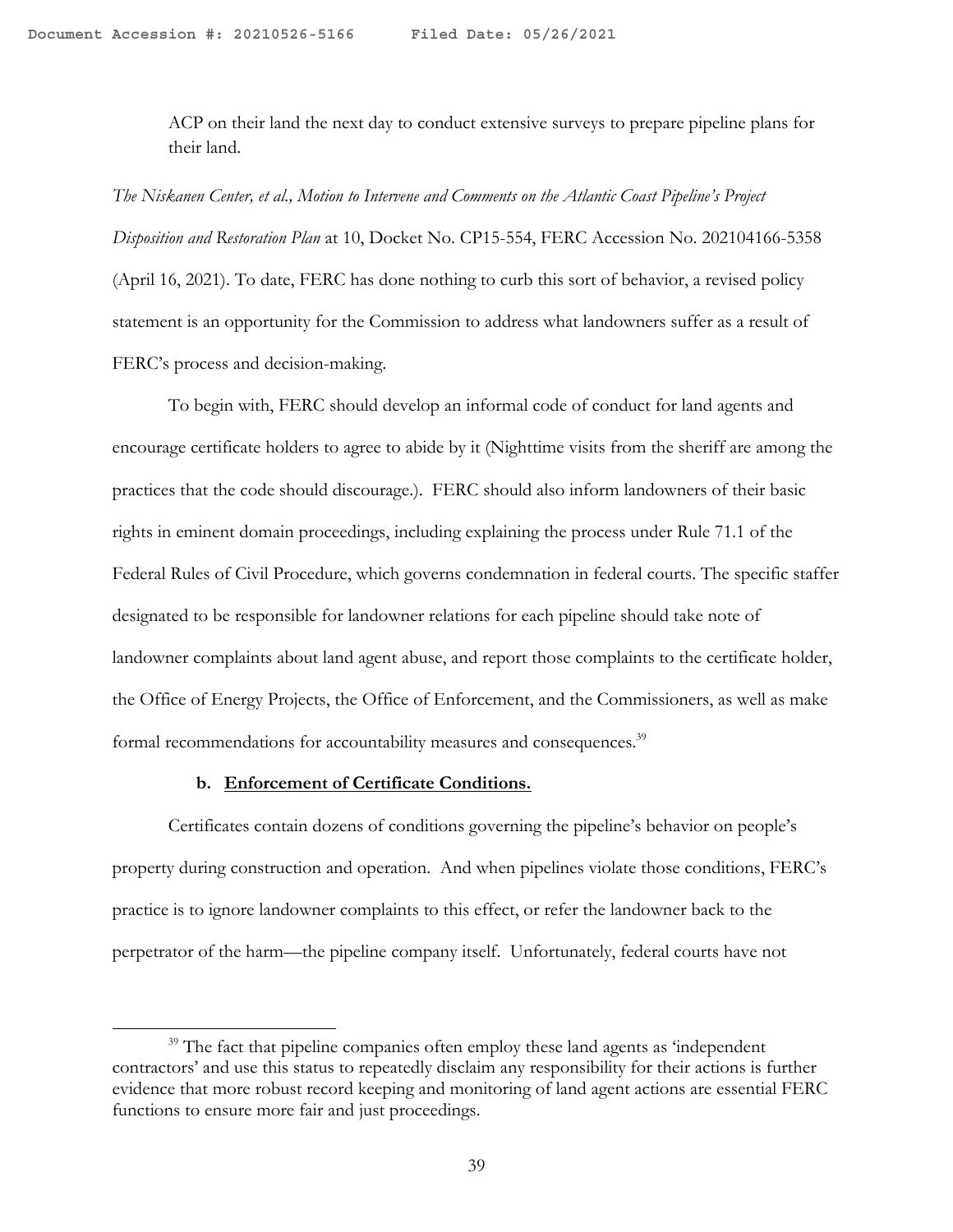allowed landowners to enforce the certificate conditions meant to protect them, leaving this entirely to FERC. Even more unfortunately, FERC has proved to be utterly indifferent to complaints about condition violations.

FERC has a telephone number that landowners can call with complaints called the 'FERC Landowner Hotline' (1-877-337-2237). FERC currently advises landowners to 1. call the gas company point of contact, 2. call the gas company hotline, and 3. *then* call the FERC Landowner hotline, in that order.<sup>40</sup> The typical 'response' from FERC is silence, no matter how many messages a landowner may leave. If they're 'lucky', FERC responds . . . and tells them that they need to work things out with the pipeline company.

FERC should take this problem seriously. A staff member assigned to oversee landowner relations for each pipeline<sup>41</sup> should receive landowner complaints about certificate compliance and report them to OEP and OE, which *must* be tasked with investigating and, if a condition is being violated, *order all activity on that landowner's property and related properties halted until it is remedied*. If OEP and/or OE determine that there is no violation, they should immediately report this to FERC and the landowner. There must also be a means by which a landowner can appeal any determination that there is no condition violation.

### **C. THE COMMISSION NEEDS TO DEFINE 'CONSTRUCTION.'**

FERC needs to clearly define in its revised policy statement what activities a certificate holder may engage in without needing a 'Notice to Proceed' (NTP), and which activities require it.<sup>42</sup>

<sup>&</sup>lt;sup>40</sup> See https://www.ferc.gov/industries-data/natural-gas/landowner-topics-interest, 8<sup>th</sup> subheading down from top, 'What is the FERC Landowner Helpline and How Can it Help me? (Last visited April 22, 2021).

<sup>&</sup>lt;sup>41</sup> Again, potentially as part of the OPP. If not the OPP, FERC needs to house such staff elsewhere. 42 Niskanen previously noted this fact in its joint comments on FERC's reconsideration of

Order No. 871, Accession No. 20210216-5360, *Limiting Authorizations to Proceed with Construction Activities Pending Rehearing,* Docket No. RM20-15-001 (Feb. 16, 2021). FERC rejected remedying this problem in the Modified 2021 871-B Order, but noted that it may fix this issue through this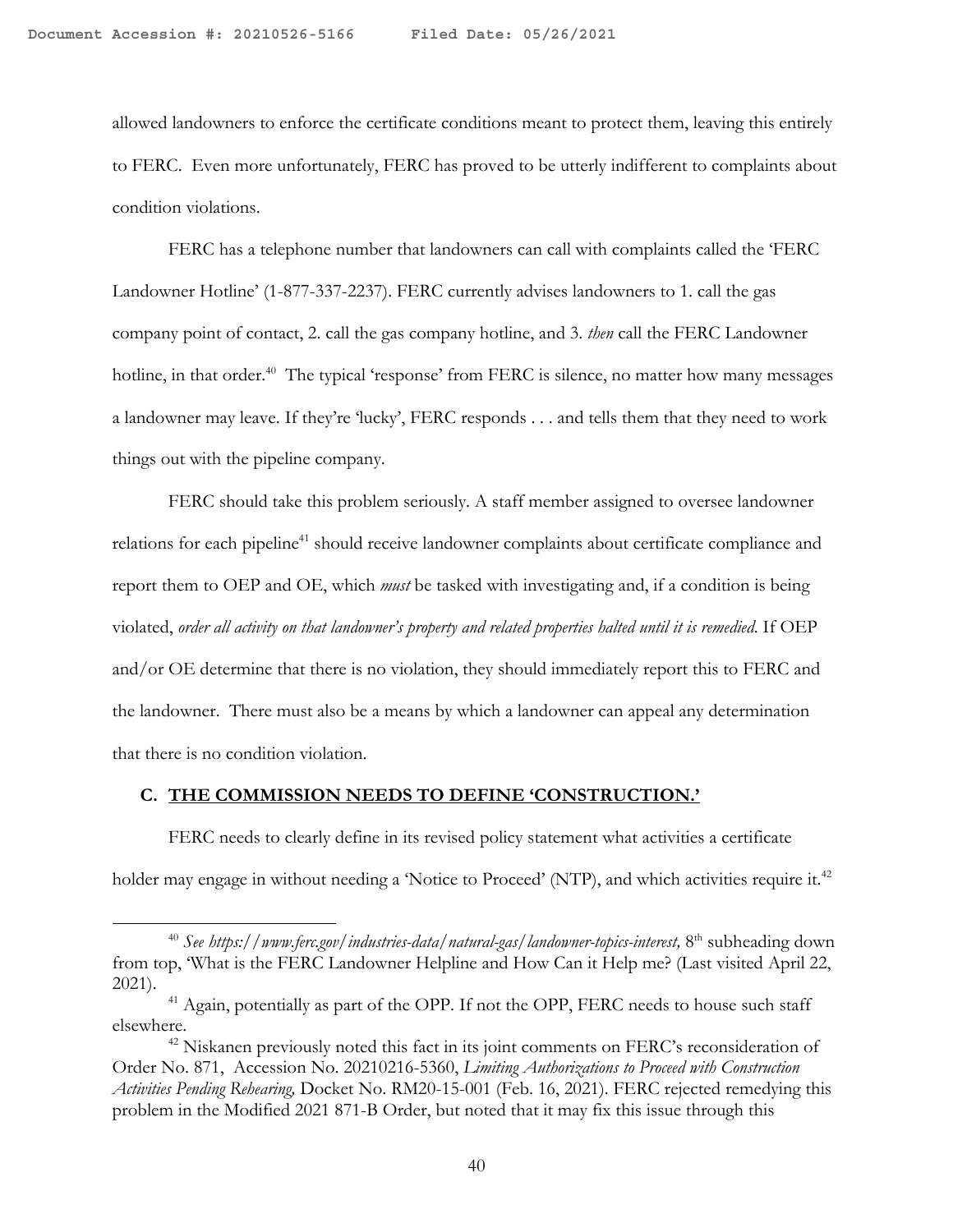Without adopting a clear, commonsense definition of what "construction" or "construction activities" are, it is likely that many of the issues that arise out of FERC's authorizations to commence with 'construction' before landowners can go to court will remain exactly the same—*e.g*. trees could be cut down and land destroyed for projects that are never built. The Constitution Pipeline<sup>43</sup> and the recent Atlantic Coast Pipeline are examples of this unwarranted destruction.<sup>44</sup> Under FERC's current practice, activities that will permanently alter or destroy land are easily defined as 'pre-construction' activities, and thus not subject to a Notice To Proceed. There is no standardization, and the definition of what constitutes 'construction' vs. 'preconstruction' is determined on a "case-by-case basis" by the Office of Energy Projects:

proceeding. 871-B Order, 163 ¶ 61,042 at P. 10, n. 28 (indicating that FERC would potentially appropriately define 'construction' through a revision of the Policy Statement).

<sup>43</sup> FERC approved construction for the Constitution Pipeline Project ("Constitution") on December 2, 2014. *Constitution Pipeline, Co., LLC*, 149 FERC ¶ 61,199 (2014) (Certificate Order), *reh'g denied*, 154 FERC ¶ 61,046 (2016). The cancellation of the Constitution Pipeline Project was announced on February 24, 2020. *Update 1-Williams cancels N.Y. Constitution natgas pipeline* (Feb. 24, 2020). https://www.reuters.com/article/williams-constitution-natgas/update-1-williams-cancels-ny-constitution-natgas-pipeline-idUSL2N2AO11B. However, before the cancellation, Constitution commenced construction and eminent domain proceedings against landowners. On just one farm, Constitution cut down more than 550 trees, many of which were sugar maples. Scott Blanchard*, Constitution Pipeline project ends as builder cites 'diminished' return on investment* (Feb. 25, 2020) https://stateimpact.npr.org/pennsylvania/2020/02/25/constitution-pipeline-project-ends-asbuilder-cites-diminished-return-on-investment/.

<sup>44</sup> FERC approved construction of the Atlantic Coast Pipeline ("ACP") on October 13, 2017. Atlantic Coast Pipeline, LLC & Dominion Energy Transmission, Inc. 161 FERC ¶ 61,042 (2017) (Certificate Order), reh'g denied, 164 FERC ¶ 61,100 (2018). On July 5, 2020, the cancellation of ACP was announced. Dominion Energy and Duke Energy Cancel the Atlantic Coast Pipeline (Feb. 16, 2021) *https://news.dominionenergy.com/2020-07-05-Dominion-Energy-and-Duke-Energy-Cancel-the-Atlantic-Coast-Pipeline*. The cancelled ACP installed approximately 31.4 miles of pipe and completed an additional 82.7 miles of clearing and grading. *See* Atlantic Coast Pipeline's Disposition and Restoration Plan at 1 (Dec. 16, 2020)

*https://atlanticcoastpipeline.com/resources/docs/public\_acp%20disposition%20and%20restoration%20plan.pdf.*  Additionally, ACP has performed approximately 222.5 miles of tree felling and of this approximately 108.4 miles of trees are still lying on the right-of-way where they were cut. Id. About 600 landowners have felled trees on their property. *Id*. at 17.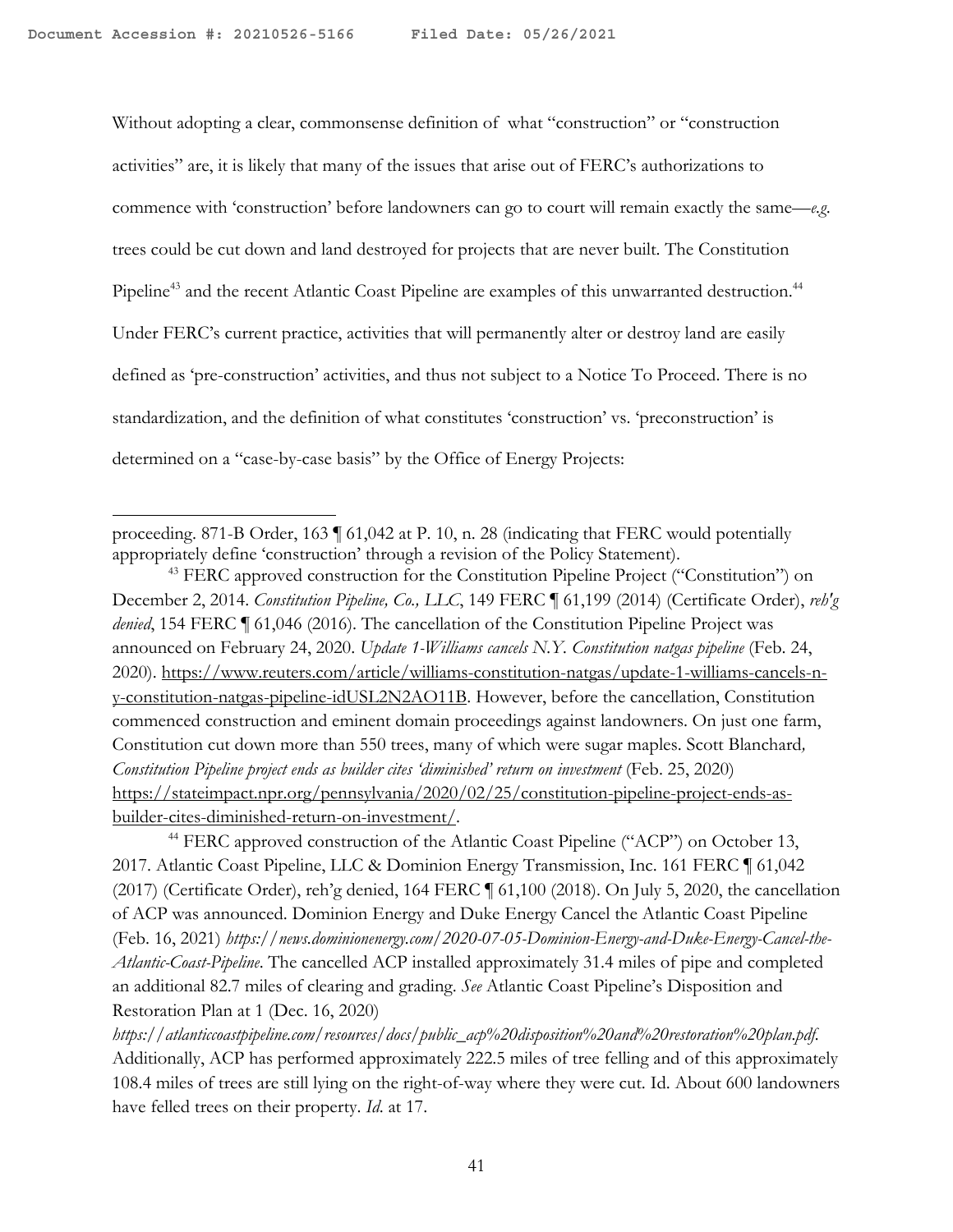Staff makes the determination whether to issue a notice to proceed for any particular activity on a case-by-case basis, after reviewing the proposed activity and the applicant's explanations of how it has complied with the requirements of the Commission's order that are prerequisites to conducting the activity in question. Activities needing a notice to proceed can range from tree felling, use of construction yards, mobilization of construction equipment, to construction of facilities.

FERC 28(j) Letter, *Allegheny,* Doc. 1841025 (May 4, 2020).

There is evidence that FERC also believes that "construction" activities, as defined, should not include actions that permanently alter the land—such as tree-clearing or ground-disturbing activities. The recent Certificate for the Pacific Connector pipeline states: "Jordan Cove and Pacific Connector must receive written authorization from the Director of OEP before commencing construction of any Project facilities, *including* any tree-felling or ground-disturbing activities." *Jordan Cove Energy Project L.P. and Pacific Connector Gas Pipeline, LP*, 170 FERC ¶ 61,202 (March 19, 2020), Environmental Condition 11, p. 133 (emphasis added). In other words, the Commission felt the need – for the first time in Landowners' experience -- to include "tree-felling or ground-disturbing activities" as part of "construction", as opposed to "preconstruction activities."

Niskanen and Landowners thus believe that a simple—yet necessary—action that the Commission must take is define what it means by "construction".<sup>45</sup> Landowners believe that this definition should be: "such activities that include, but are not limited to, any land altering, grounddisturbing, or tree-felling activities," and that any such "construction" requires a Notice to Proceed subject to Modified Order 871-B.<sup>46</sup>

<sup>&</sup>lt;sup>45</sup> Clearly defining 'construction' would also potentially clarify restoration activities, wherein FERC directs a pipeline to restore a site to 'preconstruction conditions.' *See, e.g.* Atlantic Coast Pipeline CO P219 (noting pipeline commitment to restore stream beds sand banks to "preconstruction conditions").

<sup>&</sup>lt;sup>46</sup> With respect to required geotechnical boring and other surveying activities that involve minor alterations or extractions from land, such activities are not included in this definition or subject to a Notice to Proceed with construction. Landowners use "construction" in this sense in these comments.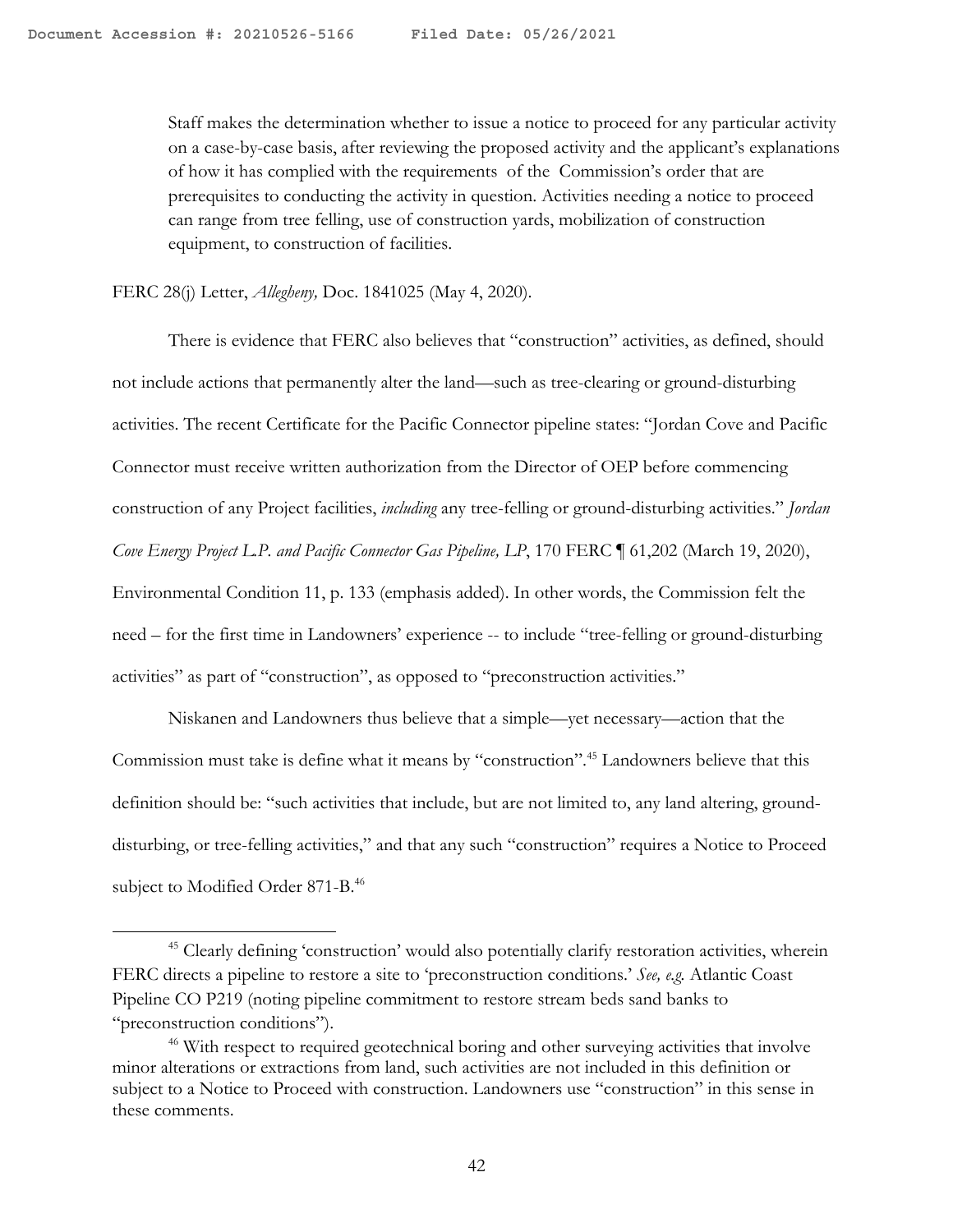Landowners note that other federal agencies do not have a problem defining what constitutes "construction" for purposes of their regulatory programs, *e.g.*, the Environmental Protection Agency's definitions of "construction," "commence as applied to construction," and "begin actual construction" under the Clean Air Act's New Source Review program. There, "construction means any physical change or change in the method of operation (including fabrication, erection, installation, demolition, or modification of an emissions unit) that would result in a change in emissions" (40 C.F.R. 52.21(b)(8)), while "commence as applied to construction":

. . . means that the owner or operator has all necessary preconstruction approvals or permits and either has: (i) Begun, or caused to begin, a continuous program of actual on-site construction of the source, to be completed within a reasonable time; or (ii) Entered into binding agreements or contractual obligations, which cannot be cancelled or modified without substantial loss to the owner or operator, to undertake a program of actual construction of the source to be completed within a reasonable time.

40 C.F.R. 52.21(b)(9). Accordingly, "begin actual construction":

means, in general, initiation of physical onsite construction activities on an emissions unit which are of a permanent nature. Such activities include, but are not limited to, installation of building supports and foundations, laying underground pipework and construction of permanent storage structures. With respect to a change in method of operations, this term refers to those on-site activities other than preparatory activities which mark the initiation of the change.

40 C.F.R. 52.21(b)(11). EPA has gone even further than just regulatory definitions, such as the

agency's 22-page draft regulatory guidance entitled "Interpretation of 'Begin Actual Construction'

Under the New Source Review Preconstruction Permitting Regulations" (March 25, 2020).<sup>47</sup>

EPA also maintains libraries with dozens of its case-by-case guidance decisions further clarifying what constitutes "commence construction," *Commence Construction,* EPA,

https://www.epa.gov/nsr/commence-construction (last visited Feb. 16, 2021), and "begin actual

<sup>47</sup> *Available at: https://www.epa.gov/sites/production/files/2020- 03/documents/begin\_actual\_construction\_032520\_2.pdf*) (last visited Feb. 16, 2021).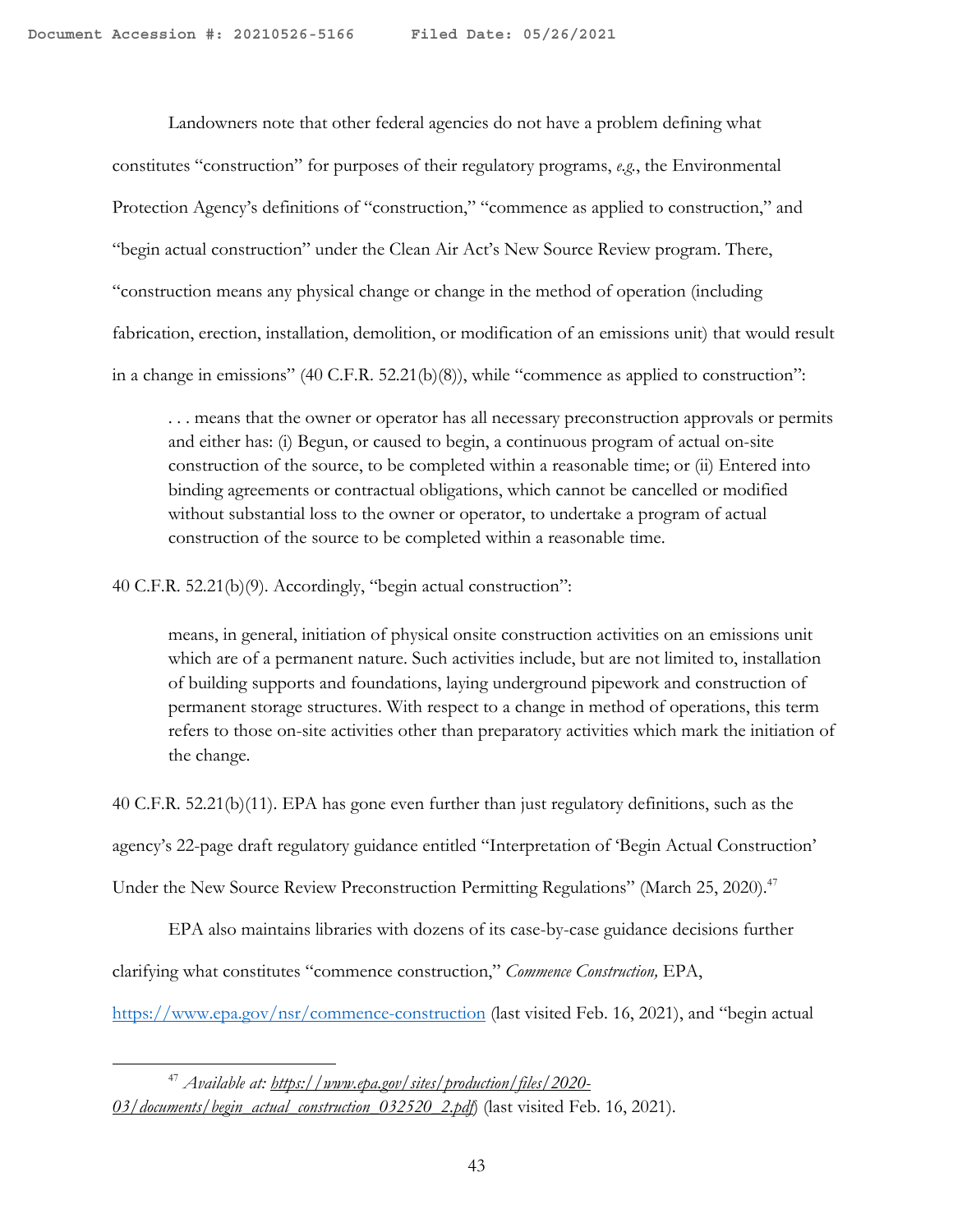construction." *Begin Actual Construction,* EPA, https://www.epa.gov/nsr/begin-actual-construction-0 (last visited Feb. 16, 2021).

Like EPA's creation of a finely nuanced structure, distinguishing, for example, between a "physical change. . .that would result in a change in emissions," a "continuous program of actual onsite construction," and "onsite construction activities . . . which are of a permanent nature," the Commission should be able to clearly define which actions necessary to build a pipeline are "construction" for purposes of requiring the Commission to issue an NTP.

Defining appropriately what 'construction' is will help avoid the nightmare scenario where any action short of placing the pipe in the trench could be artificially deemed "preconstruction" activities—and thus not "construction" activities requiring an NTP and subject to Order 871-B's protections. Currently, as described above, such activities have been allowed and simply treated as potential enforcement questions, causing irreparable injury<sup>48</sup> to land. *See, e.g., Delaware Riverkeeper v. FERC*, 857 F.3d 388, 395 (D.C. Circuit 2017) (cutting trees is a "pre-construction activity."). Given that every landowner faces this certain, irreparable injury, FERC's approach in Order 871-B makes eminent sense to provide an automatic stay of construction when a landowner requests rehearing. Order 871-B at 21. In a similar vein and as outlined below, it also makes eminent sense to provide an automatic stay of certificates when a landowner requests rehearing.

 $48$  Pipeline construction – clear-cutting trees, digging the pipeline trench, etc., permanently destroys the land and are irreparable injuries. *League of Defenders/Blue Mountains Biodiversity Project v. Connaughton,* 752 F.3d 755, 764 (9th Cir. 2014) (the logging of thousands of mature trees "cannot be remedied easily if at all" because "[n]either the planting of new seedlings nor the paying of money damages can normally remedy such damage"); *Alliance for the Wild Rockies v. Cottrell*, 632 F.3d 1127, 1135 (9th Cir. 2011) (finding that injury to one's "ability to view, experience, and utilize [recreational areas] in their undisturbed state" was irreparable and weighed in favor of a stay (internal quotation marks omitted)).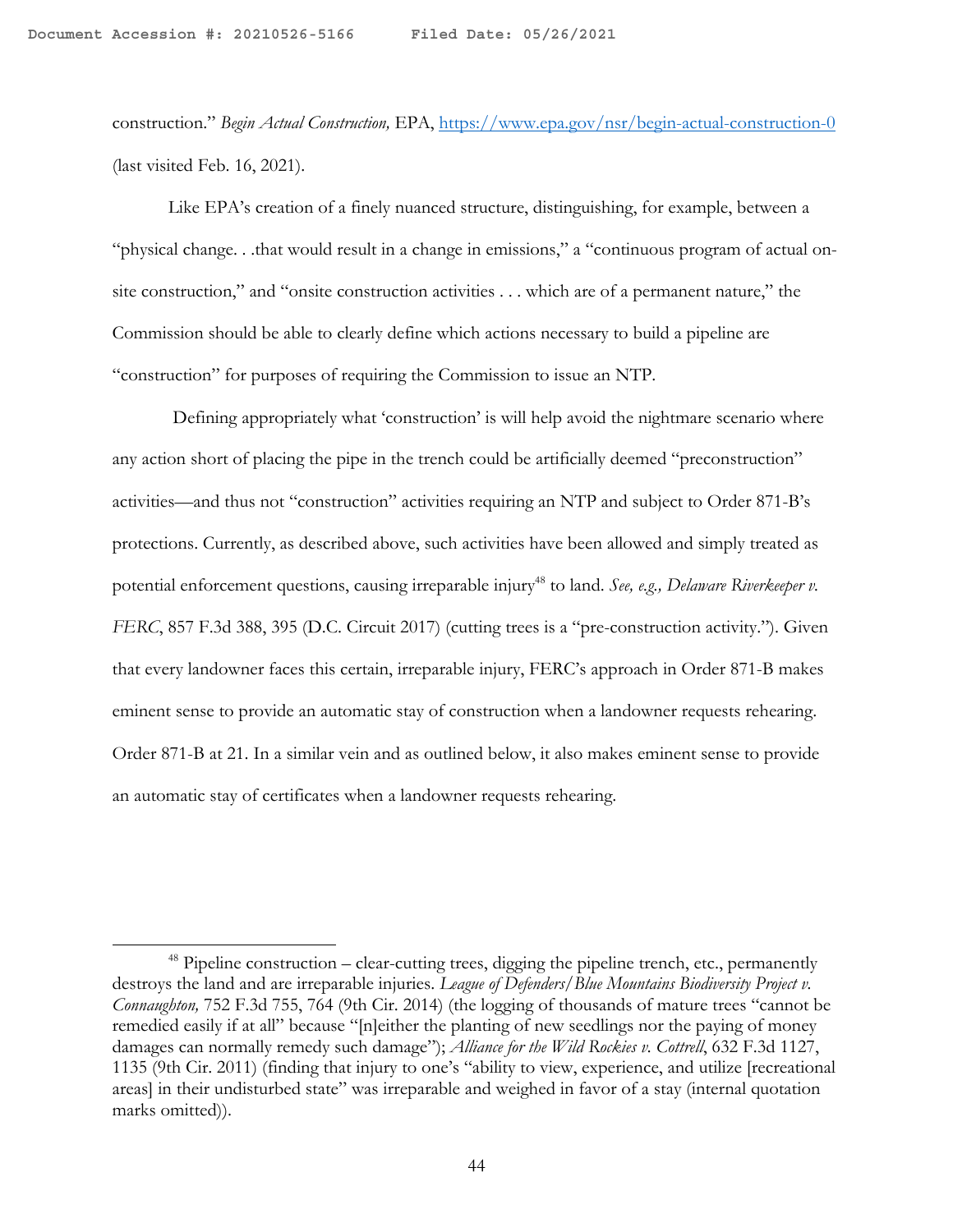## **D. THE COMMISSION NEEDS TO AUTOMATICALLY STAY CERTIFICATES WITH A PENDING LANDOWNER REQUEST FOR REHEARING.**

Niskanen commends the Commission for taking the concerns of landowners seriously in its development and issuance of Order No. 871-B, and taken the very practical approach that it will not authorize "construction until the Commission has completed its decisionmaking process".49 However, the Commission did not go far enough to properly address the more serious issue of landowners being subject to eminent domain before they can seek judicial review of a certificate order. *See* Order 871-B at 3 (adopting a policy of a "presumptive" stay of a certificate when an affected landowner files a request for rehearing).

It is fundamentally unjust for pipeline companies to be allowed to drag landowners into court for condemnation proceedings, with the significant risk of the *immediate* loss of possession via preliminary injunction<sup>50</sup> and the attendant destruction of their property, before landowners can seek judicial relief. To avoid this nightmare scenario, FERC wisely created in Order 871-B a mechanism in which FERC will "*presumptively*" stay a Certificate wherein a rehearing request has been filed by a landowner, until the earlier date of 1. a substantive order or order that indicates FERC will not take

<sup>49</sup> 2021 Order 871-B, 163 ¶ 61,042 at P 25 (hereinafter, "Order 871-B"); *See also* Niskanen's Comments on Order 871 supporting this approach, at 8-11, Accession No. 20210216-5360, *Limiting Authorizations to Proceed with Construction Activities Pending Rehearing,* Docket No. RM20-15-001 (Feb. 16, 2021.

<sup>50</sup> *See, e.g.*, *Mountain Valley Pipeline, LLC v. 6.56 Acres of Land, Owned by Sandra Townes Powell*, 915 F.3d 197, 223 (4th Cir. 2019) (upholding district court's grant of immediate possession through preliminary injunction); *Transcon. Gas Pipe Line Co., LLC v. Permanent Easements for 2.14 Acres & Temp. Easements for 3.59 Acres in Conestoga Twp., Lancaster Cty., Pennsylvania*, 907 F.3d 725, 741 (3d Cir. 2018) (same); *Transwestern Pipeline Co. v. 17.19 Acres of Prop. Located in Maricopa Cty*., 550 F.3d 770, 777 (9th Cir. 2008) (obtaining immediate possession by preliminary injunction is appropriate where a pipeline company first obtains an order of condemnation). As the D.C. Circuit noted in *Allegheny* (964 F.3d at 8), the Atlantic Sunrise Pipeline obtained partial summary judgment and a possessory injunction within six months of filing its condemnation case (condemnation filed "less than two weeks" after February 3, 2017, and summary judgment and injunction "in August" 2017).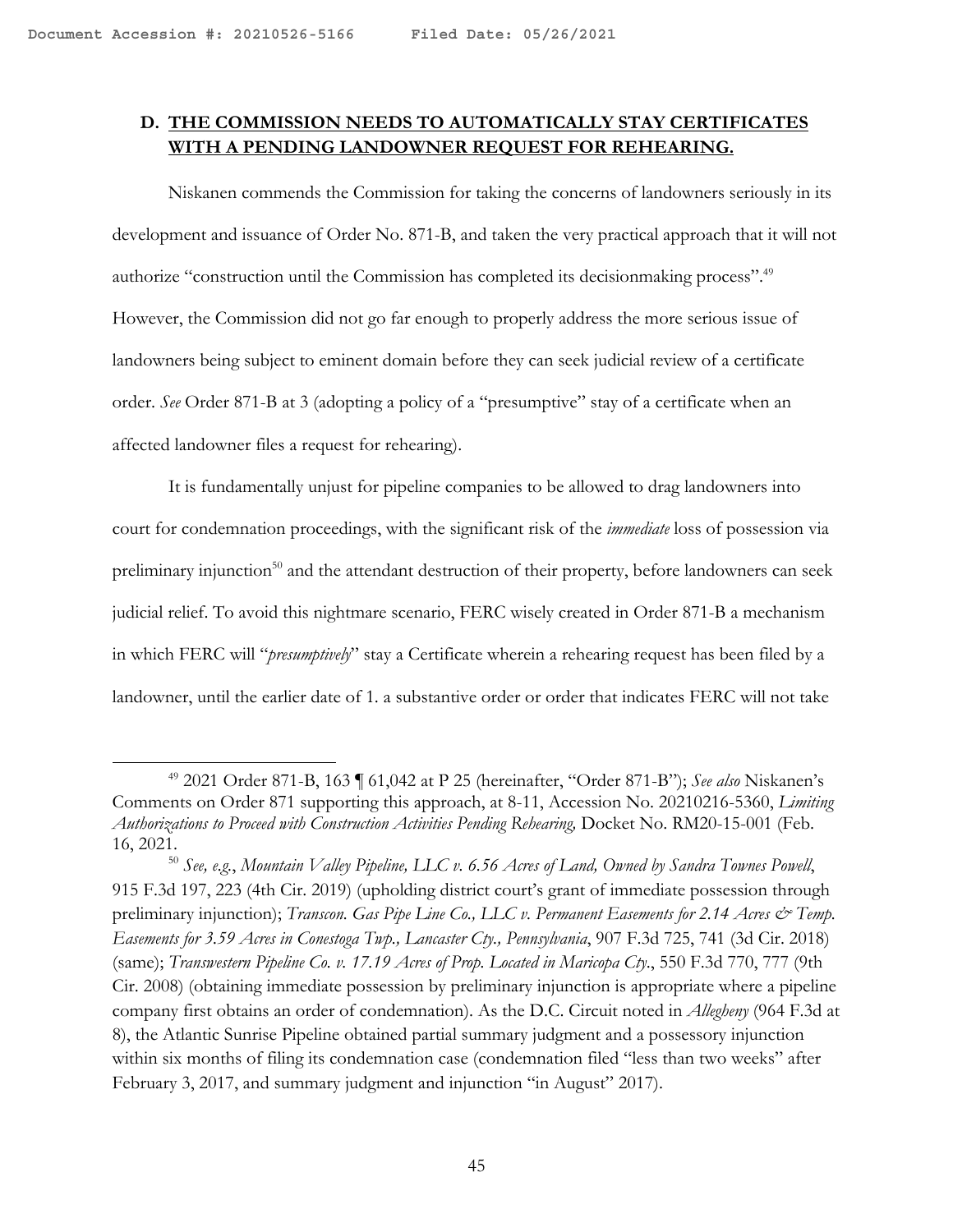any further action, or 2. 90 days following the date that a request for rehearing may be deemed denied. *See* Order 871-B at P 43. The problem is that *the stay should be automatic and mandatory for every single certificate order wherein a landowner files a request for rehearing***.**

The current language leaves a stay of the certificate entirely up to the Commission's interpretation of what is meant by "presumptively". Through the issuance of a revised policy statement, it should be made *abundantly clear* that the Commission *must* issue a stay in each and every instance wherein a landowner files a challenge to a Certificate.

Under the current discretionary framework offered under Order 871-B, FERC could still arbitrarily decide not to stay a Certificate—despite a pending landowner challenge to a certificate order under active reconsideration—thereby permitting eminent domain procedures to move forward. Landowners will then find themselves in the exact position as they were in pre-*Allegheny*, or in a "Kafkaesque regime" where they are held in "seemingly endless administrative limbo while energy companies plow ahead seizing land and constructing the very pipeline that the procedurally handcuffed homeowners seek to stop." *Allegheny Def. Project v. FERC,* 932 F.3d 940, 948 (D.C. Cir.) (Millett, J., concurring), *reh'g en banc granted, judgment vacated*, 943 F.3d 496 (D.C. Cir. 2019), *and on reh'g en banc*, 964 F.3d 1 (D.C. Cir. 2020).

In other words, without proper and reasonable restraints (such as an *automatic* stay of certificates until final resolution of requests for rehearing from affected landowners), *Allegheny's*  description of what happens to landowners under tolling orders will just as easily apply if and when FERC decides not to presumptively stay a certificate:

On top of that, the Commission and private certificate holders use its [certificate] orders to split the atom of finality. They are not final enough for aggrieved parties to seek relief in court, but they are final enough for private pipeline companies to go to court and take private property by eminent domain. And they are final enough for the Commission to greenlight construction and even operation of the pipelines. [Certificate] orders, in other words, render Commission decisions akin to Schrödinger's cat: both final and not final at the same time.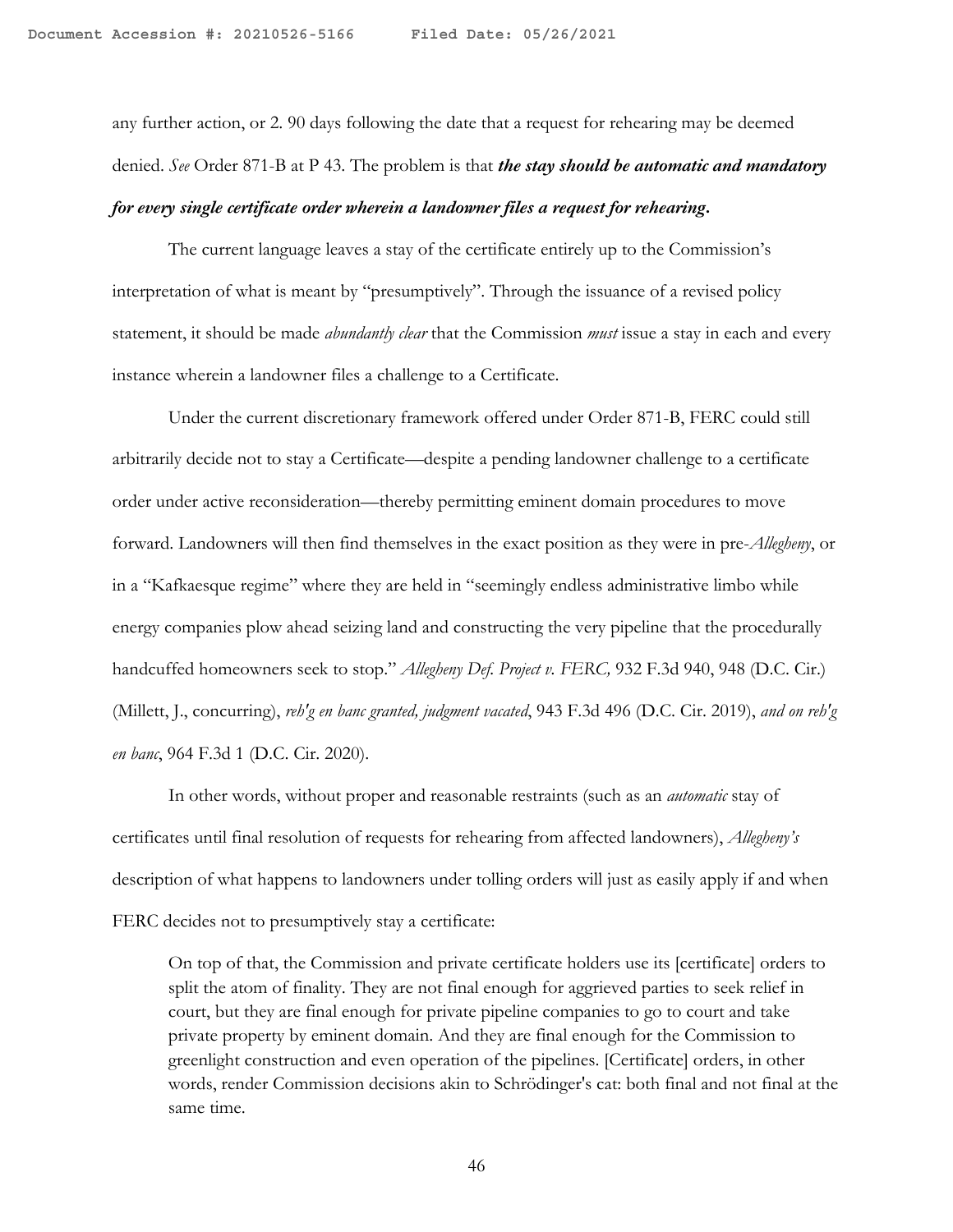*Allegheny*, 964 F.3d at 10 (citations omitted).

This would again shift all of FERC's responsibility to protect the public interest by avoiding irreparable landowner impacts to the varied courts entertaining condemnation proceedings. Moreover, those courts do so in the wake of FERC's routine denials of landowners' requests for stays of Certificate Orders with respect to condemnation force and effects. FERC's past practice of refusing to stay Certificates' effects signals to these courts that their role in administering condemnation proceedings is ministerial, at best, and those courts have heeded that message, treating any and all Certificates, however conditional or incipient, as unassailable, and a reasonable predicate even for quick-takes. It's time for a new message, and a new practice that instills and ensures public confidence in FERC's administration of its Gas Act duties and pipeline authorization practices.

Landowners strongly endorse this 'automatic stay' approach, because as outlined below and as FERC well knows, if it does not prevent the exercise of eminent domain while landowner rehearing requests are pending, landowners' property may be condemned and permanent easements imposed on it without any opportunity to contest the pipeline's right to take their property. Condemnation alone is an irreparable injury: "As a result of the Commission's orders, [petitioner] . . . must either sell its land to [the pipeline] or allow [the pipeline] to take its property through eminent domain . . . . That [the pipeline] ultimately will compensate [petitioner] for its property does nothing to erase [petitioner's] legally cognizable injury." *B&J Oil & Gas v. FERC*, 353 F.3d 71, 75 (D.C. Cir. 2004) (emphasis added)). "As a general rule, interference with the enjoyment or possession of land is considered 'irreparable' since land is viewed as a unique commodity." *Girl Scouts of Manitou Council, Inc. v. Girl Scouts of U.S. of Am., Inc*., 549 F.3d 1079, 1090 (7th Cir. 2008); *see also Shvartser v. Lekser,* 308 F. Supp. 3d 260, 267 (D.D.C. 2018) ("[I]t is well-settled that unauthorized interference with a real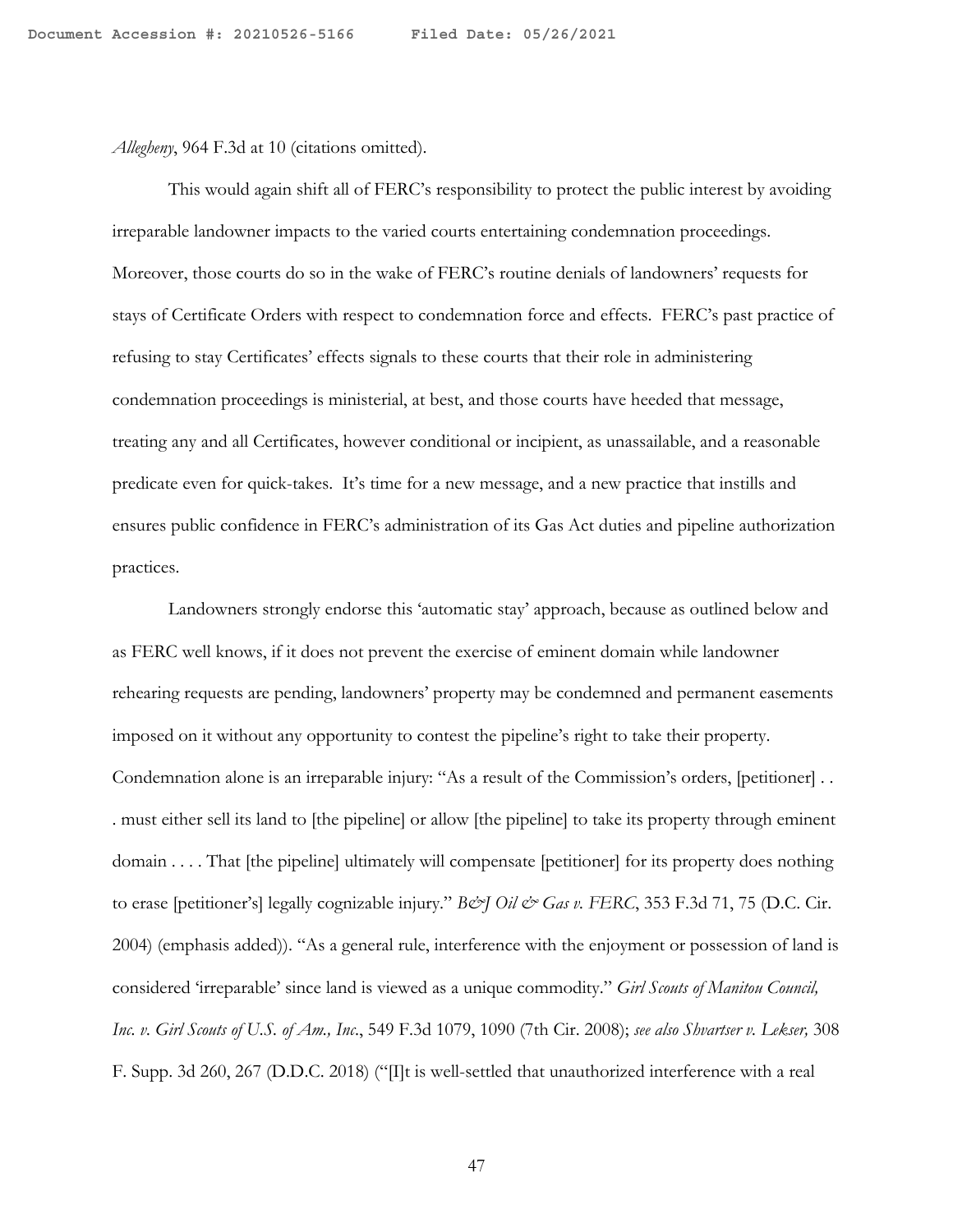property interest constitutes irreparable harm as a matter of law." (quoting 7–Eleven, Inc. v. Khan, 977 F.Supp.2d 214, 234 (E.D.N.Y. 2013)); *Carpenter Tech. Corp. v. City of Bridgeport,* 180 F.3d 93, 97 (2d Cir. 1999) (finding threat of irreparable injury from potentially wrongful exercise of eminent domain). In other words, the harm to landowners from having their properties condemned is irreparable, even in the event they receive their constitutionally required compensation. *See Kimball Laundry Co. v. United States*, 338 U.S. 1, 5 (1949) ("The value of property springs from subjective needs and attitudes; its value to the owner may therefore differ widely from its value to the taker"); *United Church of the Med. Ctr. v. Med. Ctr. Comm'n*, 689 F.2d 693, 701 (7th Cir. 1982) ("It is settled beyond the need for citation . . . that a given piece of property is considered to be unique, and its loss is always an irreparable injury.").

A second irreparable injury is that, even if a court or FERC were to eventually stay or vacate a certificate, any easements a pipeline obtains in the interim would remain valid,<sup>51</sup> because pipeline easements are permanent. *See, e.g., PennEast Pipeline v. Permanent Easement in Hopewell Township*, No. 3:18-CV-001909, Order, D.E. 34 at 4–5 (D.N.J. Jan. 25, 2019) (granting a permanent right-of-way). It appears that if the condemnor acquires good and permanent title if it had the authority to condemn the property at the time it did so; subsequent invalidation of that authority, or lapse of the public use (or vacatur or suspension of a FERC approved project), does not affect the validity of its interest. Nor do landowners have any right to repurchase their property lost to an invalid certificate, and pipelines also have no interest in selling, because they typically obtain easements allowing the construction of any pipeline whatsoever, not limited to a project authorized by FERC and, indeed, not limited to natural gas pipelines at all.

<sup>51</sup> Unless, as argued by Niskanen and landowners in their ACP Abandonment Comments, FERC explicitly imposes an abandonment condition on the pipeline that it should release courtordered easements back to affected landowners. *The Niskanen Center, et al., Motion to Intervene and Comments on the Atlantic Coast Pipeline's Project Disposition and Restoration Plan* at 32, Docket No. CP15- 554, FERC Accession No. 202104166-5358 (April 16, 2021).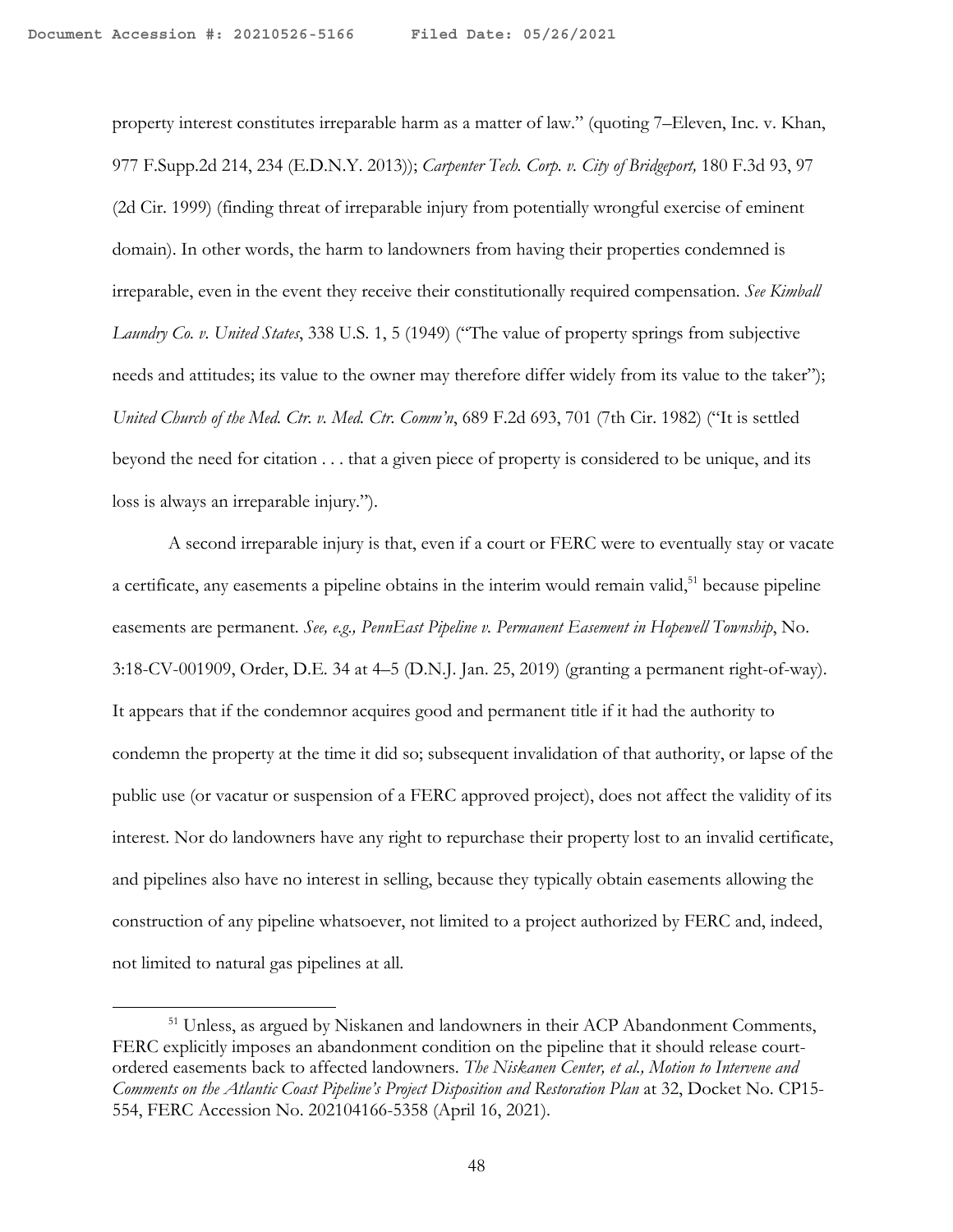Adding to that injury, pipeline companies routinely ask for condemnations well beyond the scope of the FERC certificate. *See, e.g., Defendants' Brief in Support of Second Motion for Partial Summary Judgment, Atlantic Coast Pipeline, LLC v. 4.93 Acres, More or Less*, et al., 3:18-CV-00079, D.E. 48 at 4–6 (W.D. Va. June 4, 2020) (noting that the pipeline seeks condemnation authority well beyond what was granted in its Certificate, including rights to "alter" the pipeline; install "equipment and facilities"; five years of temporary easement access from the date of possession, on top of the three years granted from the date of the Certificate; a permanent right of ingress and egress not merely through easements, but also "to and from" those easements; rights to "any existing roads" on the property); *Gas Transmission Northwest, LLC v. 15.83 Acres of Permanent Easement, et al*., No. 2:15-CV-00359, D.E. 71 at 10 (D. Or. Aug. 27, 2015) (noting that pipeline conceded that "its Complaint did not conform to the Certificate").

While a 'presumptive' stay is a step in the right direction, an automatic stay (under the appropriate circumstances, i.e. when a landowner requests rehearing) will ensure that landowners will be kept out of the potential "endless administrative limbo," where their property is taken and their land permanently destroyed for projects that may never be built, and industry will have clarity on if and when to begin expending resources on condemnation hearings, and on what exactly comprises the approved route.

## **1. In the alternative, FERC at the very least needs to condition the use of eminent domain, and at the** *very least* **clearly define what it means by a 'presumptive' stay.**

Alternatively, if for whatever reason the Commission decides not to 'presumptively' stay a Certificate Order while there is a qualifying landowner rehearing request pending, under those circumstances the Commission should absolutely condition a pipeline's use of eminent domain on the pipeline obtaining all required permits for construction. Such a condition would be lawful, and FERC has conditioned the use of eminent domain on obtaining further authorization from the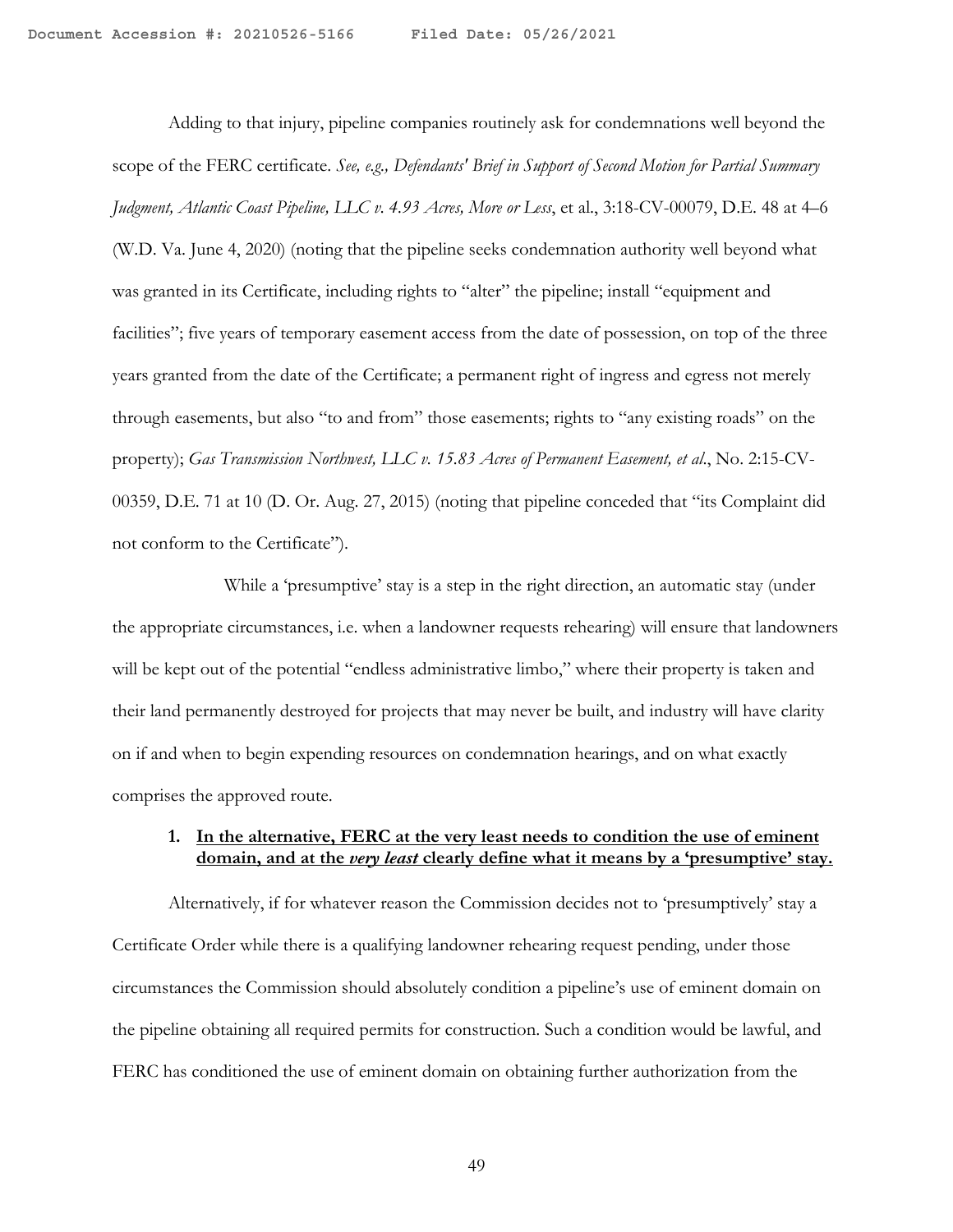Commission before; there is no reason why it could not do so again. For example, in *Mid-Atlantic Express, LLC v. Baltimore County*, 410 Fed. Appx. 653, 657 (4th Cir. 2011), Environmental Condition 55 of FERC's § 7 Certificate stated that "Mid-Atlantic shall not exercise eminent domain authority granted under [the NGA] section 7(h) to acquire permanent rights-of-way on [residential] properties until the required site specific residential construction plans have been reviewed and approved in writing by the Director of [the Office of Energy Projects]". *See also* Order on Rehearing and Clarification and Denying Stay, 129 FERC ¶ 61,245 at ¶ 24 (Dec. 17, 2009) (certificate holder in *Mid-Atlantic* sought clarification of this eminent domain exercise condition, with FERC affirming that it had this authority.). While an automatic stay of the certificate as outlined above (*supra* at 45-49) is the preferred method of landowners avoiding a FERC-created administrative limbo,<sup>52</sup> conditioning eminent domain is an alternative option.

FERC at the *very least* should offer a clear definition of the 'presumption,' and provide procedural guidance on why and how a party could potentially overcome it. It seems fair to say that FERC meant for this to be a rebuttable presumption, and that FERC will stay a certificate, unless the applicant presents significant evidence to the contrary. It is up to FERC to determine what exactly that evidence needs to be and show, but FERC needs to make this clear for the benefit of itself and all parties. And of course landowners must be afforded the opportunity to respond to any such evidence.

## **E. FERC MUST RECOGNIZE THAT ITS USE OF CERTAIN, HEAVILY CONDITIONED CERTIFICATES IS UNLAWFUL.**

Conditioned certificates violate the Takings Clause because there simply cannot be a "public benefit" or "public purpose" to taking property unless, at a minimum, the project can legally be

<sup>52</sup> *See supra* at 46 (describing in brief this legal and administrative limbo wherein landowners are barred from seeking court review of a FERC decision).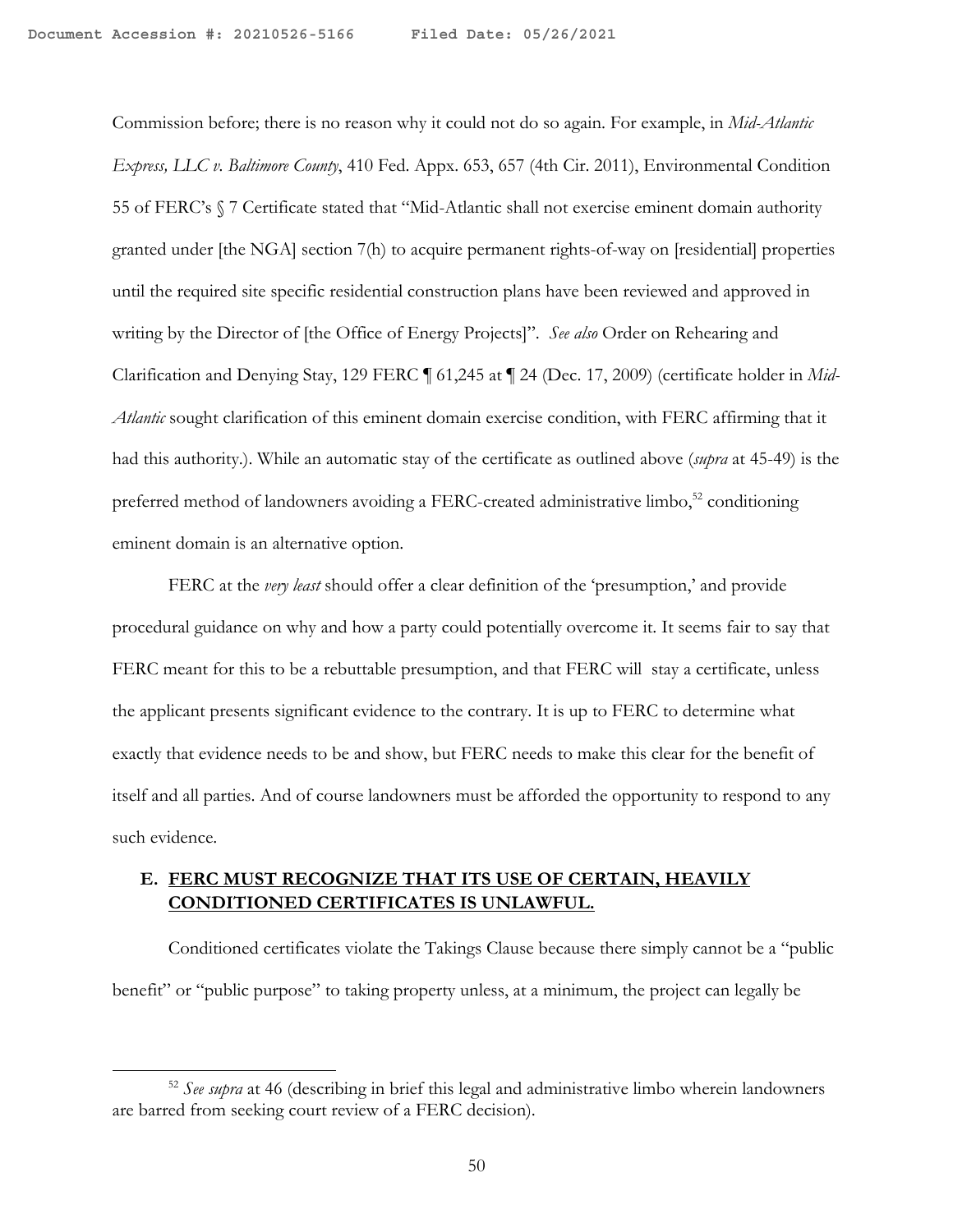built. If any of the other authorizations necessary to build the pipeline are not granted, then a proposed pipeline project will have taken the property of hundreds of landowners for no purpose whatsoever. Courts have refused to allow exercise of eminent domain in similar situations where there was no legal certainty that the project for which property was taken could actually be built.

By allowing eminent domain based on conditioned certificates, FERC not only assumes that each of the numerous state and federal agency proceedings will grant the necessary permits, but also that each agency will grant permission to construct a proposed pipeline project exactly where the Certificate authorizes. While FERC (most probably) would agree that it could not presume the outcome of its own administrative process, it apparently has no qualms about presuming the outcome of multiple other state and federal administrative processes. And such approvals are by no means certain, as seen repeatedly in a number of pipeline projects, e.g., Pacific Connector (denials of Clean Water Act and Coastal Zone Management Act authorizations); Northeast Supply Enhancement Project (denials of Clean Water Act permits from two states); Constitution (denial of Clean Water Act permit); and Penn East (denial of Clean Water Act permit).

FERC should recognize affected landowners' right to possession until such time as a proposed pipeline has obtained all necessary authorizations and can legally proceed with a project.

## **1. Allowing Eminent Domain Based on Conditioned Certificate Violates the Takings Clause by Authorizing Takings that are not Necessarily for a Public Use**

The taking of private land through eminent domain proceedings when there is no public benefit is a Fifth Amendment violation, regardless of what is done to the land post-condemnation or the amount of compensation paid to landowners.

The Supreme Court has long distinguished between laws that authorize government officials to exercise "the sovereign's power of eminent domain on behalf of the sovereign itself" and "statutes which grant to others, such as public utilities, a right to exercise the power of eminent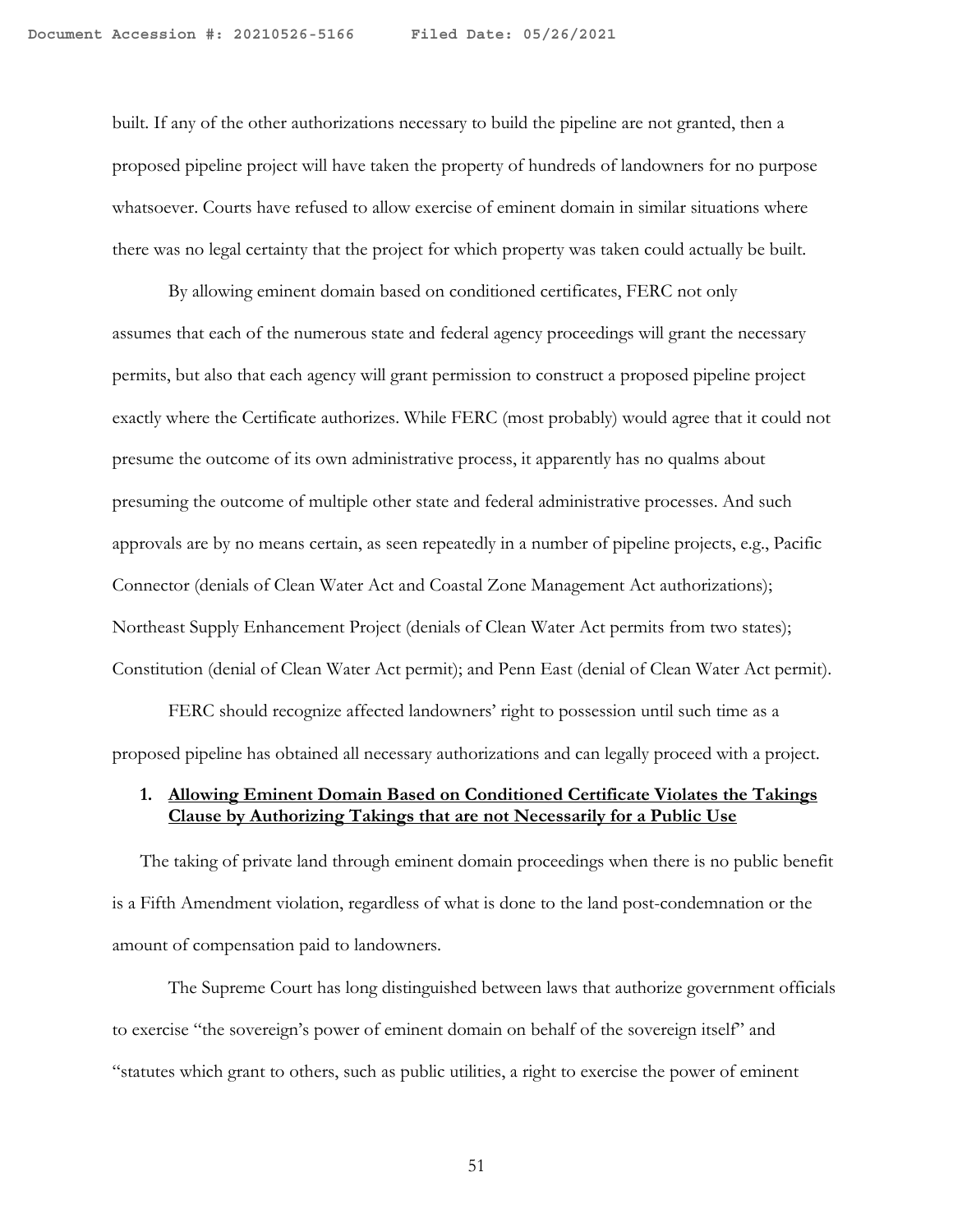domain on behalf of themselves." *United States v. Carmack,* 329 U.S. 230, 243 n.13 (1946). The first type of law "carries with it the sovereign's full powers except such as are excluded expressly or by implication." *Id.* But the second kind of law is more strictly construed; these laws "do not include sovereign powers greater than those expressed or necessarily implied." *Id.* Such strict construction is more than justified in dealing with conditioned certificates.

To put this in a familiar context, just imagine a court being asked to order condemnation of land for a project, when the land would not only need to be re-zoned to accommodate the intended use, but the developer has not even applied for the re-zoning. Or, a more appropriate analogy, when the developer's re-zoning application has already been denied. Even though there will be no "public convenience and necessity" under the NGA allowing construction and operation until such time as a pipeline obtains all of these other authorizations, there is apparently enough "pubic benefit" in the mere possibility that a pipeline will be built to satisfy the Takings Clause. Niskanen and Landowners note that the Commission's Policy Statement provides that, "Landowners should not be subject to eminent domain for projects that are not financially viable and therefore may not be viable in the marketplace." 88 FERC ¶ 61,227, p. 20. *If landowners should not be subject to eminent domain for projects that are not "financially viable," it makes no sense why they should be subject to eminent domain for projects that are not yet legally viable.* If a pipeline fails to obtain any of those necessary permits, FERC will have allowed it to take (and destroy) property for no purpose (and certainly no public benefit) whatsoever, an obvious violation of the Takings Clause.

This is not a theoretical problem. The most dramatic recent example of it came in connection with the Constitution pipeline, unfortunately, acting on the basis of its conditioned certificate, Constitution had already seized part of the Holleran family property in New Milford, PA, and cut down more than 500 mature trees. But then New York State denied the necessary § 401 water quality certification and then, after years of administrative proceedings and litigation,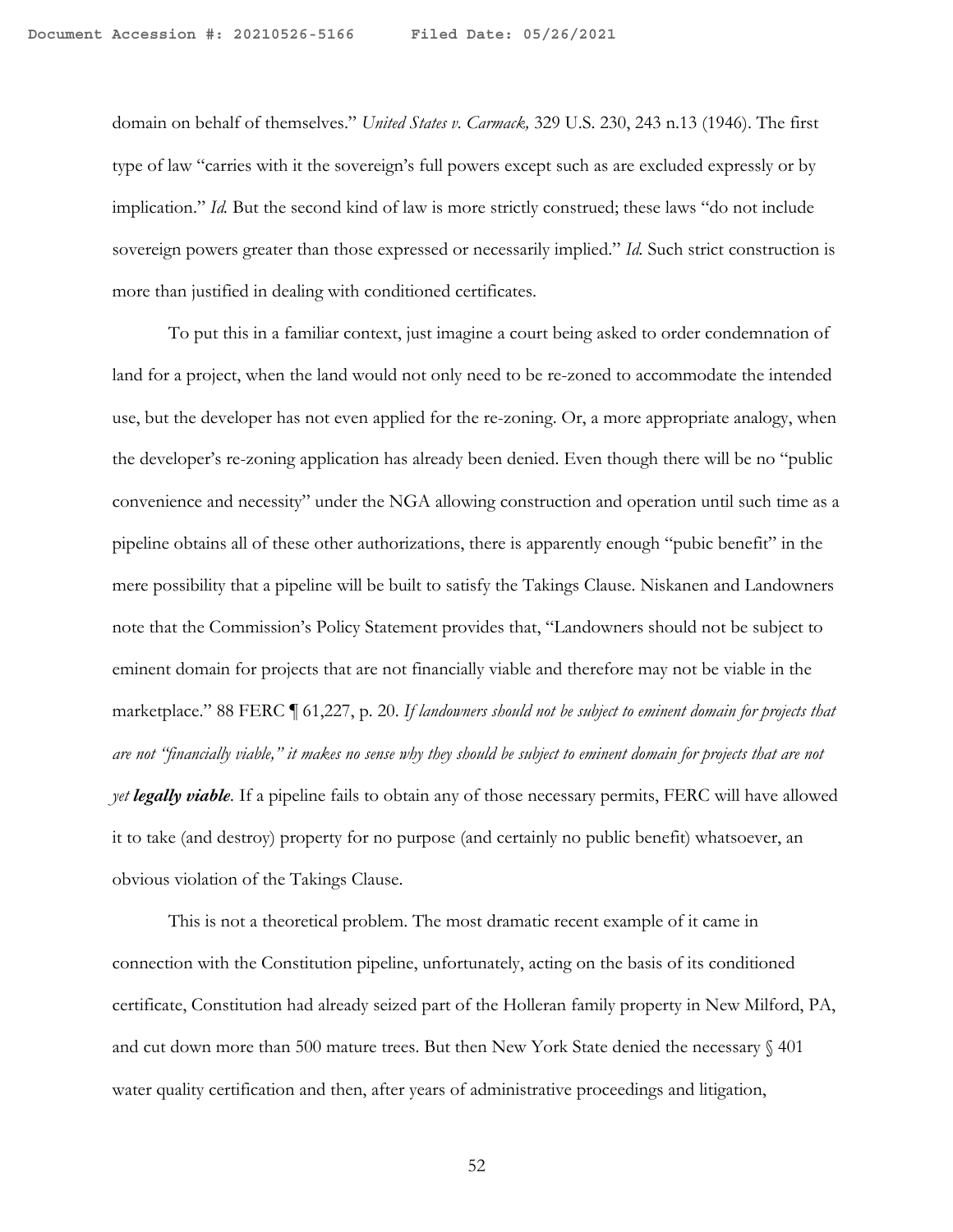Constitution has announced that it will not be building the Constitution pipeline after all. The Constitution pipeline will never be built, but the Holleran family was left with the rotting mess of hundreds of dead trees where a thriving forest had once stood – all because Constitution was allowed to exercise eminent domain on the basis of a conditioned Certificate.

The issue of whether eminent domain can be exercised when it is not certain that the intended public benefit will materialize is not new. In *Mayor of Vicksburg v. Thomas*, 645 So. 2d 940 (1994), the Mississippi Supreme Court addressed the situation where the City of Vicksburg condemned the defendant's property in order to convey it to a private corporation for casino development. However, the City's conveyance to the casino company did not specify, in any way, what the company was required to do with the property. Accepting the legislative determination that casino development was a "public use", the Court found that:

the City failed to provide conditions, restrictions, or covenants in its contract with Harrah's to ensure that the property will be used for the purpose of gaming enterprise or other related establishments. In fact, testimony indicates that Harrah's may do anything it wishes with Thomas' property, limited solely by a thirty year reversionary interest in the City.

*Id.* at 943. This led the court to conclude that, "Because the use of Thomas' land will be at the whim of Harrah's, the private use of Thomas' property by Harrah's will be paramount, not incidental, to the public use and any public benefit from the taking will be speculative at best." *Id.* Similarly, in *Casino Reinvestment Development Authority v. Banin*, 320 N.J. Super. 342, 352 (1998), the issue was whether "there are sufficient assurances that the properties to be condemned will be used for the public purposes cited to justify their acquisition." The Court held that there were, in fact, no assurances of the property being used for the cited public uses, because the developer "is not bound to use these properties for those purposes." *Id.* at 357.

For pipelines, there simply can be no "reasonable assurances" that each and every other federal and state agency will grant the necessary permissions, or do so such that each particular parcel of condemned land will be necessary for pipeline construction or operation. As a result,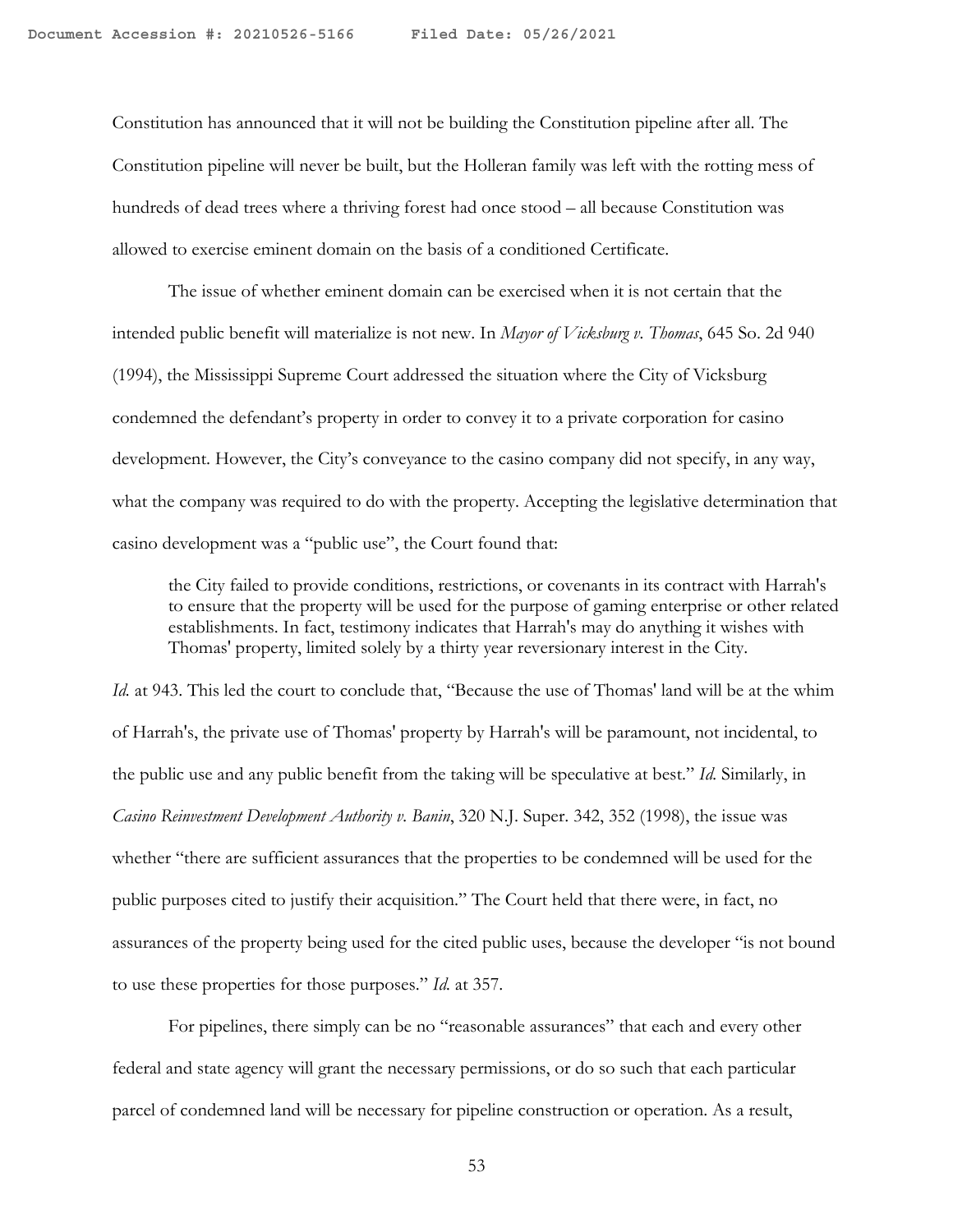there can be no "reasonable assurances" that property condemned under the NGA will result in any "public benefit". As the Ohio Supreme Court noted in *City of Norwood v. Horney*, 110 Ohio St. 3d 353, 383 (Ohio Sup. Ct. 2006):

A municipality has no authority to appropriate private property for only a contemplated or speculative use in the future. Public use cannot be determined as of the time of completion of a proposed development, but must be defined in terms of present commitments which in the ordinary course of affairs will be fulfilled.

FERC has no basis for assuming that "in the ordinary course of affairs" pipelines will receive all of the other necessary authorizations, and as a matter of policy should only issue conditioned certificates in exceptional circumstances.

## **2. The Regular Use of Conditioned Certificates is Premature and Unlawful.**

Lastly, FERC's decisions to issue certificates conditioned on future state approval violate the very statutes under which those other permits are issued l. For example, the Clean Water Act and Coastal Zone Management Act do not permit FERC to issue a certificate conditioned on future state approval. 33 U.S.C. § 1341(a)(1) ("certification" under the Clean Water Act, wherein "no license or permit shall be granted" by FERC until a state has approved the project), 16 U.S.C. §  $1456(c)(3)(A)$  ("concurre[nce]" under the Coastal Zone Management Act). These statues clearly impose a limit on the federal agency's issuance of a permit, not a limit on the applicant itself (unlike, for example, much of states' preserved preconstruction permitting Clean Air Act authority).

## **3. FERC Should Use its Authority to Condition Abandonment of a Project on Restoration of an Affected Landowners' Property and a Release of Land Use Restrictions.**

In order to avoid the nightmare scenario unfolds wherein FERC authorizes a pipeline, the pipeline then takes land and begins construction and destroying land, but then cancels or abandons the project, FERC should use its authority as a matter of policy to condition abandonment (whether granted in the original Certificate or upon subsequent request) on 1. restoration of affected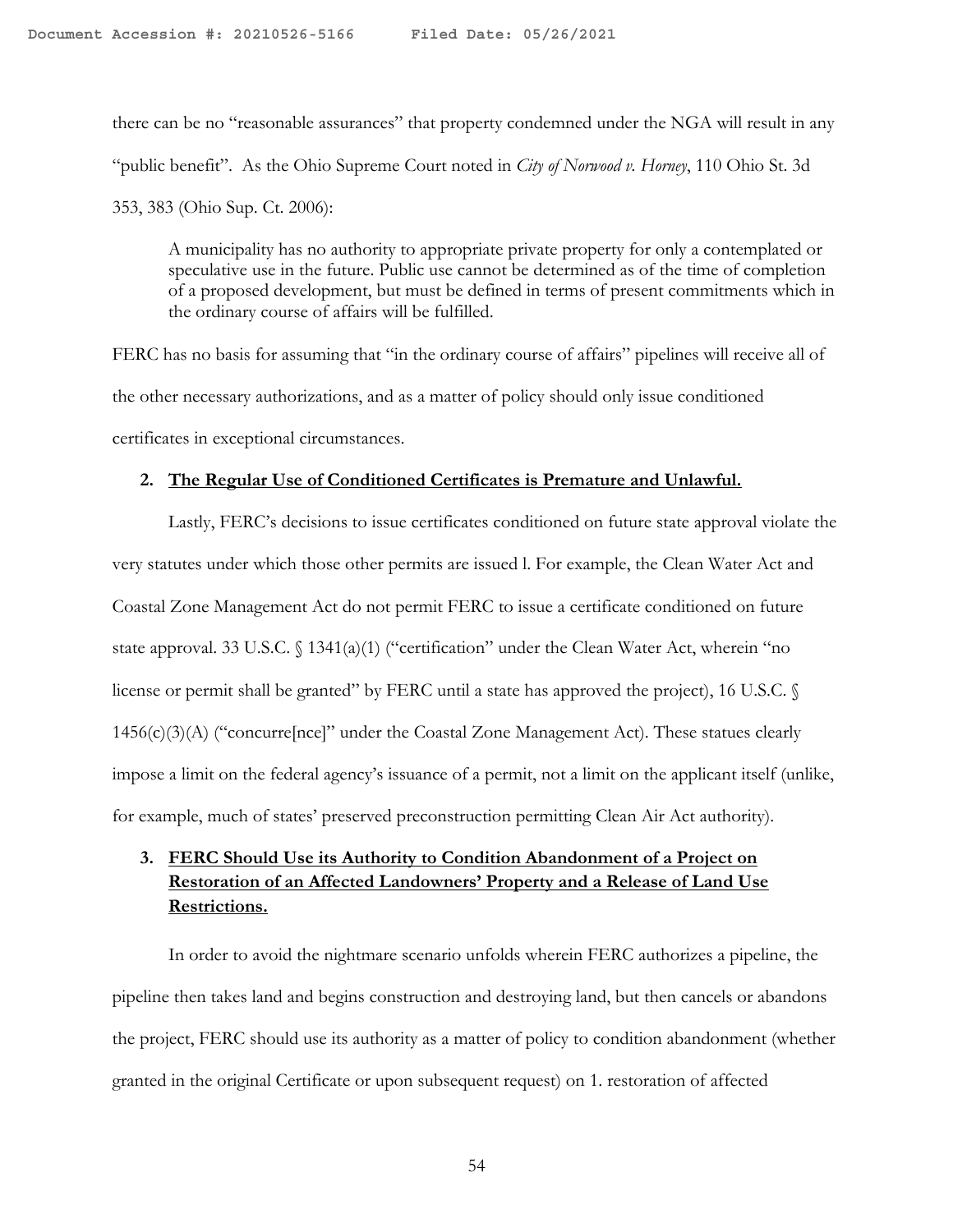landowners' property (unless a landowner requests otherwise), 2. a release of any land use restrictions, and 3. if possible, a release of any court-ordered easements back to landowners. Given that any taking or destruction of land under these circumstances is the product of Commission authorization, FERC should amend its certificate policy statement to make these conditions a requirement for any abandonment approval.

#### **CONCLUSION**

Niskanen and Landowners applaud FERC's initiate and willingness to fix its broken Certificate Policy Statement. By incorporating the above recommendations into a new Certificate Policy Statement, FERC will ensure a more fair and transparent process for landowners, consumers, and industry.

Respectfully submitted,

*/s/ Megan C. Gibson* Megan C. Gibson, Esq. David Bookbinder, Esq. Tiferet Unterman, Esq. Ciara Malone, Esq. Niskanen Center 820 1<sup>st</sup> Street, NE Suite 675 Washington, DC 20002 (202) 810-9260 *mgibson@niskanencenter.org*